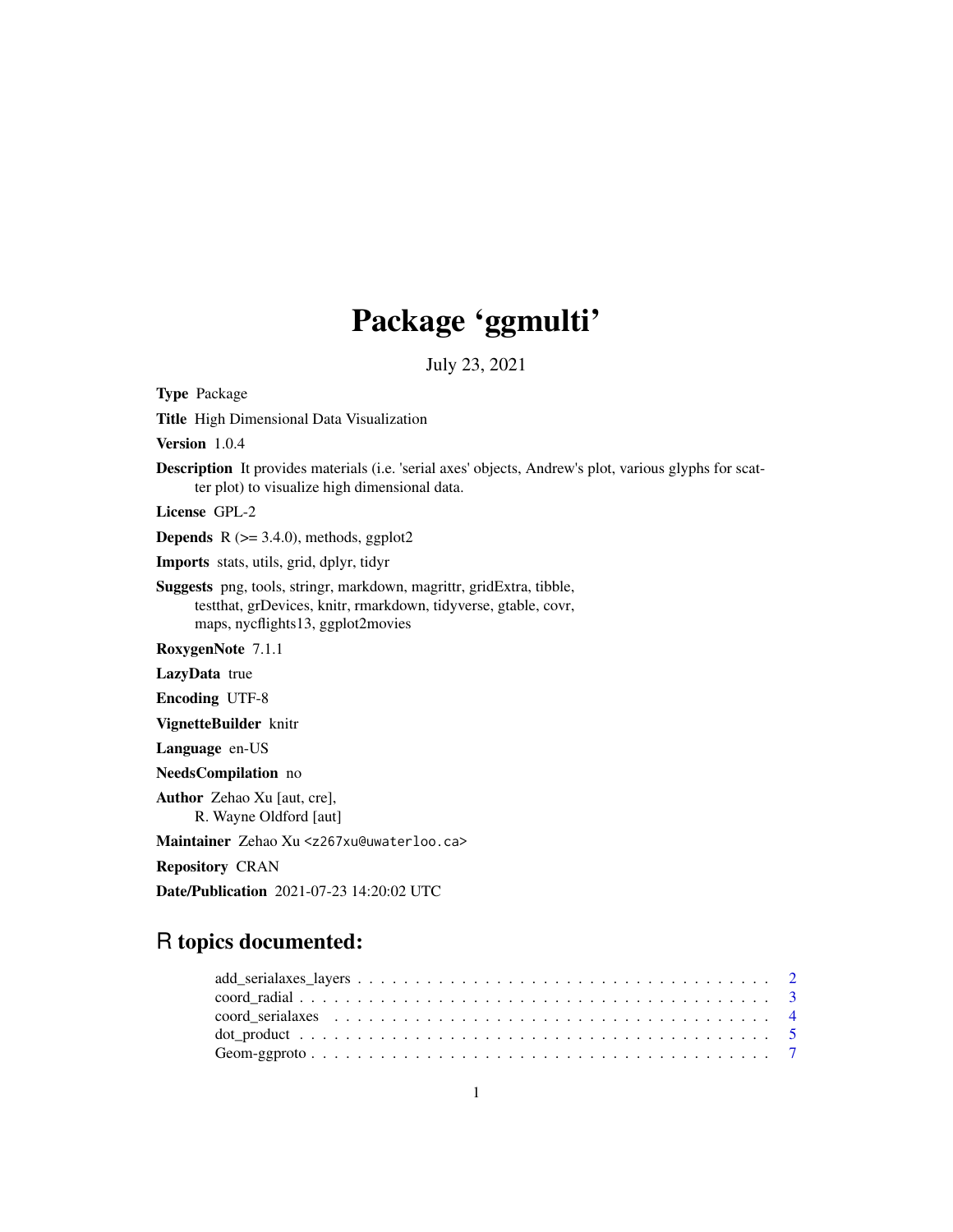<span id="page-1-0"></span>

| Index | 50 |  |
|-------|----|--|
|       |    |  |

<span id="page-1-1"></span>add\_serialaxes\_layers *Layers for serial axes coordinate*

## Description

Project the regular geom layers onto the serial axes coordinate.

#### Usage

```
add_serialaxes_layers(layer, plot, object, axes)
```
## Arguments

| laver  | a layer object                                                                                  |
|--------|-------------------------------------------------------------------------------------------------|
| plot   | a ggplot object                                                                                 |
| object | some parameters used to modify this serial axes ggp1ot object (i.e. axes. sequence,<br>$\cdots$ |
| axes   | canvas sequence axes                                                                            |

## Details

The class is determined by layers you add. For example, you want to add a boxplot layer on serial axes coordinate. By the ggplot syntax, it should be ggplot(data,mapping) + geom\_boxplot() + coord\_serialaxes() To make it work, object add\_serialaxes\_layers.GeomBoxplot must be created. In this function, some computations will be applied.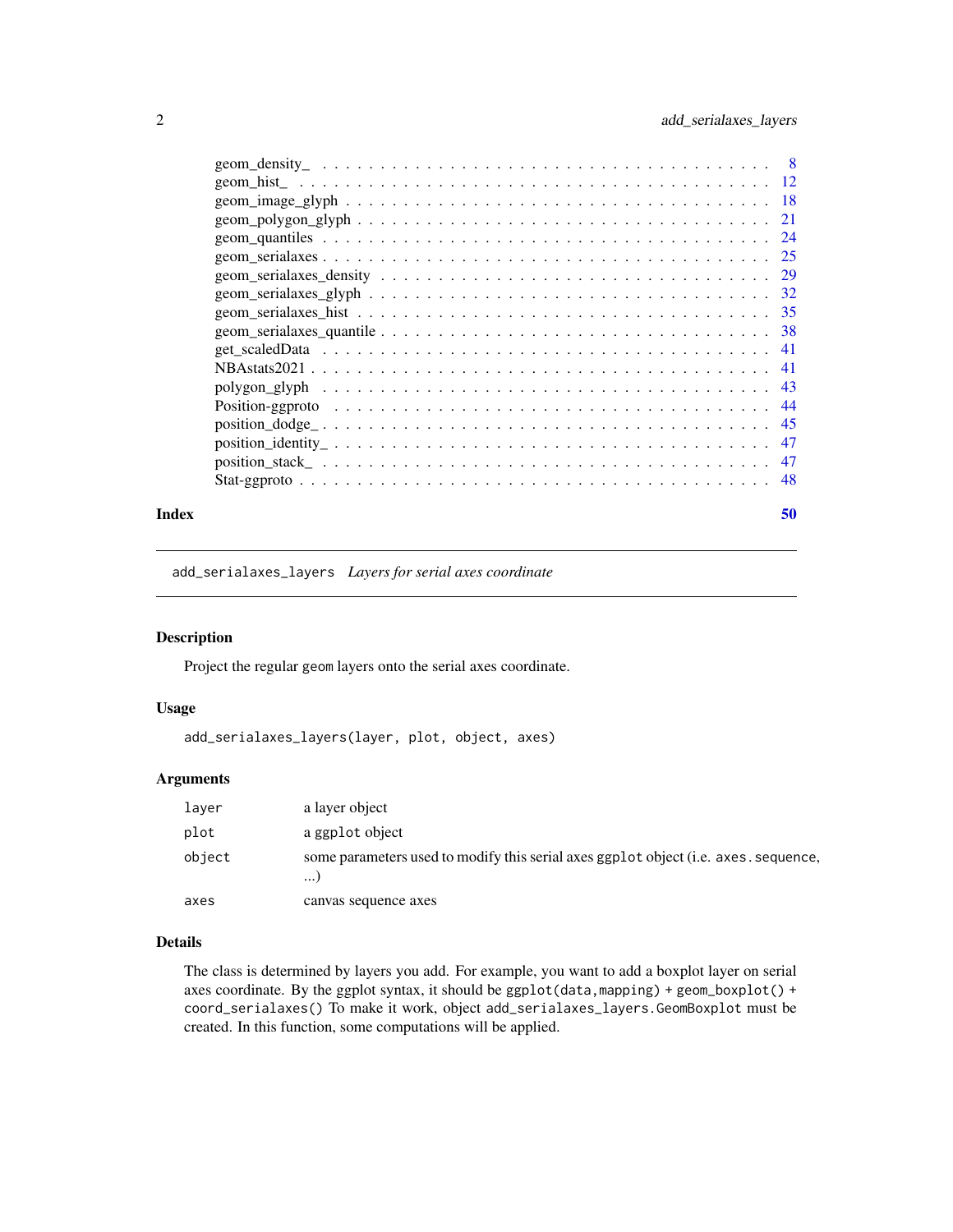<span id="page-2-0"></span>coord\_radial *Radial axes*

#### Description

A radial (spider) coordinate. A wrapper of the function coord\_polar() by forcing it linear.

## Usage

```
coord_radial(theta = "x", start = 0, direction = 1, clip = "on")
```
## Arguments

| theta     | variable to map angle to $(x \text{ or } y)$                                                                                                                                            |
|-----------|-----------------------------------------------------------------------------------------------------------------------------------------------------------------------------------------|
| start     | Offset of starting point from 12 o'clock in radians. Offset is applied clockwise<br>or anticlockwise depending on value of direction.                                                   |
| direction | 1, clockwise; -1, anticlockwise                                                                                                                                                         |
| clip      | Should drawing be clipped to the extent of the plot panel? A setting of "on"<br>(the default) means yes, and a setting of "off" means no. For details, please see<br>coord_cartesian(). |

## Details

The serial histogram and serial density cannot be applied on a radial coordinate yet.

```
if(require("dplyr")) {
ggplot(NBAstats2021, mapping = aes(colour = Playoff)) +
 geom_serialaxes(
   axes.sequence = c("PTS", "OPTS", "3PM", "O3PM", "PTS"),
     scaling = "variable"
   ) +coord_radial() +
 scale_x_continuous(
   breaks = 1:5,
   labels = c("Points",
               "Oppo Points",
               "3P Made",
               "Oppo 3P Made",
               "Points Per Game")) +
 scale_y_continuous(labels = NULL) +
 facet_wrap(~CONF)
 }
```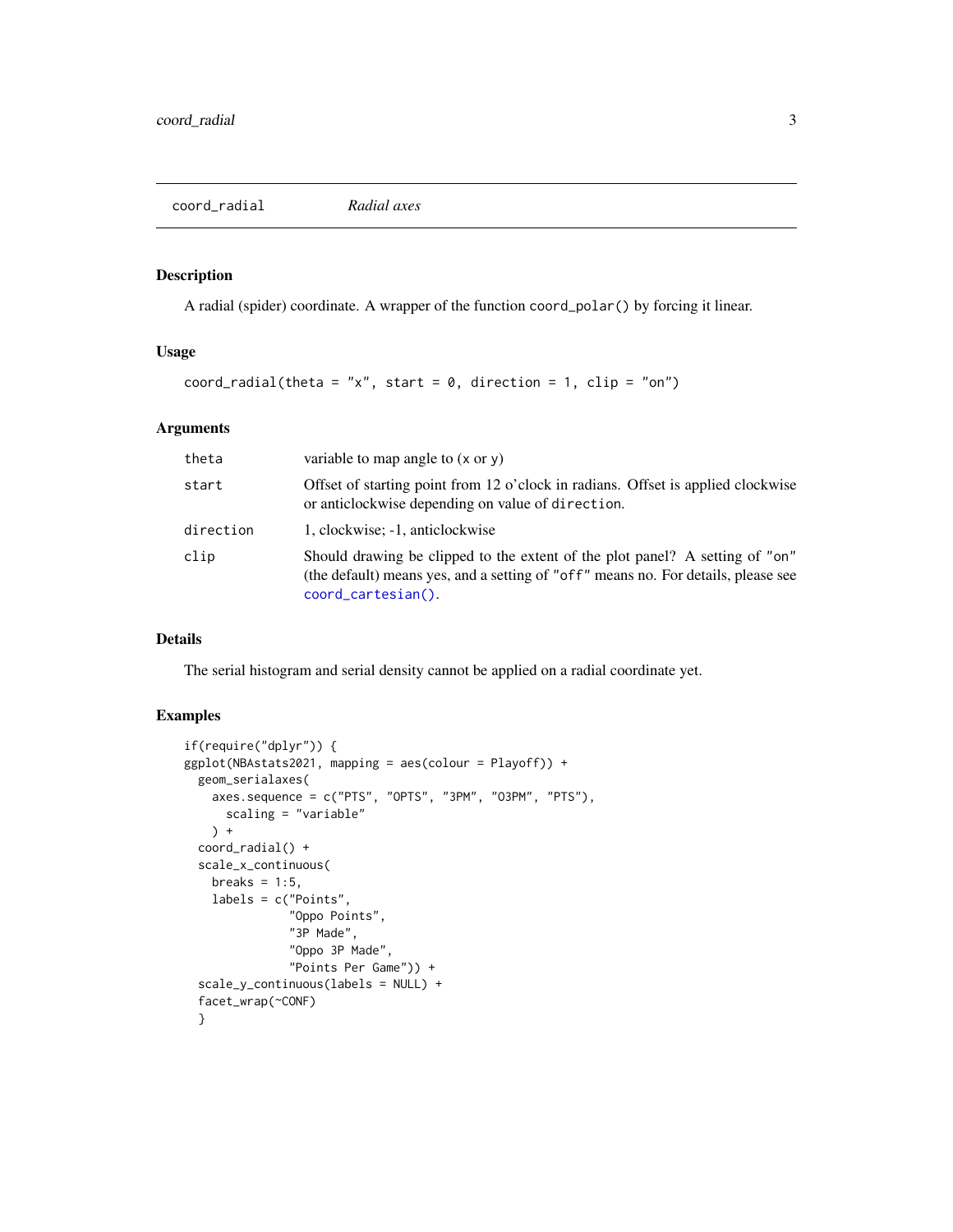#### <span id="page-3-1"></span><span id="page-3-0"></span>Description

It is mainly used to visualize the high dimensional data set either on the parallel coordinate or the radial coordinate.

#### Usage

```
coord_serialaxes(
  axes.layout = c("parallel", "radial"),
  scaling = c("data", "variable", "observation", "none"),
  axes.\nsequence = character(\mathcal{O}L),positive = TRUE,
  ...
\mathcal{L}
```
#### Arguments

| axes.layout   | Serial axes layout, either "parallel" or "radial".                                                                                                                                               |
|---------------|--------------------------------------------------------------------------------------------------------------------------------------------------------------------------------------------------|
| scaling       | One of data, variable, observation or none (not suggested the layout is the<br>same with data) to specify how the data is scaled.                                                                |
| axes.sequence | A vector with variable names that defines the axes sequence.                                                                                                                                     |
| positive      | If y is set as the density estimate, where the smoothed curved is faced to, right<br>(positive) or left (negative) as vertical layout; up (positive) or down (negative)<br>as horizontal layout? |
| $\cdots$      | other arguments used to modify layers                                                                                                                                                            |

## Details

Serial axes coordinate system (parallel or radial) is different from the Cartesian coordinate system or its transformed system (say polar in ggplot2) since it does not have a formal transformation (i.e. in polar coordinate system, " $x = r\cos(\theta)$ ", " $y = r\sin(\theta)$ "). In serial axes coordinate system, mapping aesthetics does not really require "x" or "y". Any "non-aesthetics" components passed in the mapping system will be treated as an individual axis.

To project a common geom layer on such serialaxes, users can customize function [add\\_serialaxes\\_layers](#page-1-1).

#### Value

a ggproto object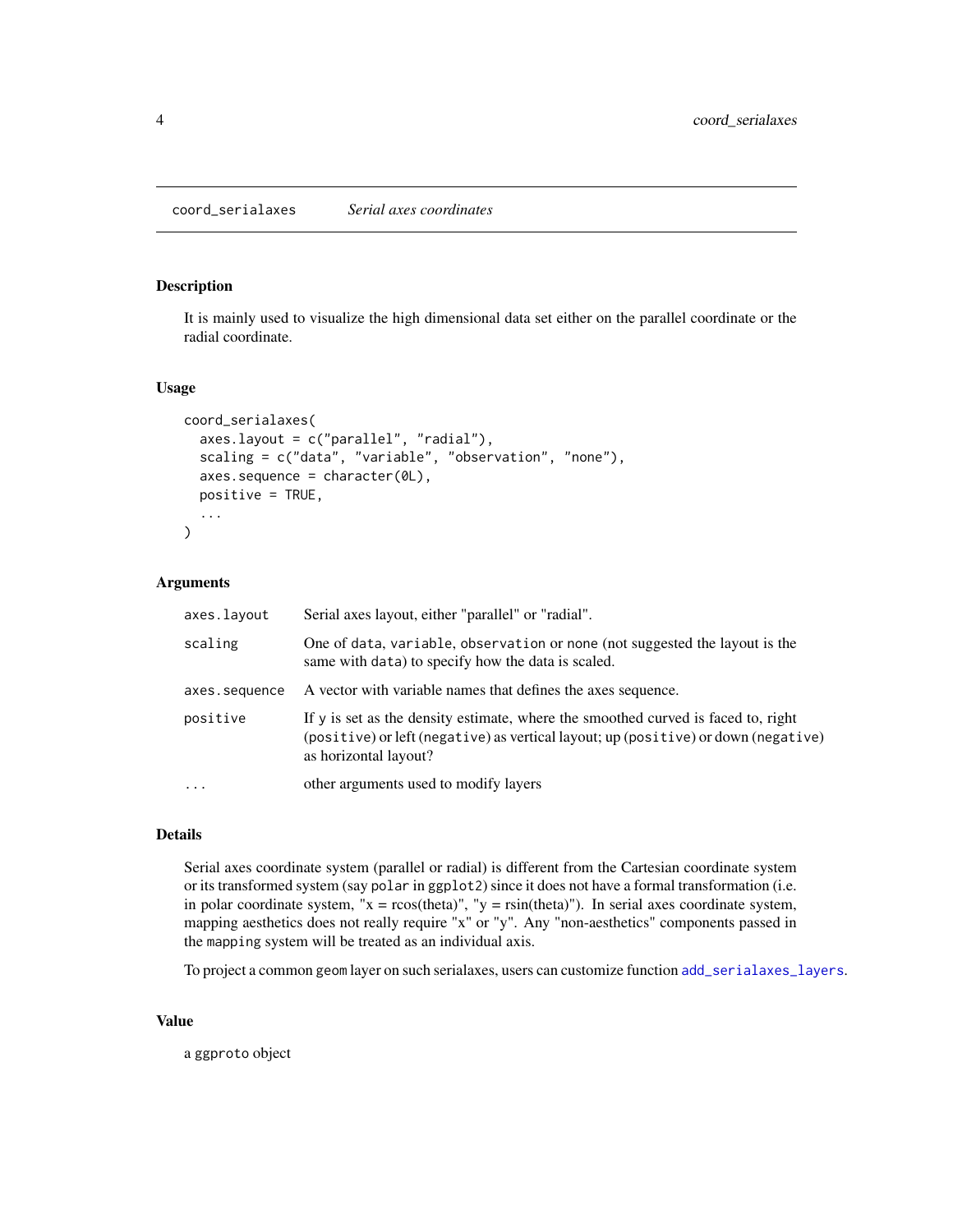## <span id="page-4-0"></span>dot\_product 5

#### Potential Risk

In package ggmulti, the function ggplot\_build.gg is provided. At the ggplot construction time, the system will call ggplot\_build.gg first. If the plot input is not a CoordSerialaxes coordinate system, the next method ggplot\_build.ggplot will be called to build a "gg" plot; else some geometric transformations will be applied first, then the next method ggplot\_build.ggplot will be executed. So, the potential risk is, if some other packages e.g. foo, also provide a function ggplot\_build.gg that is used for their specifications but the namespace is beyond the ggmulti (ggmulti:::ggplot\_build.gg is covered), error may occur. If so, please consider using the [geom\\_serialaxes](#page-24-1).

```
if(require("dplyr")) {
# Data
nba <- NBAstats2021 %>%
  mutate(
    dPTS = PTS - OPTS,dREB = REB - OREB,
   dAST = AST - OAST,dTO = TO - OTO)
# set sequence by `axes.sequence`
p <- ggplot(nba,
            mapping = aes(
              dPTS = dPTS,
              dREB = dREB,
              dAST = dAST,dTO = dTO,colour = Win
            )) +
       geom\_path(alpha = 0.2) +
       coord_serialaxes(axes.layout = "radial") +
       scale_color_gradient(low="blue", high="red")
p
# quantile layer
p + geom_quantiles (quantiles = c(0.5),
                   color = "green", size = 1.2)# facet
p +facet_grid(Playoff ~ CONF)
}
```
<span id="page-4-1"></span>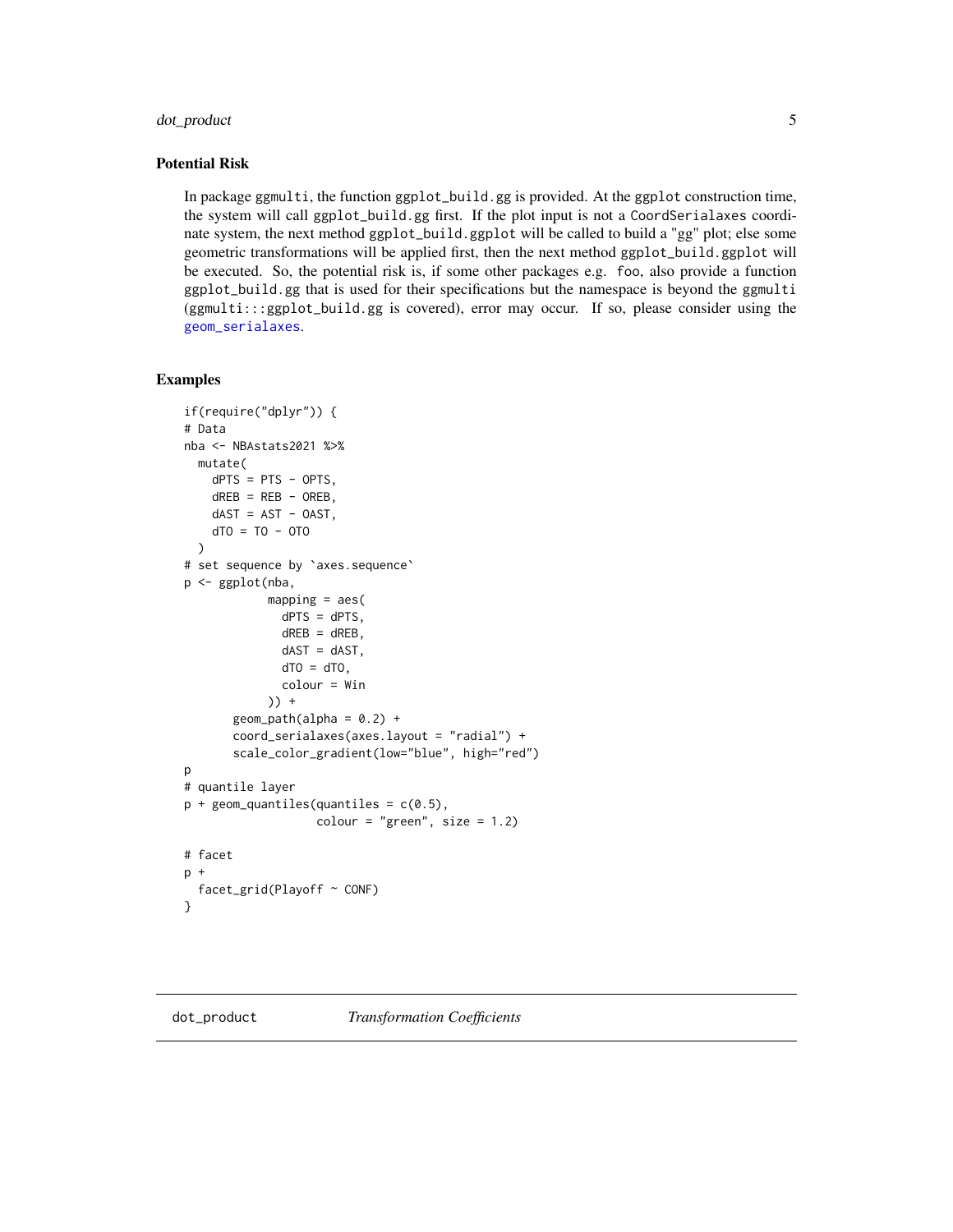#### Description

The dimension of the original data set is  $n \times p$ . It can be projected onto a  $n \times k$  space. The functions below are to provide such transformations, e.g. the Andrews coefficient (a Fourier transformation) and the Legendre polynomials.

#### Usage

```
andrews(p = 4, k = 50 * (p - 1), ...)
```
legendre(p = 4, k =  $50 * (p - 1), ...$ )

## Arguments

|                         | The number of dimensions                                                                      |
|-------------------------|-----------------------------------------------------------------------------------------------|
|                         | The sequence length                                                                           |
| $\cdot$ $\cdot$ $\cdot$ | Other arguments passed on to methods. Mainly used for customized transfor-<br>mation function |

#### Value

A list contains two named components

- 1. vector: A length k vector (define the domain)
- 2. matrix: A p\\*k transformed coefficient matrix

#### References

Andrews, David F. "Plots of high-dimensional data." *Biometrics* (1972): 125-136.

Abramowitz, Milton, and Irene A. Stegun, eds. "Chapter 8" *Handbook of mathematical functions with formulas, graphs, and mathematical tables*. Vol. 55. US Government printing office, 1948.

```
x \le - andrews(p = 4)
dat <- iris[, -5]
proj <- t(as.matrix(dat) %*% x$matrix)
matplot(x$vector, proj,
        type = "1", lty = 1,
        col = "black",xlab = "x",
        ylab = "Andrews coefficients",
       main = "Iris")
```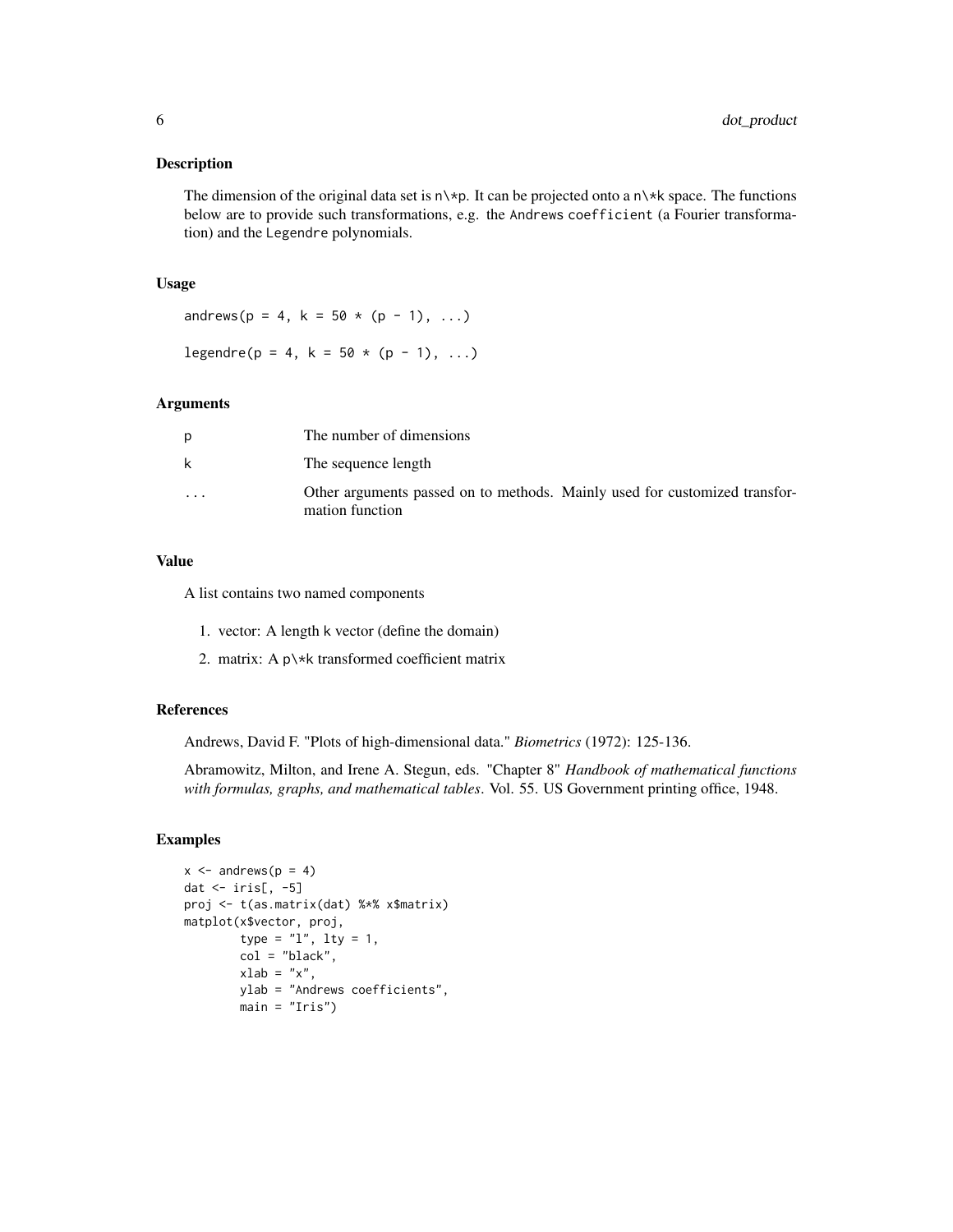<span id="page-6-0"></span>

#### Description

All geom\_ functions (like geom\_point) return a layer that contains a Geom object (like GeomPoint). The Geom object is responsible for rendering the data in the plot. Each of the Geom objects is a ggproto object, descended from the top-level Geom, and each implements various methods and fields. Compared to Stat and Position, Geom is a little different because the execution of the setup and compute functions is split up. setup\_data runs before position adjustments, and draw\_layer is not run until render time, much later. This means there is no setup\_params because it's hard to communicate the changes.

#### Usage

GeomDensity\_

GeomBar\_

GeomImageGlyph

GeomPolygonGlyph

GeomQuantiles

GeomSerialaxesDensity

GeomSerialAxesGlyph

GeomSerialaxesHist

GeomSerialaxesQuantile

GeomSerialaxes

#### Format

An object of class GeomDensity\_ (inherits from GeomRibbon, Geom, ggproto, gg) of length 6.

An object of class GeomBar\_ (inherits from GeomBar, GeomRect, Geom, ggproto, gg) of length 4.

An object of class GeomImageGlyph (inherits from Geom, ggproto, gg) of length 7.

An object of class GeomPolygonGlyph (inherits from Geom, ggproto, gg) of length 7.

An object of class GeomQuantiles (inherits from GeomQuantile, GeomPath, Geom, ggproto, gg) of length 1.

An object of class GeomSerialaxesDensity (inherits from GeomDensity\_, GeomRibbon, Geom, ggproto, gg) of length 2.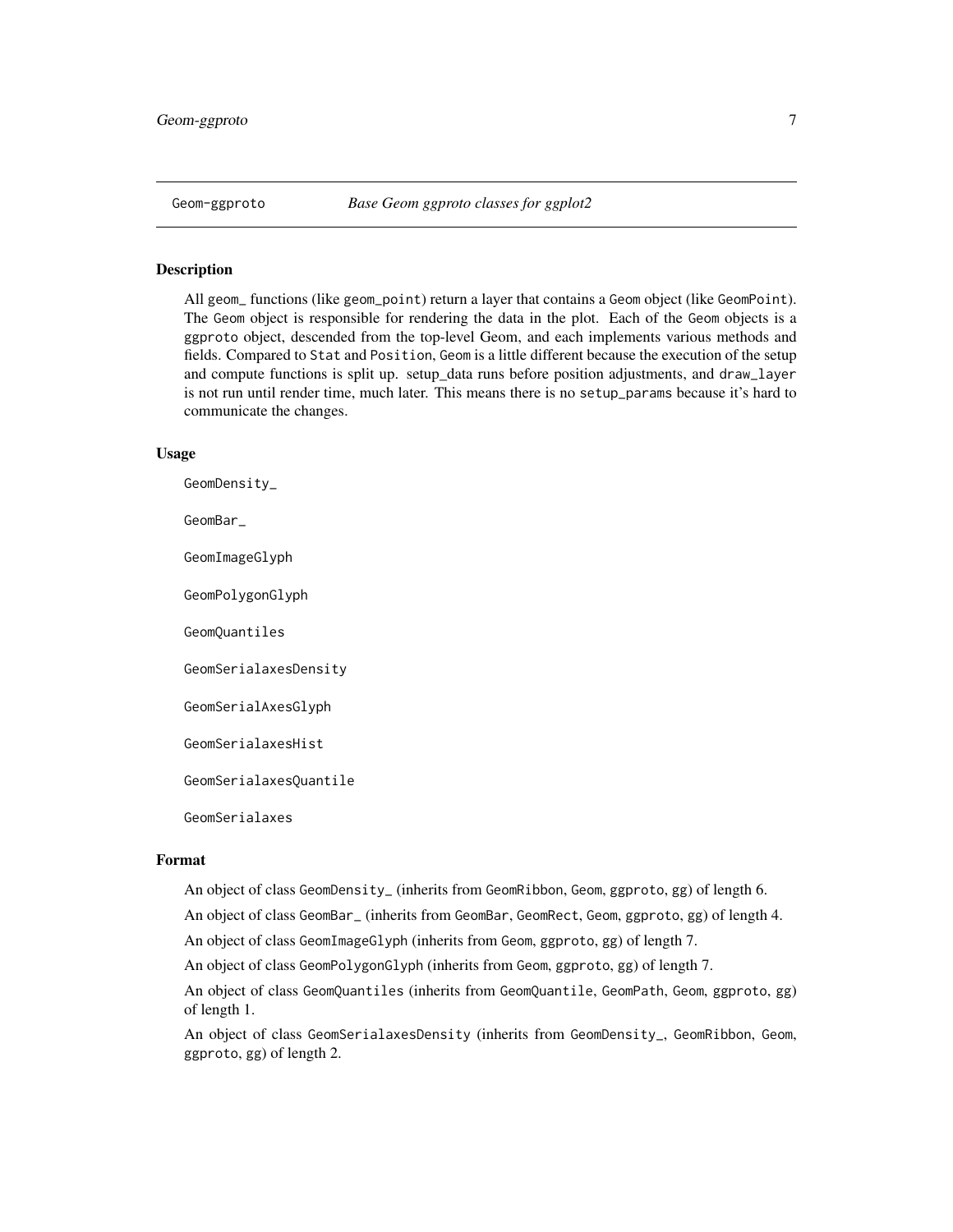<span id="page-7-0"></span>An object of class GeomSerialAxesGlyph (inherits from Geom, ggproto, gg) of length 7.

An object of class GeomSerialaxesHist (inherits from GeomBar\_, GeomBar, GeomRect, Geom, ggproto, gg) of length 2.

An object of class GeomSerialaxesQuantile (inherits from GeomPath, Geom, ggproto, gg) of length 4.

An object of class GeomSerialaxes (inherits from GeomPath, Geom, ggproto, gg) of length 3.

<span id="page-7-1"></span>geom\_density\_ *More general smoothed density estimates*

#### Description

Computes and draws kernel density estimate. Compared with geom\_density(), it provides more general cases that accepting x and y. See details

#### Usage

```
geom_density_(
 mapping = NULL,
 data = NULL,stat = "density_",
 position = "identity_",
  ...,
  scale.x = NULL,scale.y = c("data", "group", "variable"),
  as.mix = FALSE,positive = TRUE,
 prop = 0.9,
 na.rm = FALSE,orientation = NA,
  show.legend = NA,
  inherit.aes = TRUE
\lambdastat_density_(
 mapping = NULL,
 data = NULL,geom = "density,"position = "stack_",
  ...,
 bw = "nrd0".
  adjust = 1,
 kernel = "gaussian",
 n = 512,
  trim = FALSE,na.rm = FALSE,
```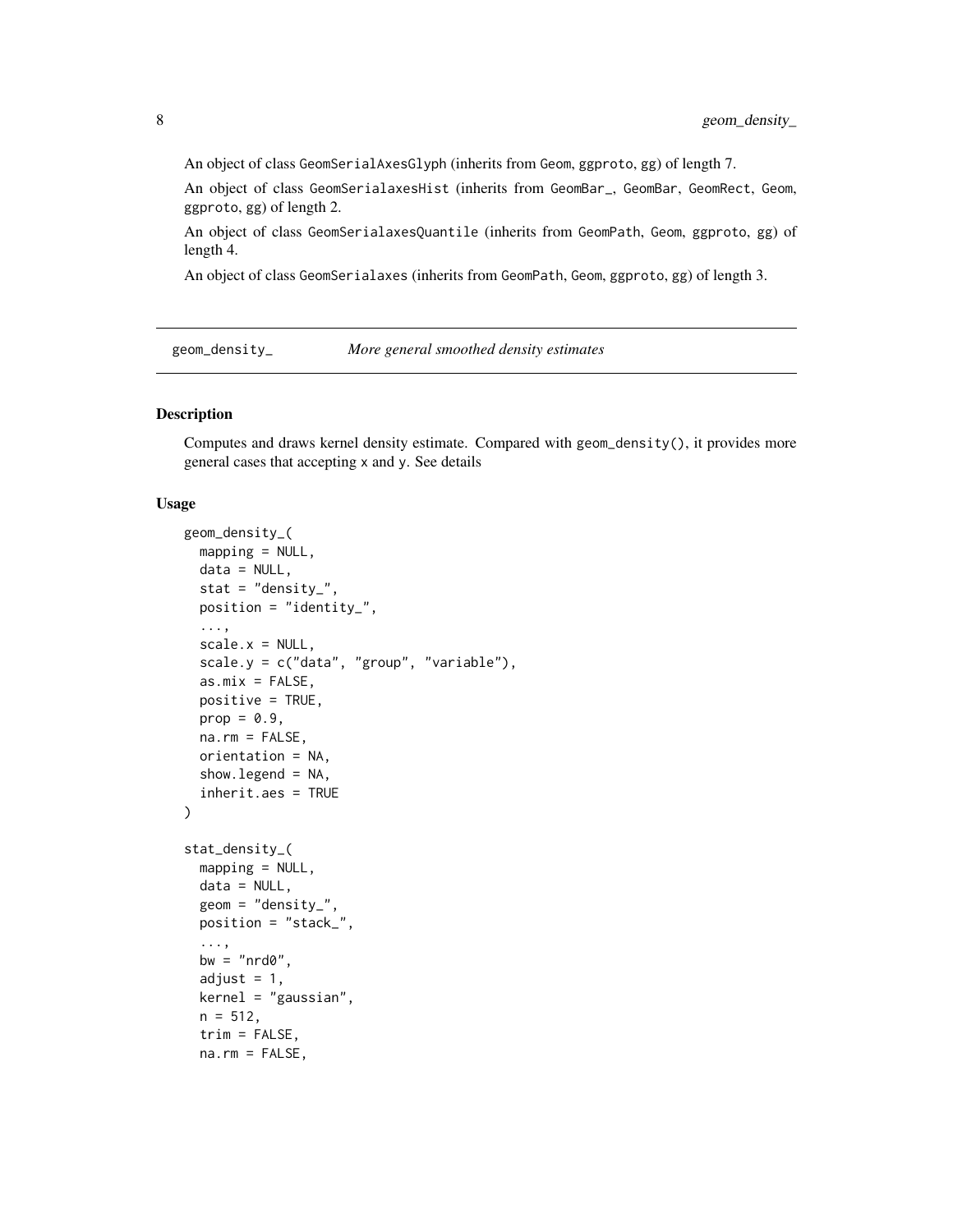<span id="page-8-0"></span>geom\_density\_ 9

```
orientation = NA,
  show.legend = NA,
  inherit.aes = TRUE
\mathcal{L}
```
## Arguments

| mapping  |             |                | Set of aesthetic mappings created by aes() or aes_(). If specified and inherit.aes<br>= TRUE (the default), it is combined with the default mapping at the top level of<br>the plot. You must supply mapping if there is no plot mapping.                                                                                   |
|----------|-------------|----------------|-----------------------------------------------------------------------------------------------------------------------------------------------------------------------------------------------------------------------------------------------------------------------------------------------------------------------------|
| data     |             |                | The data to be displayed in this layer. There are three options:                                                                                                                                                                                                                                                            |
|          |             |                | If NULL, the default, the data is inherited from the plot data as specified in the<br>call to ggplot().                                                                                                                                                                                                                     |
|          |             | created.       | A data. frame, or other object, will override the plot data. All objects will be<br>fortified to produce a data frame. See fortify() for which variables will be                                                                                                                                                            |
|          |             |                | A function will be called with a single argument, the plot data. The return<br>value must be a data. frame, and will be used as the layer data. A function<br>can be created from a formula (e.g. $\sim$ head(.x, 10)).                                                                                                     |
| stat     |             |                | Use to override the default connection between geom_density and stat_density.                                                                                                                                                                                                                                               |
| position |             | ment function. | Position adjustment, either as a string, or the result of a call to a position adjust-                                                                                                                                                                                                                                      |
| $\cdots$ |             |                | Other arguments passed on to layer (). These are often aesthetics, used to set<br>an aesthetic to a fixed value, like colour = "red" or size = 3. They may also<br>be parameters to the paired geom/stat.                                                                                                                   |
| scale.x  |             |                | A sorted length 2 numerical vector representing the range of the whole data will<br>be scaled to. The default value is $(0, 1)$ .                                                                                                                                                                                           |
| scale.y  |             |                | one of data and group to specify.                                                                                                                                                                                                                                                                                           |
|          | <b>Type</b> |                | <b>Description</b>                                                                                                                                                                                                                                                                                                          |
|          | group       | data (default) | The density estimates are scaled by the whole data set<br>The density estimates are scaled by each group                                                                                                                                                                                                                    |
|          |             |                | If the scale. y is data, it is meaningful to compare the density (shape and area)<br>across all groups; else it is only meaningful to compare the density within each<br>group. See details.                                                                                                                                |
| as.mix   |             |                | Logical. Within each group, if TRUE, the sum of the density estimate area is<br>mixed and scaled to maximum 1. The area of each subgroup (in general, within<br>each group one color represents one subgroup) is proportional to the count; if<br>FALSE the area of each subgroup is the same, with maximum 1. See details. |
| positive |             |                | If y is set as the density estimate, where the smoothed curved is faced to, right<br>('positive') or left ('negative') as vertical layout; up ('positive') or down ('neg-<br>ative') as horizontal layout?                                                                                                                  |
| prop     |             |                | adjust the proportional maximum height of the estimate (density, histogram, ).                                                                                                                                                                                                                                              |
| na.rm    |             |                | If FALSE, the default, missing values are removed with a warning. If TRUE,<br>missing values are silently removed.                                                                                                                                                                                                          |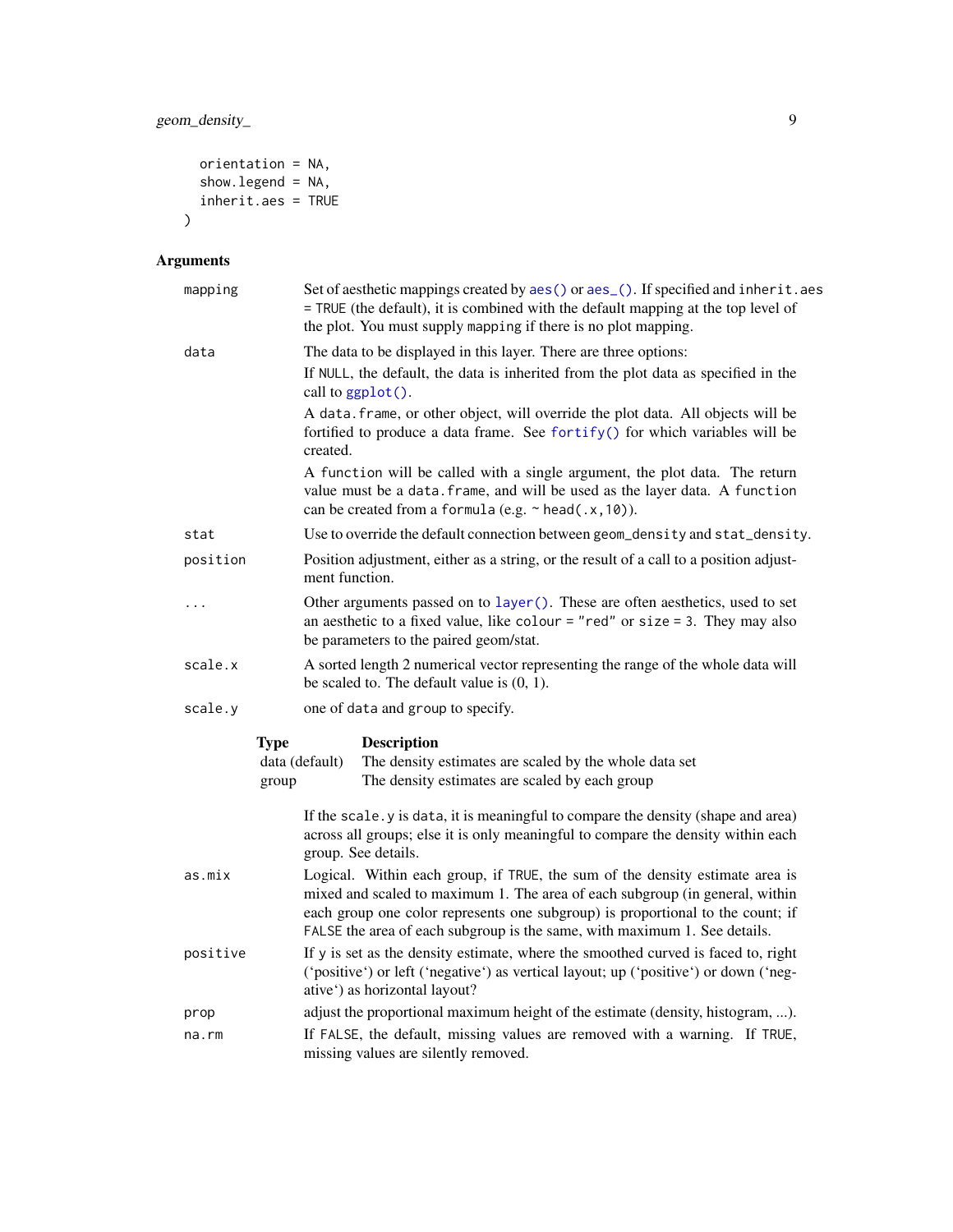<span id="page-9-0"></span>

| orientation | The orientation of the layer. The default (NA) automatically determines the ori-<br>entation from the aesthetic mapping. In the rare event that this fails it can be<br>given explicitly by setting orientation to either "x" or "y". See the Orienta-<br><i>tion</i> section for more detail.                                                                                                                    |
|-------------|-------------------------------------------------------------------------------------------------------------------------------------------------------------------------------------------------------------------------------------------------------------------------------------------------------------------------------------------------------------------------------------------------------------------|
| show.legend | logical. Should this layer be included in the legends? NA, the default, includes if<br>any aesthetics are mapped. FALSE never includes, and TRUE always includes. It<br>can also be a named logical vector to finely select the aesthetics to display.                                                                                                                                                            |
| inherit.aes | If FALSE, overrides the default aesthetics, rather than combining with them.<br>This is most useful for helper functions that define both data and aesthetics and<br>shouldn't inherit behaviour from the default plot specification, e.g. borders().                                                                                                                                                             |
| geom        | Use to override the default connection between geom_density and stat_density.                                                                                                                                                                                                                                                                                                                                     |
| bw          | The smoothing bandwidth to be used. If numeric, the standard deviation of<br>the smoothing kernel. If character, a rule to choose the bandwidth, as listed in<br>$stats::bw.nrd()$ .                                                                                                                                                                                                                              |
| adjust      | A multiplicate bandwidth adjustment. This makes it possible to adjust the band-<br>width while still using the a bandwidth estimator. For example, $adjust = 1/2$<br>means use half of the default bandwidth.                                                                                                                                                                                                     |
| kernel      | Kernel. See list of available kernels in $density()$ .                                                                                                                                                                                                                                                                                                                                                            |
| n           | number of equally spaced points at which the density is to be estimated, should<br>be a power of two, see density () for details                                                                                                                                                                                                                                                                                  |
| trim        | If FALSE, the default, each density is computed on the full range of the data.<br>If TRUE, each density is computed over the range of that group: this typically<br>means the estimated x values will not line-up, and hence you won't be able to<br>stack density values. This parameter only matters if you are displaying multiple<br>densities in one plot or if you are manually adjusting the scale limits. |
|             |                                                                                                                                                                                                                                                                                                                                                                                                                   |

#### Details

The x (or y) is a group variable (categorical) and y (or x) is the target variable (numerical) to be plotted. If only one of x or y is provided, it will treated as a target variable and ggplot2::geom\_density will be executed.

There are four combinations of scale.y and as.mix.

- scale.y = "group" and as.mix = FALSE The density estimate area of each subgroup (represented by each color) within the same group is the same.
- scale.y = "group" and as.mix = TRUE The density estimate area of each subgroup (represented by each color) within the same group is proportional to its own counts.
- scale.y = "data" and as.mix = FALSE The sum of density estimate area of all groups is scaled to maximum of 1. and the density area for each group is proportional to the its count. Within each group, the area of each subgroup is the same.
- scale.y = "data" and as.mix = TRUE The sum of density estimate area of all groups is scaled to maximum of 1 and the area of each subgroup (represented by each color) is proportional to its own count.

See vignettes[https://great-northern-diver.github.io/ggmulti/articles/histogram-density-.html] for more intuitive explanation.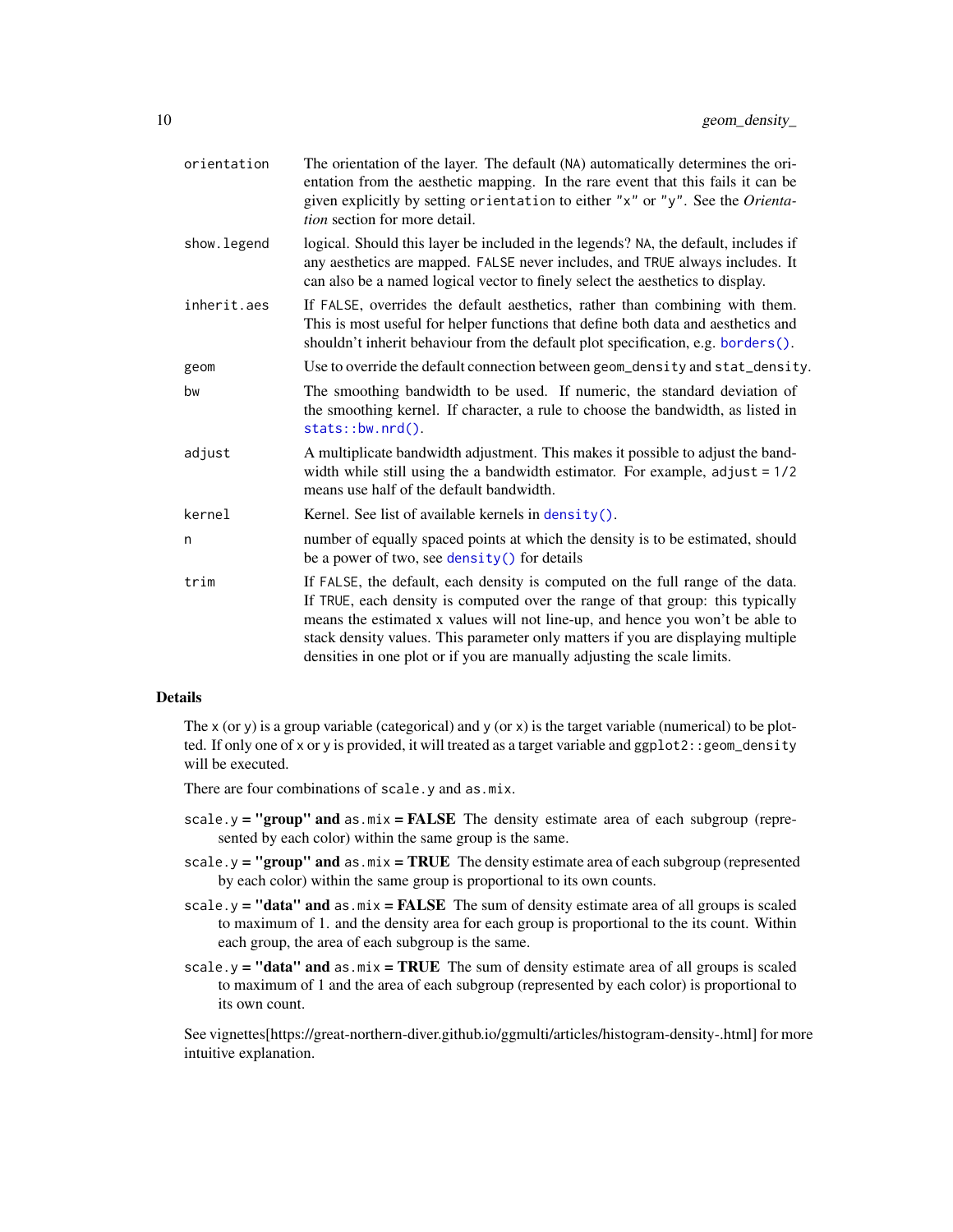#### <span id="page-10-0"></span>geom\_density\_ 11

#### **Orientation**

This geom treats each axis differently and, thus, can thus have two orientations. Often the orientation is easy to deduce from a combination of the given mappings and the types of positional scales in use. Thus, ggplot2 will by default try to guess which orientation the layer should have. Under rare circumstances, the orientation is ambiguous and guessing may fail. In that case the orientation can be specified directly using the orientation parameter, which can be either "x" or "y". The value gives the axis that the geom should run along, "x" being the default orientation you would expect for the geom.

### See Also

[geom\\_density](#page-0-0), [geom\\_hist\\_](#page-11-1)

```
if(require(dplyr)) {
 mpg %>%
   dplyr::filter(drv != "f") %>%
    ggplot(mapping = aes(x = drv, y = cty, fill = factor(cyl))) +geom\_density_{a}[alpha = 0.1)
 # only `x` or `y` is provided
 # that would be equivalent to call function 'geom_density()'
 diamonds %>%
   dplyr::sample_n(500) %>%
   ggplot(mapping = aes(x = price)) +geom_density_()
 # density and boxplot
 # set the density estimate on the left
 mpg %>%
    dplyr::filter(drv != "f") %>%
    ggplot(mapping = aes(x = drv, y = cty,fill = factor(cyl)) +
    geom\_density_{a}[alpha = 0.1,
                  scale.y = "group",
                  as.mix = FALSE,positive = FALSE) +
    geom_boxplot()
 # x as density
 set.seed(12345)
 suppressWarnings(
   diamonds %>%
     dplyr::sample_n(500) %>%
      ggplot(mapping = aes(x = price, y = cut, fill = color)) +geom_density_(orientation = "x", prop = 0.25,
                    position = "stack_",
                    scale.y = "group"))
}
```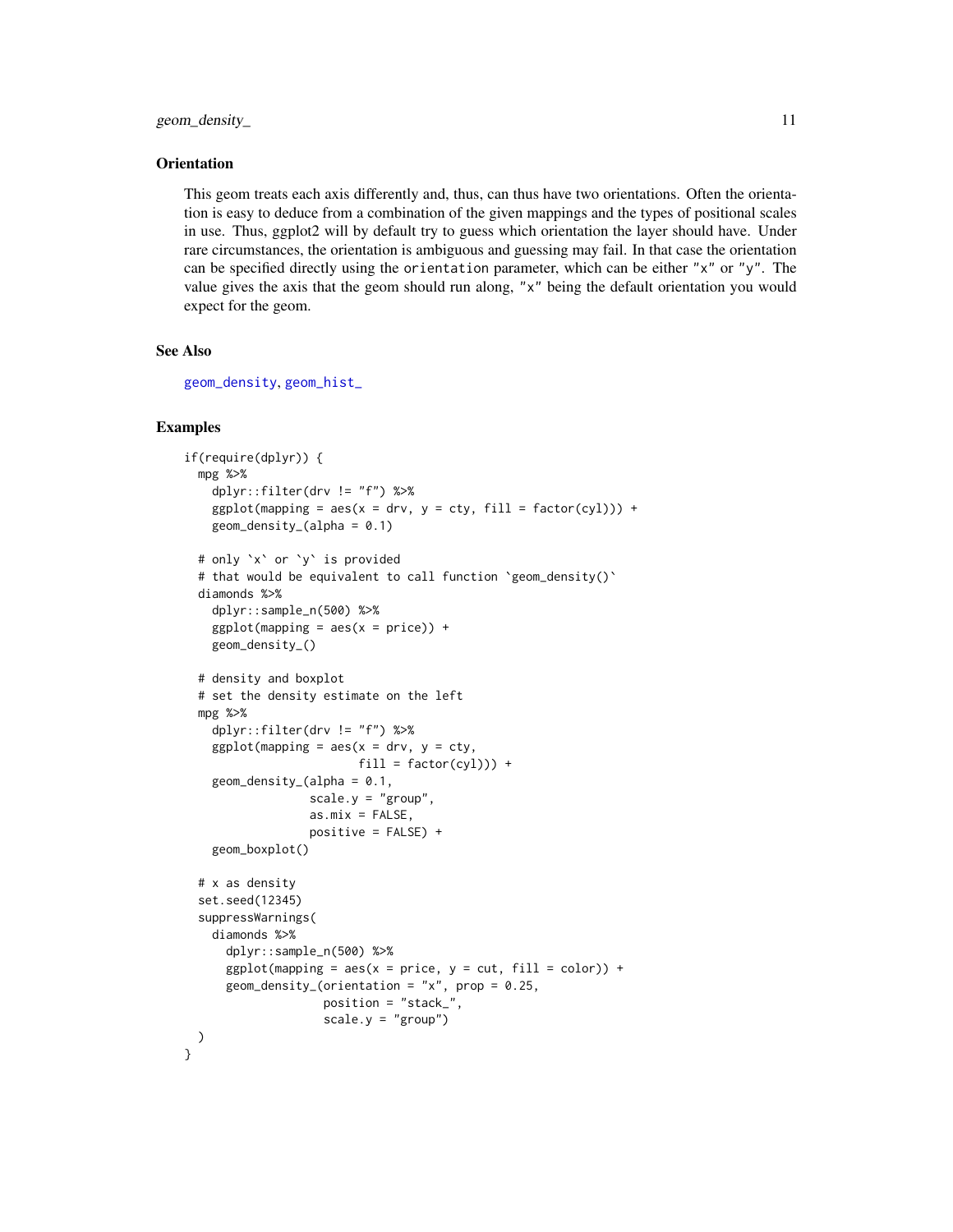```
# settings of `scale.y` and `as.mix`
ggplots <- lapply(list(
                       list(scale.y = "data", as mix = TRUE),list(scale.y = "data", as mix = FALSE),list(scale.y = "group", as mix = TRUE),list(scale.y = "group", as mix = FALSE)),
                    function(vars) {
                      scale.y <- vars[["scale.y"]]
                      as.mix <- vars[["as.mix"]]
                      ggplot(mpg,
                              mapping = \text{aes}(x = \text{drv}, y = \text{cty}, \text{fill} = \text{factor}(\text{cyl})) +
                        geom_density_(alpha = 0.1, scale.y = scale.y, as.mix = as.mix) +
                        labs(title = paste("scale.y =", scale.y),
                              subtitle = paste("as.mix =", as.mix))
                    })
suppressWarnings(
 gridExtra::grid.arrange(grobs = ggplots)
)
```
<span id="page-11-1"></span>geom\_hist\_ *More general histogram*

#### Description

More general histogram (geom\_histogram) or bar plot (geom\_bar). Both x and y could be accommodated. See details

#### Usage

```
geom_hist_(
 mapping = NULL,
 data = NULL,stat = "hist",
 position = "stack_",
  ...,
 scale.x = NULL,scale.y = c("data", "group", "variable"),
 as.mix = FALSE,binwidth = NULL,bins = NULL,
 positive = TRUE,
 prop = 0.9,
 na.rm = FALSE,
 orientation = NA,
  show.legend = NA,
  inherit.aes = TRUE
```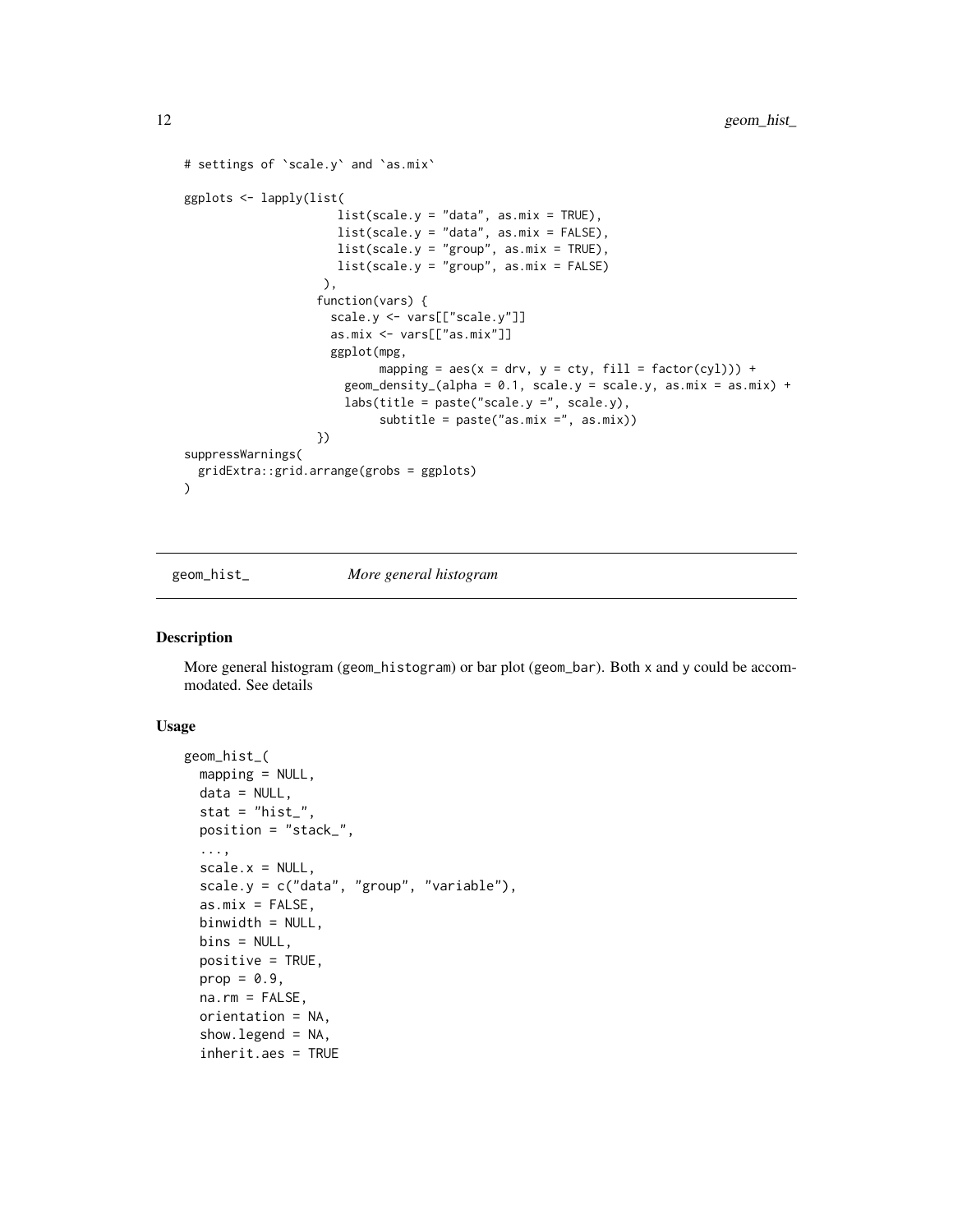geom\_hist\_ 13

```
\mathcal{L}geom_histogram_(
 mapping = NULL,
  data = NULL,
  stat = "bin'_,
 position = "stack_",
  ...,
  scale.x = NULL,scale.y = c("data", "group"),as.mix = FALSE,positive = TRUE,
 prop = 0.9,
 binwidth = NULL,
 bins = NULL,na.rm = FALSE,orientation = NA,
  show.legend = NA,
  inherit.aes = TRUE
\lambdageom_bar_(
 mapping = NULL,
 data = NULL,stat = "count_,
 position = "stack_",
  ...,
  scale.x = NULL,scale.y = c("data", "group"),positive = TRUE,
 prop = 0.9,
 na.rm = FALSE,orientation = NA,
  show.legend = NA,
  inherit.aes = TRUE
\mathcal{L}stat_hist_(
  mapping = NULL,data = NULL,geom = "bar",
 position = "stack_",
  ...,
 binwidth = NULL,
 bins = NULL,
  center = NULL,
  boundary = NULL,
 breaks = NULL,
```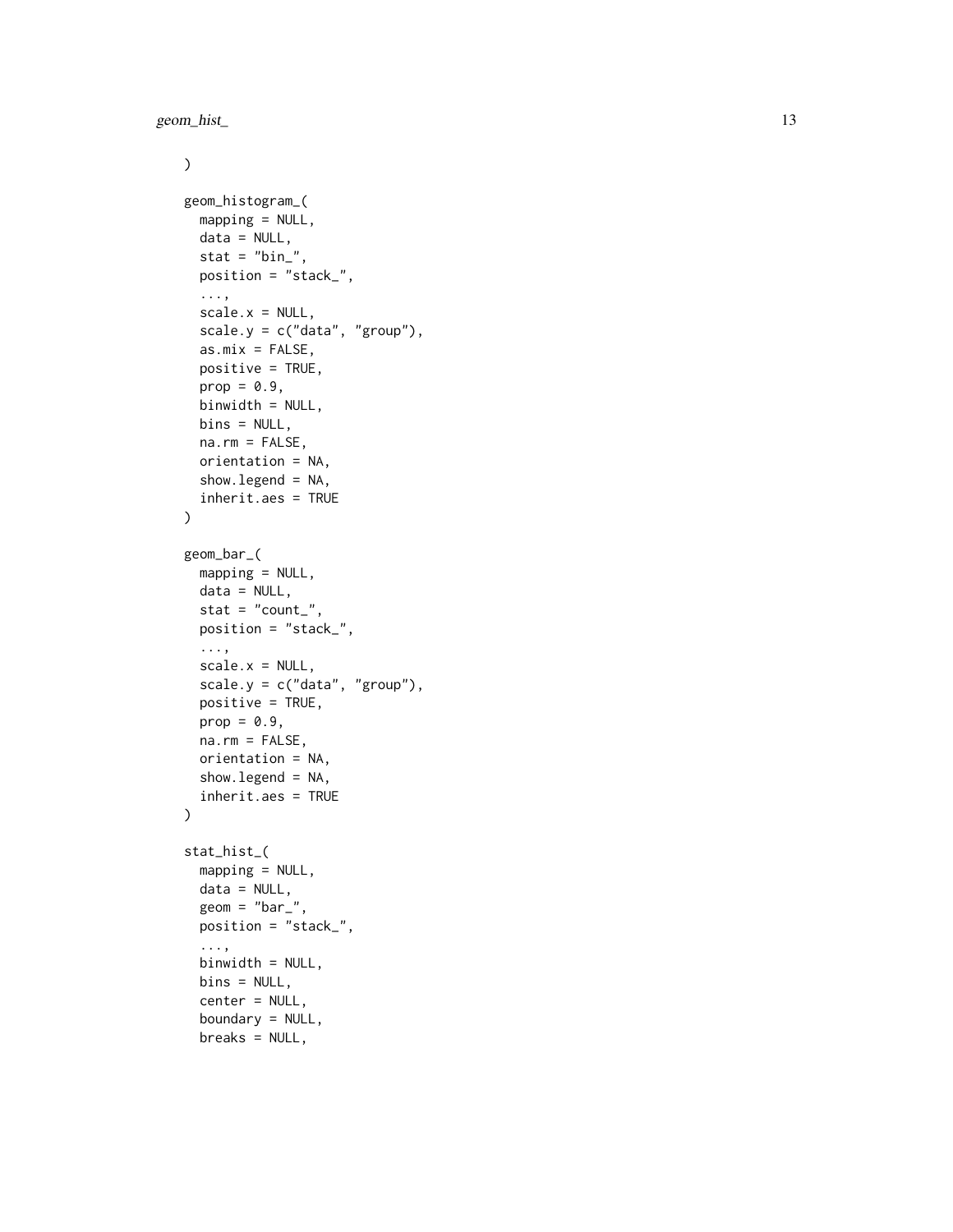```
closed = c("right", "left"),
 pad = FALSE,width = NULL,na.rm = FALSE,
 orientation = NA,
 show.legend = NA,
 inherit.aes = TRUE
)
stat_bin_(
 mapping = NULL,
 data = NULL,geom = "bar",
 position = "stack_",
  ...,
 binwidth = NULL,
 bins = NULL,
 center = NULL,
 boundary = NULL,
 breaks = NULL,
 closed = c("right", "left"),
 pad = FALSE,na.rm = FALSE,
 orientation = NA,
 show.legend = NA,
  inherit.aes = TRUE
)
stat_count_(
 mapping = NULL,
 data = NULL,
 geom = "bar",
 position = "stack_",
 ...,
 width = NULL,
 na.rm = FALSE,
 orientation = NA,
 show.legend = NA,
  inherit.aes = TRUE
```

```
)
```
#### Arguments

| mapping | Set of aesthetic mappings created by aes () or aes (). If specified and inherit. aes |
|---------|--------------------------------------------------------------------------------------|
|         | $=$ TRUE (the default), it is combined with the default mapping at the top level of  |
|         | the plot. You must supply mapping if there is no plot mapping.                       |
| data    | The data to be displayed in this layer. There are three options:                     |
|         | If NULL, the default, the data is inherited from the plot data as specified in the   |

<span id="page-13-0"></span>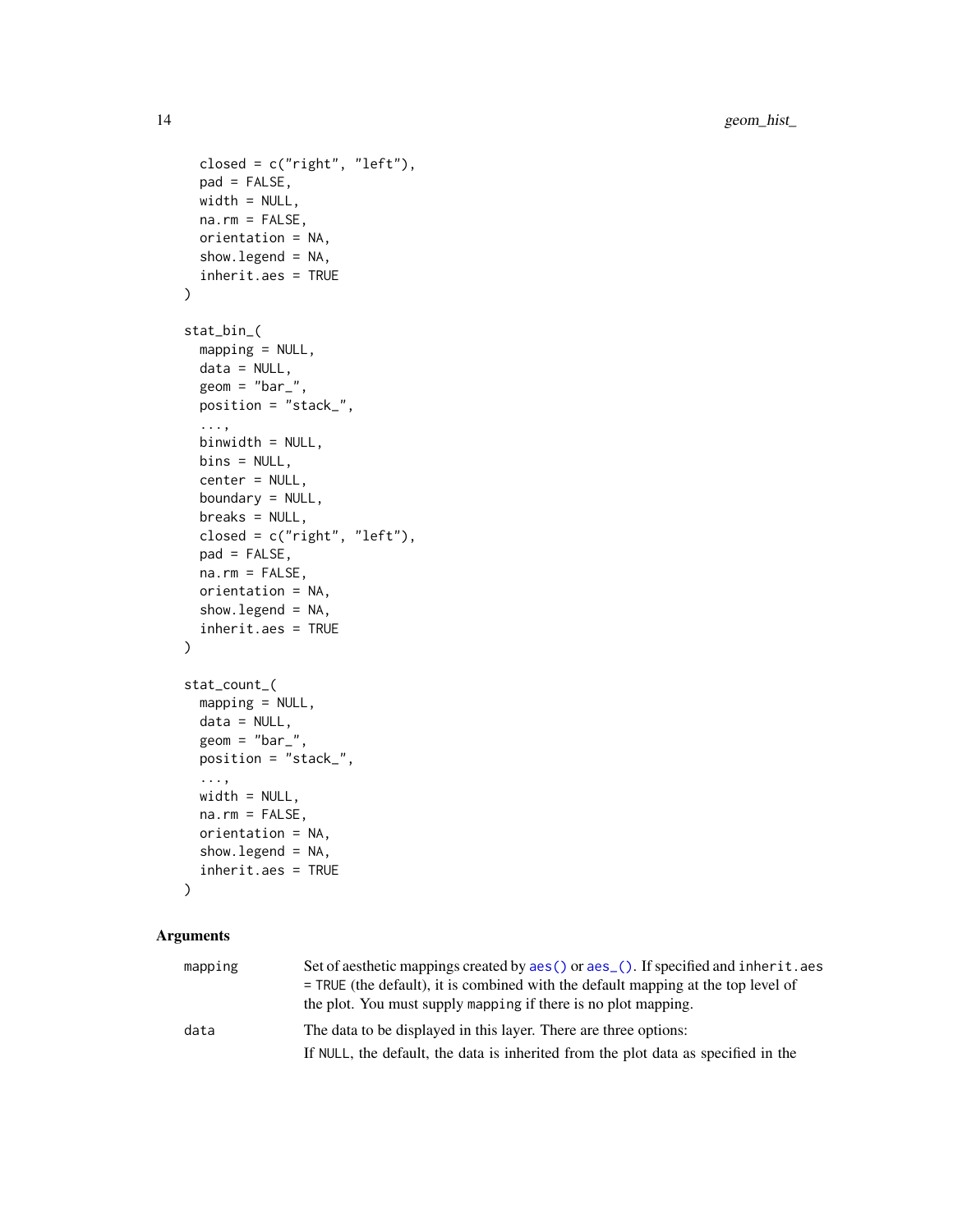<span id="page-14-0"></span>

|          | call to ggplot().                                                                                                                                                                                                                                                                                                                                                                                                                                                                                                                                                                                                                                                                                                |
|----------|------------------------------------------------------------------------------------------------------------------------------------------------------------------------------------------------------------------------------------------------------------------------------------------------------------------------------------------------------------------------------------------------------------------------------------------------------------------------------------------------------------------------------------------------------------------------------------------------------------------------------------------------------------------------------------------------------------------|
|          | A data. frame, or other object, will override the plot data. All objects will be<br>fortified to produce a data frame. See fortify() for which variables will be<br>created.                                                                                                                                                                                                                                                                                                                                                                                                                                                                                                                                     |
|          | A function will be called with a single argument, the plot data. The return<br>value must be a data. frame, and will be used as the layer data. A function<br>can be created from a formula (e.g. $\sim$ head(.x, 10)).                                                                                                                                                                                                                                                                                                                                                                                                                                                                                          |
| position | Position adjustment, either as a string, or the result of a call to a position ad-<br>justment function. Function geom_hist_ and geom_histogram_ understand<br>stack_ (stacks bars on top of each other), or dodge_ and dodge2_ (overlap-<br>ping objects side-to-side) instead of stack, dodge or dodge2                                                                                                                                                                                                                                                                                                                                                                                                        |
| .        | Other arguments passed on to layer (). These are often aesthetics, used to set<br>an aesthetic to a fixed value, like colour = "red" or size = 3. They may also<br>be parameters to the paired geom/stat.                                                                                                                                                                                                                                                                                                                                                                                                                                                                                                        |
| scale.x  | A sorted length 2 numerical vector representing the range of the whole data will<br>be scaled to. The default value is $(0, 1)$ .                                                                                                                                                                                                                                                                                                                                                                                                                                                                                                                                                                                |
| scale.y  | one of data and group to specify.                                                                                                                                                                                                                                                                                                                                                                                                                                                                                                                                                                                                                                                                                |
|          | <b>Type</b><br><b>Description</b><br>data (default)<br>The density estimates are scaled by the whole data set<br>The density estimates are scaled by each group<br>group                                                                                                                                                                                                                                                                                                                                                                                                                                                                                                                                         |
|          | If the scale. y is data, it is meaningful to compare the density (shape and area)<br>across all groups; else it is only meaningful to compare the density within each<br>group. See details.                                                                                                                                                                                                                                                                                                                                                                                                                                                                                                                     |
| as.mix   | Logical. Within each group, if TRUE, the sum of the density estimate area is<br>mixed and scaled to maximum 1. The area of each subgroup (in general, within<br>each group one color represents one subgroup) is proportional to the count; if<br>FALSE the area of each subgroup is the same, with maximum 1. See details.                                                                                                                                                                                                                                                                                                                                                                                      |
| binwidth | The width of the bins. Can be specified as a numeric value or as a function that<br>calculates width from unscaled x. Here, "unscaled x" refers to the original x val-<br>ues in the data, before application of any scale transformation. When specifying<br>a function along with a grouping structure, the function will be called once per<br>group. The default is to use the number of bins in bins, covering the range of<br>the data. You should always override this value, exploring multiple widths to<br>find the best to illustrate the stories in your data.<br>The bin width of a date variable is the number of days in each time; the bin<br>width of a time variable is the number of seconds. |
| bins     | Number of bins. Overridden by binwidth. Defaults to 30.                                                                                                                                                                                                                                                                                                                                                                                                                                                                                                                                                                                                                                                          |
| positive | If y is set as the density estimate, where the smoothed curved is faced to, right<br>('positive') or left ('negative') as vertical layout; up ('positive') or down ('neg-<br>ative') as horizontal layout?                                                                                                                                                                                                                                                                                                                                                                                                                                                                                                       |
| prop     | adjust the proportional maximum height of the estimate (density, histogram, ).                                                                                                                                                                                                                                                                                                                                                                                                                                                                                                                                                                                                                                   |
| na.rm    | If FALSE, the default, missing values are removed with a warning. If TRUE,<br>missing values are silently removed.                                                                                                                                                                                                                                                                                                                                                                                                                                                                                                                                                                                               |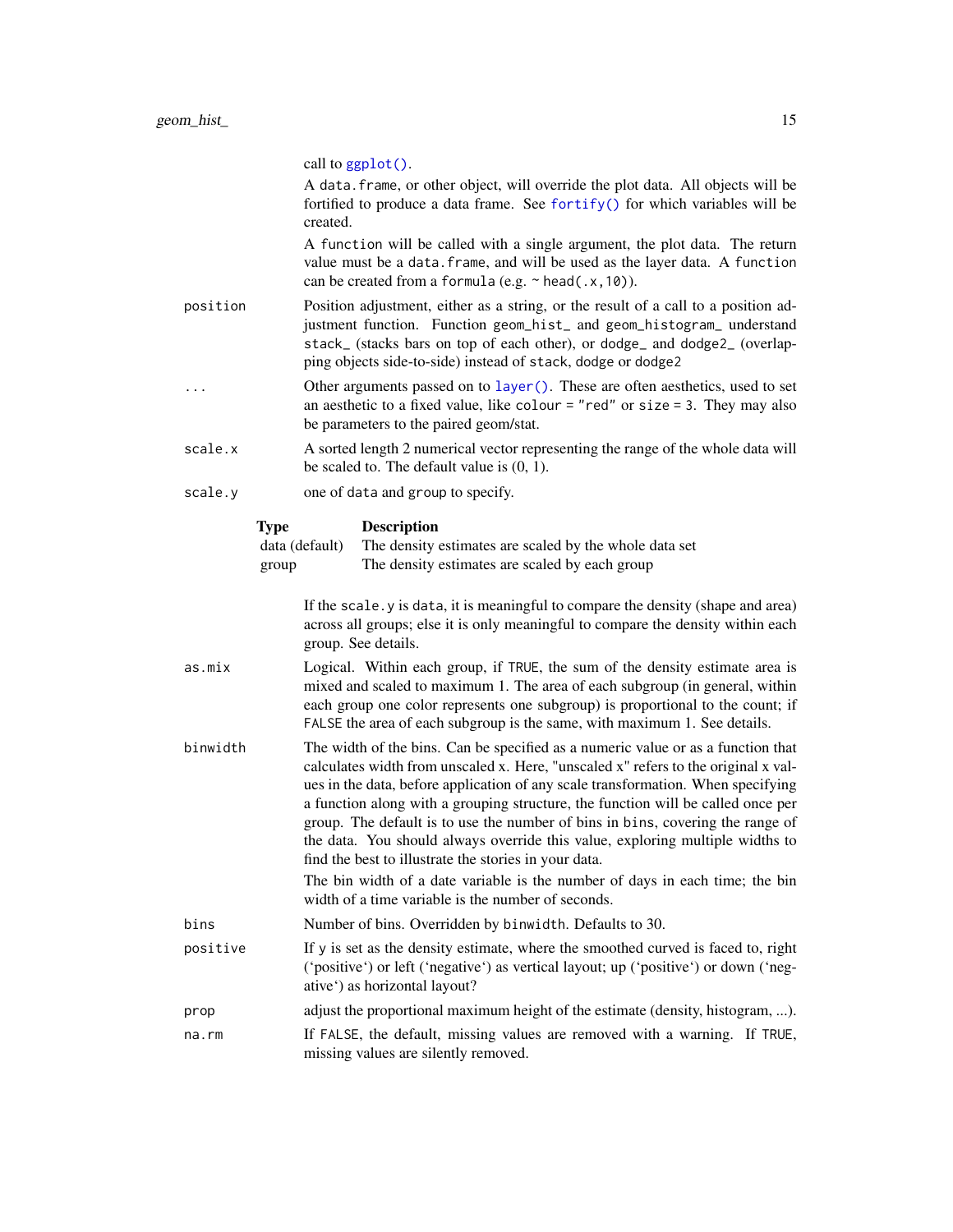<span id="page-15-0"></span>

| orientation | The orientation of the layer. The default (NA) automatically determines the ori-<br>entation from the aesthetic mapping. In the rare event that this fails it can be<br>given explicitly by setting orientation to either "x" or "y". See the Orienta-<br>tion section for more detail.                                                                                                                                                                                                                                                                                                                                            |
|-------------|------------------------------------------------------------------------------------------------------------------------------------------------------------------------------------------------------------------------------------------------------------------------------------------------------------------------------------------------------------------------------------------------------------------------------------------------------------------------------------------------------------------------------------------------------------------------------------------------------------------------------------|
| show.legend | logical. Should this layer be included in the legends? NA, the default, includes if<br>any aesthetics are mapped. FALSE never includes, and TRUE always includes. It<br>can also be a named logical vector to finely select the aesthetics to display.                                                                                                                                                                                                                                                                                                                                                                             |
| inherit.aes | If FALSE, overrides the default aesthetics, rather than combining with them.<br>This is most useful for helper functions that define both data and aesthetics and<br>shouldn't inherit behaviour from the default plot specification, e.g. borders().                                                                                                                                                                                                                                                                                                                                                                              |
| geom, stat  | Use to override the default connection between geom_hist_()/geom_histogram_()/geom_bar_()<br>and stat_hist_()/stat_bin_()/stat_count_().                                                                                                                                                                                                                                                                                                                                                                                                                                                                                           |
| center      | bin position specifiers. Only one, center or boundary, may be specified for a<br>single plot. center specifies the center of one of the bins. boundary specifies<br>the boundary between two bins. Note that if either is above or below the range of<br>the data, things will be shifted by the appropriate integer multiple of binwidth.<br>For example, to center on integers use binwidth = 1 and center = $\theta$ , even if $\theta$ is<br>outside the range of the data. Alternatively, this same alignment can be specified<br>with binwidth = 1 and boundary = $0.5$ , even if $0.5$ is outside the range of the<br>data. |
| boundary    | bin position specifiers. Only one, center or boundary, may be specified for a<br>single plot. center specifies the center of one of the bins. boundary specifies<br>the boundary between two bins. Note that if either is above or below the range of<br>the data, things will be shifted by the appropriate integer multiple of binwidth.<br>For example, to center on integers use binwidth = 1 and center = $0$ , even if 0 is<br>outside the range of the data. Alternatively, this same alignment can be specified<br>with binwidth = 1 and boundary = $0.5$ , even if $0.5$ is outside the range of the<br>data.             |
| breaks      | Alternatively, you can supply a numeric vector giving the bin boundaries. Over-<br>rides binwidth, bins, center, and boundary.                                                                                                                                                                                                                                                                                                                                                                                                                                                                                                     |
| closed      | One of "right" or "left" indicating whether right or left edges of bins are<br>included in the bin.                                                                                                                                                                                                                                                                                                                                                                                                                                                                                                                                |
| pad         | If TRUE, adds empty bins at either end of x. This ensures frequency polygons<br>touch 0. Defaults to FALSE.                                                                                                                                                                                                                                                                                                                                                                                                                                                                                                                        |
| width       | Bar width. By default, set to 90% of the resolution of the data.                                                                                                                                                                                                                                                                                                                                                                                                                                                                                                                                                                   |
|             |                                                                                                                                                                                                                                                                                                                                                                                                                                                                                                                                                                                                                                    |

## Details

 $x$  (or  $y$ ) is a group variable (categorical) and  $y$  (or  $x$ ) a target variable (numerical) to be plotted. If only one of x or y is provided, it will treated as a target variable and ggplot2::geom\_histogram will be executed. Several things should be noticed:

1. If both x and y are given, they can be one discrete one continuous or two discrete. But they cannot be two continuous variables (which one will be considered as a group variable?).

2. geom\_hist\_ is a wrapper of geom\_histogram\_ and geom\_count\_. Suppose the y is our interest (x is the categorical variable), geom\_hist\_() can accommodate either continuous or discrete y.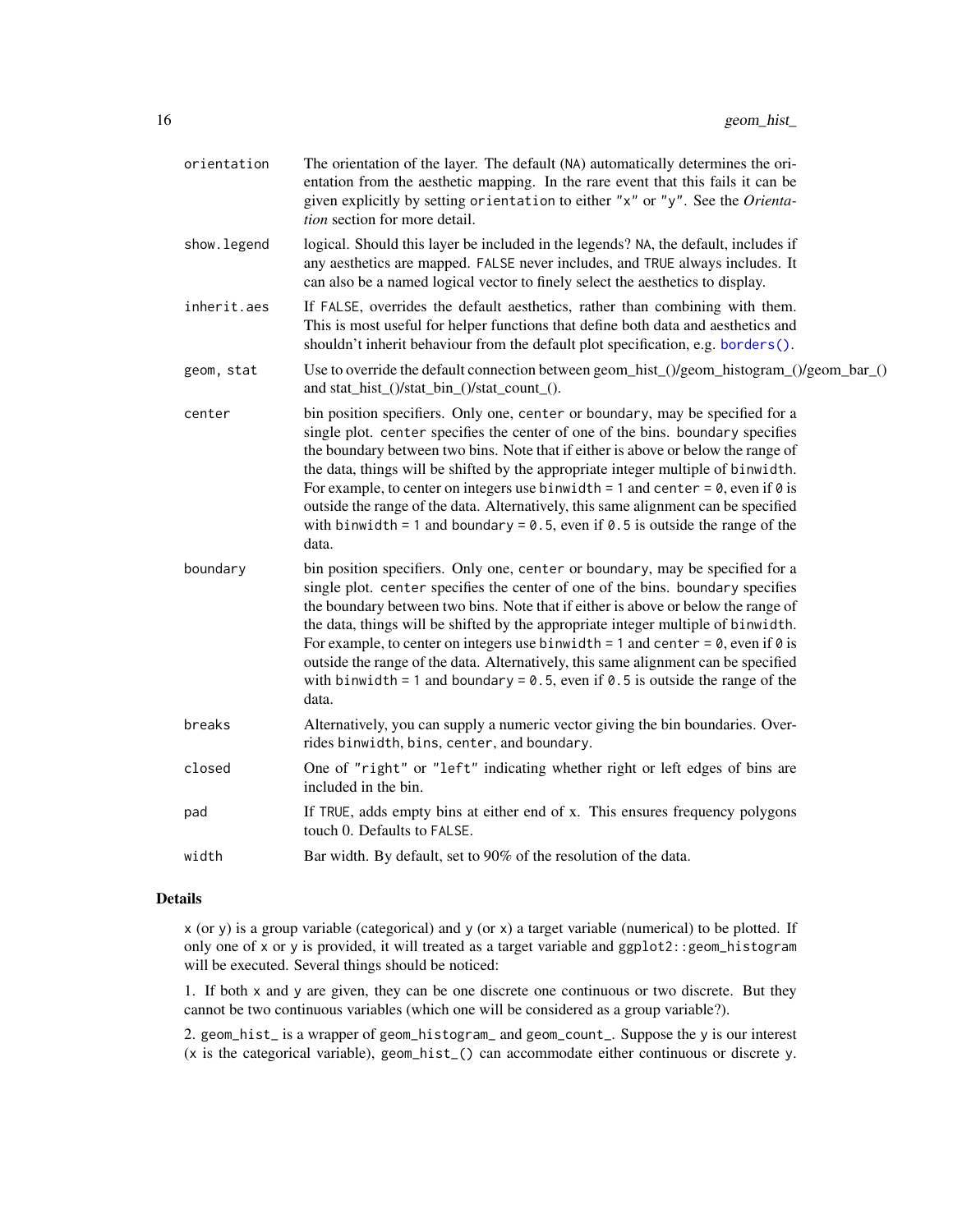#### <span id="page-16-0"></span>geom\_hist\_ 17

While, geom\_histogram\_() only accommodates the continuous y and geom\_bar\_() only accommodates the discrete y.

- 3. There are four combinations of scale.y and as.mix.
- scale.  $y =$  "group" and as.  $mix = FALSE$  The density estimate area of each subgroup (represented by each color) within the same group is the same.
- scale.y = "group" and as. $mix = TRUE$  The density estimate area of each subgroup (represented by each color) within the same group is proportional to its own counts.
- scale.y = "data" and as.mix = FALSE The sum of density estimate area of all groups is scaled to maximum of 1. and the density area for each group is proportional to the its count. Within each group, the area of each subgroup is the same.
- scale.y = "data" and as.mix = TRUE The sum of density estimate area of all groups is scaled to maximum of 1 and the area of each subgroup (represented by each color) is proportional to its own count.

See vignettes[https://great-northern-diver.github.io/ggmulti/articles/histogram-density-.html] for more intuitive explanation. Note that, if it is a grouped bar chart (both x and y are categorical), parameter 'as.mix' is meaningless.

#### **Orientation**

This geom treats each axis differently and, thus, can thus have two orientations. Often the orientation is easy to deduce from a combination of the given mappings and the types of positional scales in use. Thus, ggplot2 will by default try to guess which orientation the layer should have. Under rare circumstances, the orientation is ambiguous and guessing may fail. In that case the orientation can be specified directly using the orientation parameter, which can be either "x" or "y". The value gives the axis that the geom should run along, "x" being the default orientation you would expect for the geom.

## See Also

[geom\\_histogram](#page-0-0), [geom\\_density\\_](#page-7-1)

```
if(require(dplyr) && require(tidyr)) {
```

```
# histogram
p0 <- mpg %>%
  dplyr::filter(manufacturer %in% c("dodge", "ford", "toyota", "volkswagen")) %>%
  ggplot(mapping = aes(x = manufacturer, y = city))p0 + geom_hist_()
## set position
#### default is "stack_"
p0 + geom\_hist_ (mapping = aes(fill = f1))#### "dodge_"
p0 + geom_hist_(position = "dodge_",
                mapping = acs(fill = f1))
#### "dodge2_"
```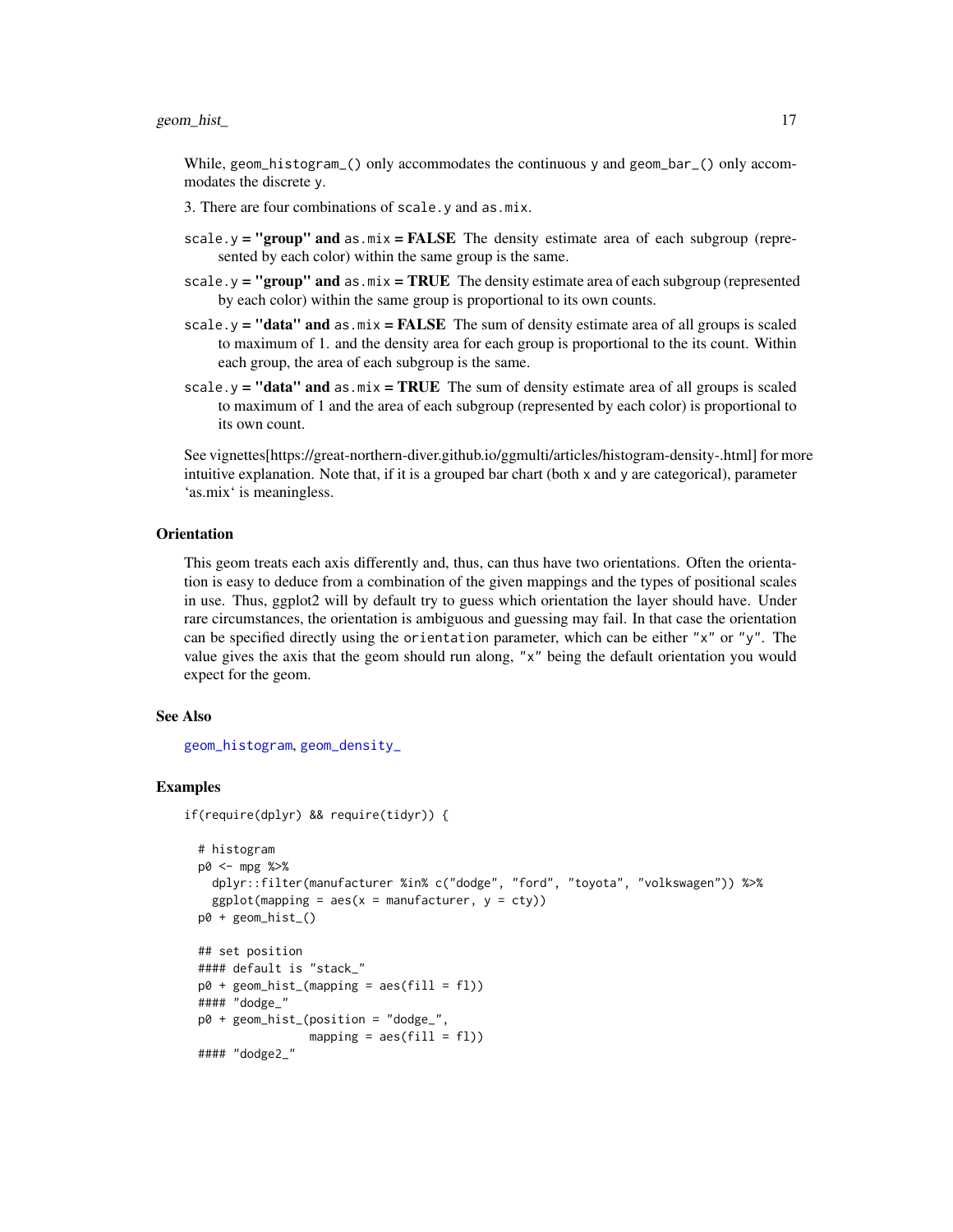```
p0 + geom_hist_(position = "dodge2_",
                 mapping = aes(fill = f1)# bar chart
 mpg %>%
   ggplot(mapping = aes(x = drv, y = class)) +geom_hist_(orientation = "y")
 # scale.y as "group"
 p <- iris %>%
    tidyr::pivot_longer(cols = -Species,
                       names_to = "Outer sterile whorls",
                       values_to = "x") %>>ggplot(mapping = aes(x = 'Outer sterile whorls',y = x, fill = Species)) +
    stat_hist_(scale.y = "group",
              prop = 0.6,
              alpha = 0.5)
 p
 # with density on the left
 p + stat_density_(scale.y = "group",
                   prop = 0.6,
                   alpha = 0.5,
                    positive = FALSE)
 ########### only `x` or `y` is provided ###########
 # that would be equivalent to call function
 # `geom_histogram()` or `geom_bar()`
 ### histogram
 diamonds %>%
   dplyr::sample_n(500) %>%
   ggplot(mapping = aes(x = price)) +geom_hist_()
 ### bar chart
 diamonds %>%
    dplyr::sample_n(500) %>%
   ggplot(mapping = aes(x = cut)) +geom_hist_()
}
```
<span id="page-17-1"></span>geom\_image\_glyph *Add image glyphs on scatter plot*

#### Description

Each point glyph can be an image (png, jpeg, etc) object.

#### Usage

geom\_image\_glyph(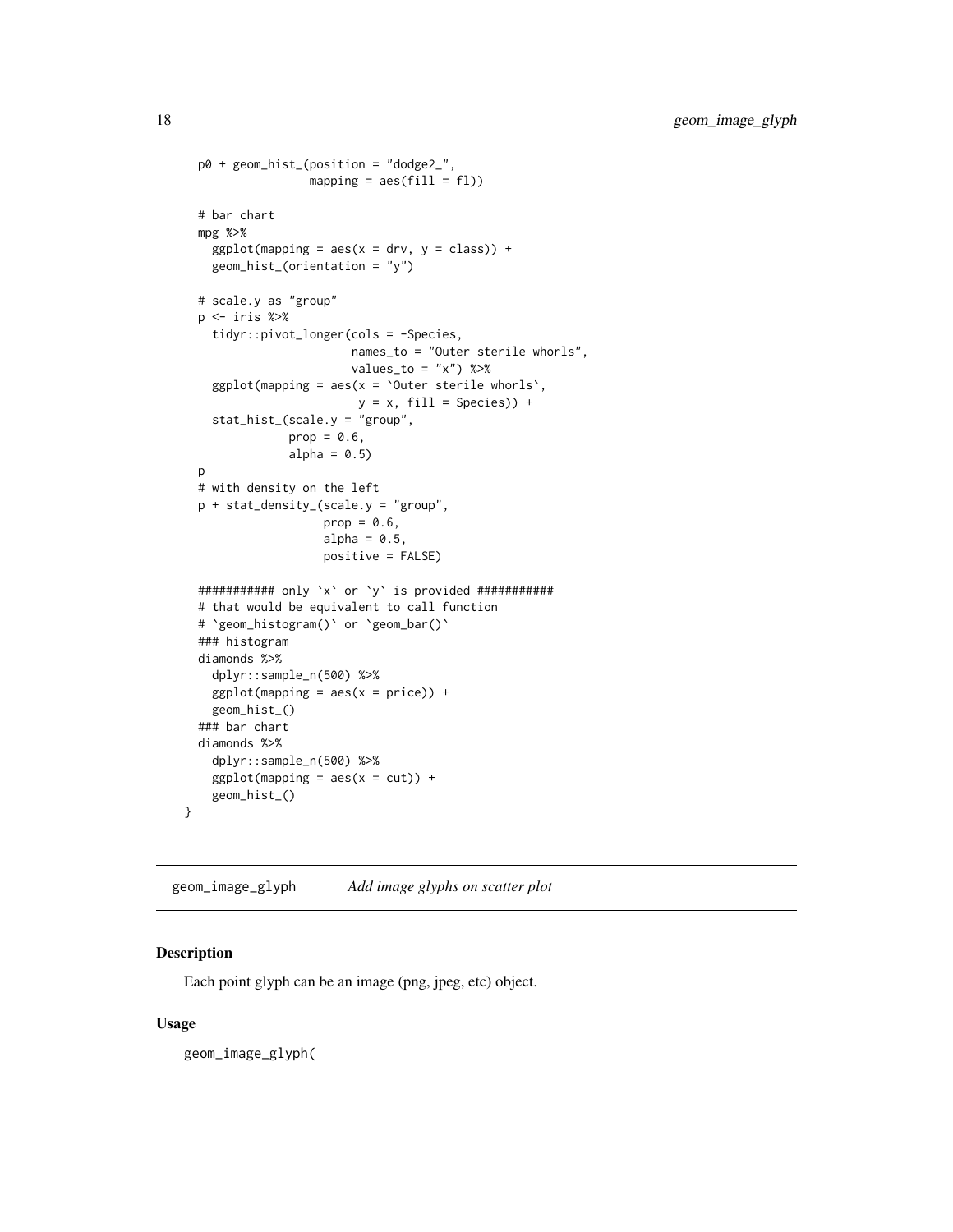```
mapping = NULL,
 data = NULL,stat = "identity",
 position = "identity",
 ...,
 images,
 imagewidth = 1.2,imageheight = 0.9,
 interpolate = TRUE,
 na.rm = FALSE,show.legend = NA,
  inherit.aes = TRUE
)
```
## Arguments

| mapping     | Set of aesthetic mappings created by aes() or aes_(). If specified and inherit.aes<br>= TRUE (the default), it is combined with the default mapping at the top level of<br>the plot. You must supply mapping if there is no plot mapping.              |
|-------------|--------------------------------------------------------------------------------------------------------------------------------------------------------------------------------------------------------------------------------------------------------|
| data        | The data to be displayed in this layer. There are three options:                                                                                                                                                                                       |
|             | If NULL, the default, the data is inherited from the plot data as specified in the<br>call to $ggplot()$ .                                                                                                                                             |
|             | A data. frame, or other object, will override the plot data. All objects will be<br>fortified to produce a data frame. See fortify() for which variables will be<br>created.                                                                           |
|             | A function will be called with a single argument, the plot data. The return<br>value must be a data. frame, and will be used as the layer data. A function<br>can be created from a formula (e.g. $\sim$ head(.x, 10)).                                |
| stat        | The statistical transformation to use on the data for this layer, as a string.                                                                                                                                                                         |
| position    | Position adjustment, either as a string, or the result of a call to a position adjust-<br>ment function.                                                                                                                                               |
| .           | Other arguments passed on to layer (). These are often aesthetics, used to set<br>an aesthetic to a fixed value, like colour = "red" or size = 3. They may also<br>be parameters to the paired geom/stat.                                              |
| images      | a list of images (a raster object, bitmap image). If not provided, a point visual<br>(geom_point()) will be displayed.                                                                                                                                 |
| imagewidth  | Numerical; width of image                                                                                                                                                                                                                              |
| imageheight | Numerical; height of image                                                                                                                                                                                                                             |
| interpolate | A logical value indicating whether to linearly interpolate the image (the alterna-<br>tive is to use nearest-neighbour interpolation, which gives a more blocky result).<br>See rasterGrob.                                                            |
| na.rm       | If FALSE, the default, missing values are removed with a warning. If TRUE,<br>missing values are silently removed.                                                                                                                                     |
| show.legend | logical. Should this layer be included in the legends? NA, the default, includes if<br>any aesthetics are mapped. FALSE never includes, and TRUE always includes. It<br>can also be a named logical vector to finely select the aesthetics to display. |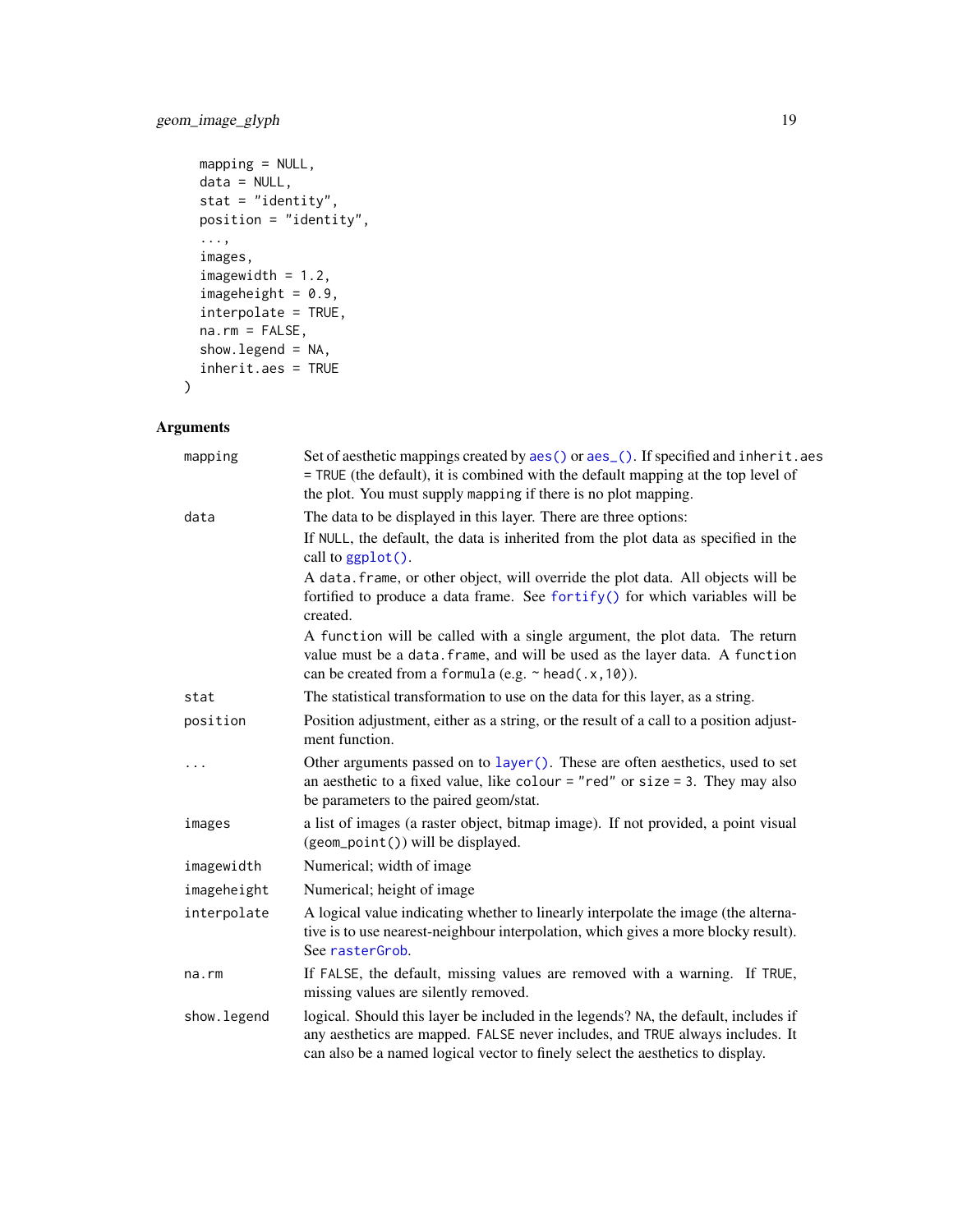<span id="page-19-0"></span>

| inherit.aes | If FALSE, overrides the default aesthetics, rather than combining with them.      |
|-------------|-----------------------------------------------------------------------------------|
|             | This is most useful for helper functions that define both data and aesthetics and |
|             | shouldn't inherit behaviour from the default plot specification, e.g. borders().  |

#### Value

a geom layer

## Aesthetics

geom\_...\_glyph() understands the following aesthetics (required aesthetics are in bold):

- x
- y
- alpha
- colour
- fill
- group
- size
- linetype
- shape
- stroke

The size unit is cm

Note that the shape and stroke do not have real meanings unless the essential argument images is missing. If so, a point visual will be displayed with corresponding shape and stroke.

#### See Also

[geom\\_serialaxes\\_glyph](#page-31-1), [geom\\_polygon\\_glyph](#page-20-1)

```
# image glyph
if(require("png")) {
img_path <- list.files(file.path(find.package(package = 'ggmulti'),
                                  "images"),
                       full.names = TRUE)
Raptors <- png::readPNG(img_path[2L])
Warriors <- png::readPNG(img_path[3L])
pg \leq ggplot(data = data frame(x = 1:2, y = rep(1, 2)),mapping = \text{aes}(x = x, y = y)) +
  geom_image_glyph(images = list(Raptors,
                                 Warriors),
                   imagewidth = rep(1.2, 2),imageheight = c(0.9, 1.2) +
```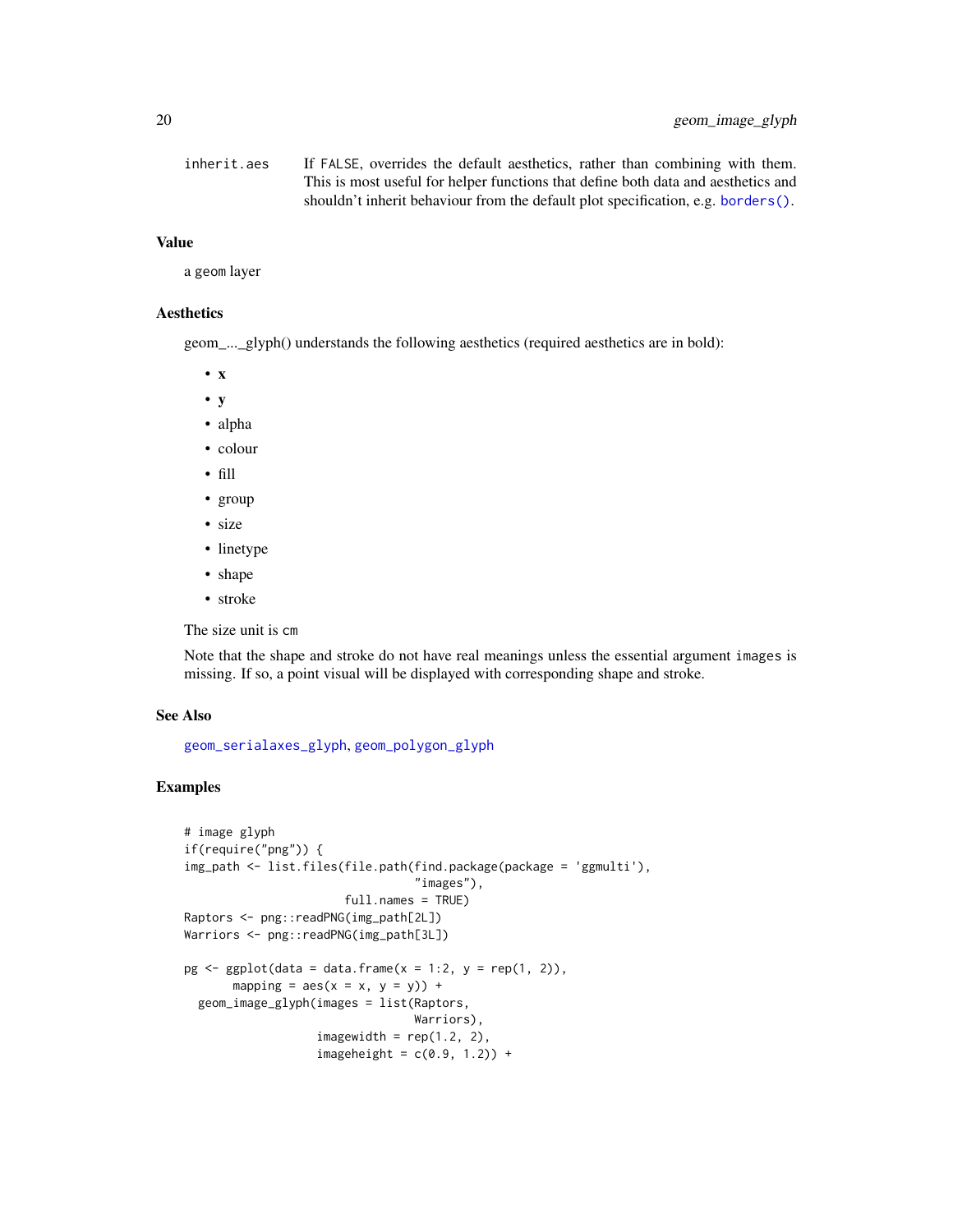```
coord\_cartesian(xlim = extendrange(c(1,2)))pg
# query the images (a numerical array)
build <- ggplot2::ggplot_build(pg)
# `imageRaptors` and `imageWarriors` are three dimensional
# arrays (third dimension specifying the plane)
imageRaptors <- build$data[[1]]$images[[1]]
imageWarriors <- build$data[[1]]$images[[2]]
if(require("grid")) {
grid.newpage()
grid.raster(imageRaptors)
grid.newpage()
grid.raster(imageWarriors)
}
# THIS IS SLOW
mercLogo <- png::readPNG(img_path[1L])
p \leq - ggplot(mapping = aes(x = hp, y = mpg)) +
       geom_point(
         data = mtcars[!grepl("Merc", rownames(mtcars)), ],
         color = "skyblue") +
       geom_image_glyph(
         data = mtcars[grepl("Merc", rownames(mtcars)), ],
         images = mercLogo,
         imagewidth = 1.5\lambdap
}
```
<span id="page-20-1"></span>geom\_polygon\_glyph *Add polygon glyphs on scatter plot*

#### Description

Each point glyph can be a polygon object. We provide some common polygon coords in [polygon\\_glyph](#page-42-1). Also, users can customize their own polygons.

#### Usage

```
geom_polygon_glyph(
 mapping = NULL,
 data = NULL,
  stat = "identity",
 position = "identity",
  ...,
 polygon_x,
```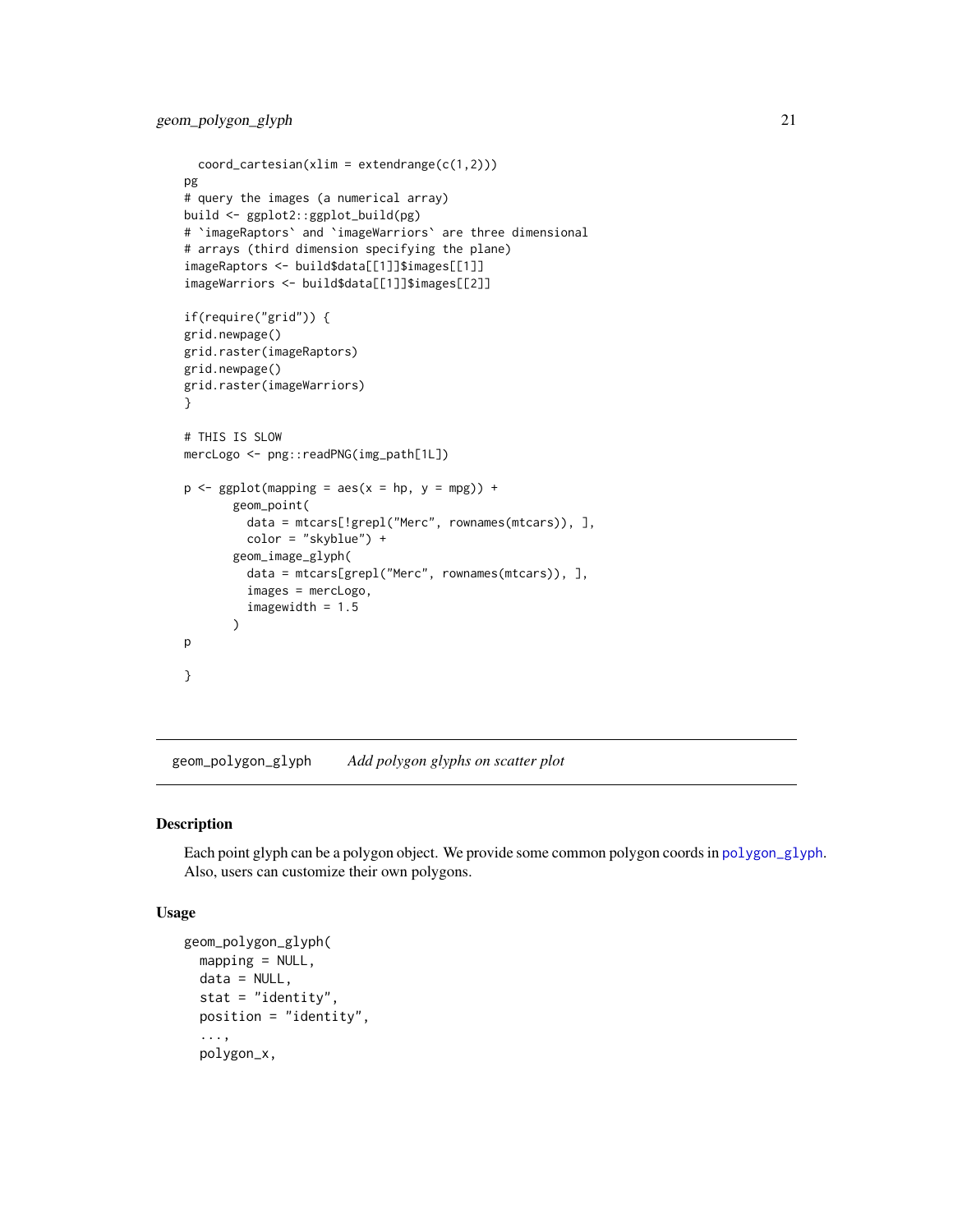```
polygon_y,
  linewidth = 1,
 na.rm = FALSE,show.legend = NA,
  inherit.aes = TRUE
\mathcal{L}
```
## Arguments

| mapping     | Set of aesthetic mappings created by aes() or aes_(). If specified and inherit.aes<br>= TRUE (the default), it is combined with the default mapping at the top level of<br>the plot. You must supply mapping if there is no plot mapping.              |
|-------------|--------------------------------------------------------------------------------------------------------------------------------------------------------------------------------------------------------------------------------------------------------|
| data        | The data to be displayed in this layer. There are three options:                                                                                                                                                                                       |
|             | If NULL, the default, the data is inherited from the plot data as specified in the<br>call to ggplot().                                                                                                                                                |
|             | A data. frame, or other object, will override the plot data. All objects will be<br>fortified to produce a data frame. See fortify() for which variables will be<br>created.                                                                           |
|             | A function will be called with a single argument, the plot data. The return<br>value must be a data. frame, and will be used as the layer data. A function<br>can be created from a formula (e.g. $\sim$ head(.x, 10)).                                |
| stat        | The statistical transformation to use on the data for this layer, as a string.                                                                                                                                                                         |
| position    | Position adjustment, either as a string, or the result of a call to a position adjust-<br>ment function.                                                                                                                                               |
| $\cdots$    | Other arguments passed on to layer (). These are often aesthetics, used to set<br>an aesthetic to a fixed value, like colour = "red" or size = 3. They may also<br>be parameters to the paired geom/stat.                                              |
| polygon_x   | nested list of x-coordinates of polygons, one list element for each scatterplot<br>point. If not provided, a point visual (geom_point()) will be displayed.                                                                                            |
| polygon_y   | nested list of y-coordinates of polygons, one list element for each scatterplot<br>point. If not provided, a point visual (geom_point()) will be displayed.                                                                                            |
| linewidth   | line width of the "glyph" object                                                                                                                                                                                                                       |
| na.rm       | If FALSE, the default, missing values are removed with a warning. If TRUE,<br>missing values are silently removed.                                                                                                                                     |
| show.legend | logical. Should this layer be included in the legends? NA, the default, includes if<br>any aesthetics are mapped. FALSE never includes, and TRUE always includes. It<br>can also be a named logical vector to finely select the aesthetics to display. |
| inherit.aes | If FALSE, overrides the default aesthetics, rather than combining with them.<br>This is most useful for helper functions that define both data and aesthetics and<br>shouldn't inherit behaviour from the default plot specification, e.g. borders().  |

## Value

a geom layer

<span id="page-21-0"></span>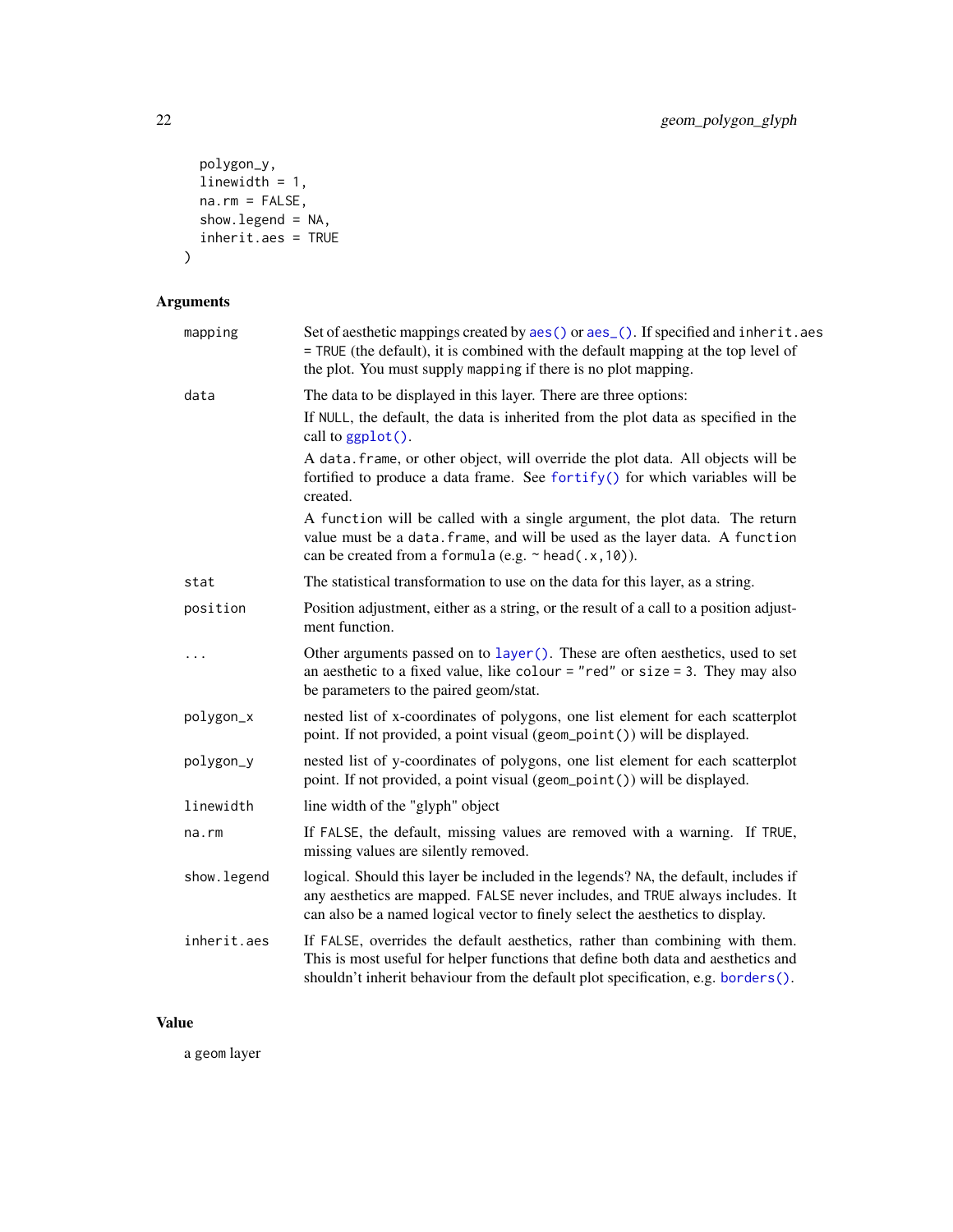## <span id="page-22-0"></span>Aesthetics

geom\_...\_glyph() understands the following aesthetics (required aesthetics are in bold):

- x
- y
- alpha
- colour
- fill
- group
- size
- linetype
- shape
- stroke

The size unit is cm

Note that the shape and stroke do not have real meanings unless the essential argument polygon\_x or polygon\_y is missing. If so, a point visual will be displayed with corresponding shape and stroke.

## See Also

[geom\\_serialaxes\\_glyph](#page-31-1), [geom\\_image\\_glyph](#page-17-1)

```
# polygon glyph
p \leftarrow ggplot(data = data-frame(x = 1:4, y = 1:4),mapping = \text{aes}(x = x, y = y)) +
 geom_polygon_glyph(polygon_x = list(x_star, x_cross, x_hexagon, x_airplane),
                     polygon_y = list(y_star, y_cross, y_hexagon, y_airplane),
                     color = 'black', fill = 'red')p
# the coords of each polygons can be achieved by calling function `ggplot_build`
build <- ggplot2::ggplot_build(p)
polygon_x <- build$data[[1]]$polygon_x
polygon_y <- build$data[[1]]$polygon_y
```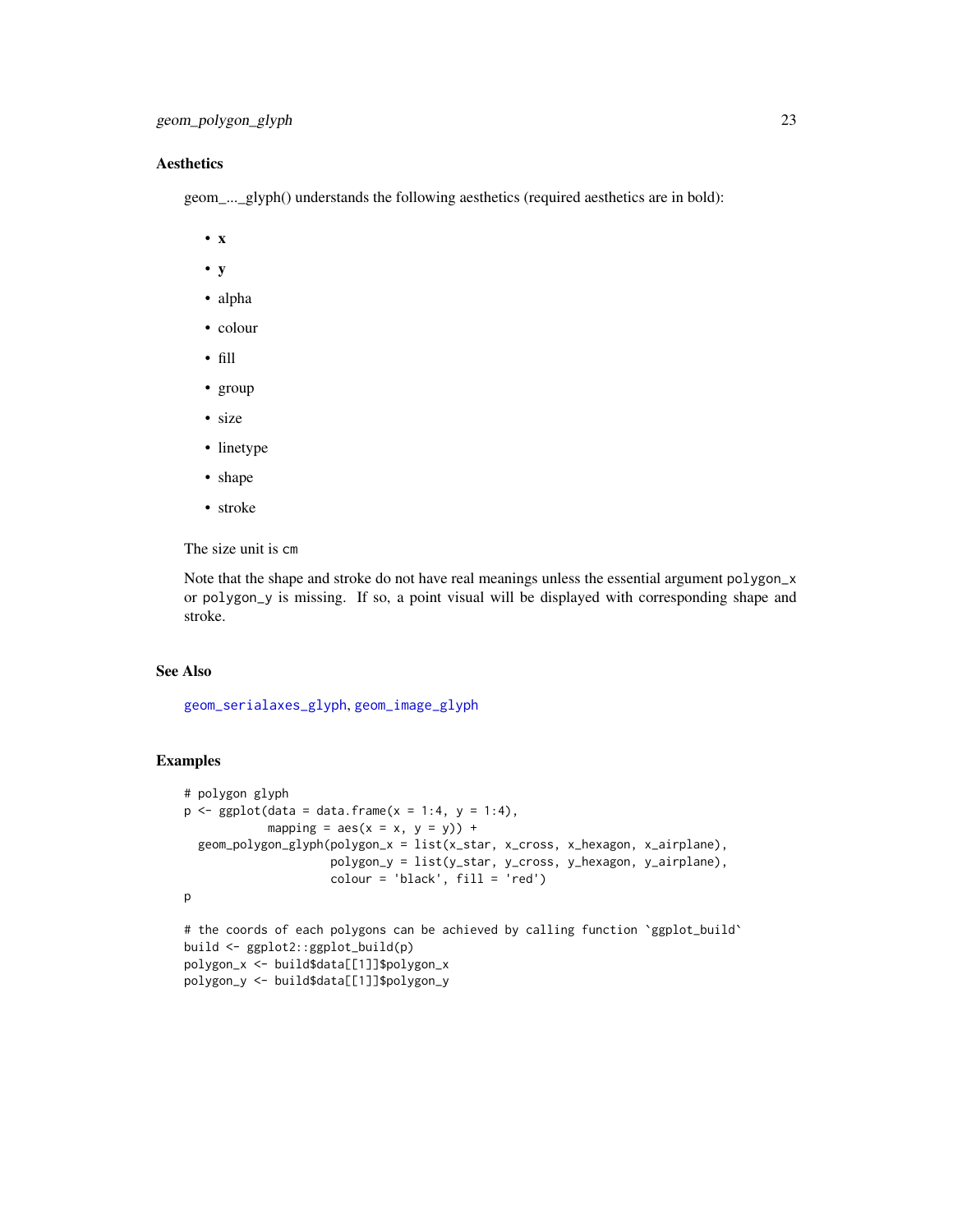## Description

In ggplot2, geom\_quantile() is used to fit a quantile regression to the data and draws the fitted quantiles with lines. However, geom\_quantiles() is mainly used to draw quantile lines on serial axes. See examples

## Usage

```
geom_quantiles(
 mapping = NULL,
 data = NULL,stat = "quantile",
 position = "identity",
  ...,
 lineend = "butt",
  linejoin = "round",
  linemitre = 10,
  na.rm = FALSE,show.legend = NA,
  inherit.aes = TRUE
\mathcal{L}
```
## Arguments

| mapping  | Set of aesthetic mappings created by aes () or aes (). If specified and inherit. aes<br>$=$ TRUE (the default), it is combined with the default mapping at the top level of<br>the plot. You must supply mapping if there is no plot mapping. |
|----------|-----------------------------------------------------------------------------------------------------------------------------------------------------------------------------------------------------------------------------------------------|
| data     | The data to be displayed in this layer. There are three options:<br>If NULL, the default, the data is inherited from the plot data as specified in the<br>call to $ggplot()$ .                                                                |
|          | A data frame, or other object, will override the plot data. All objects will be<br>fortified to produce a data frame. See for $\text{trify}()$ for which variables will be<br>created.                                                        |
|          | A function will be called with a single argument, the plot data. The return<br>value must be a data. frame, and will be used as the layer data. A function<br>can be created from a formula (e.g. $\sim$ head(.x, 10)).                       |
| stat     | Use to override the default connection between geom_quantile and stat_quantile.                                                                                                                                                               |
| position | Position adjustment, either as a string, or the result of a call to a position adjust-<br>ment function.                                                                                                                                      |
| $\cdots$ | Other arguments passed on to layer (). These are often aesthetics, used to set<br>an aesthetic to a fixed value, like colour = "red" or size = 3. They may also<br>be parameters to the paired geom/stat.                                     |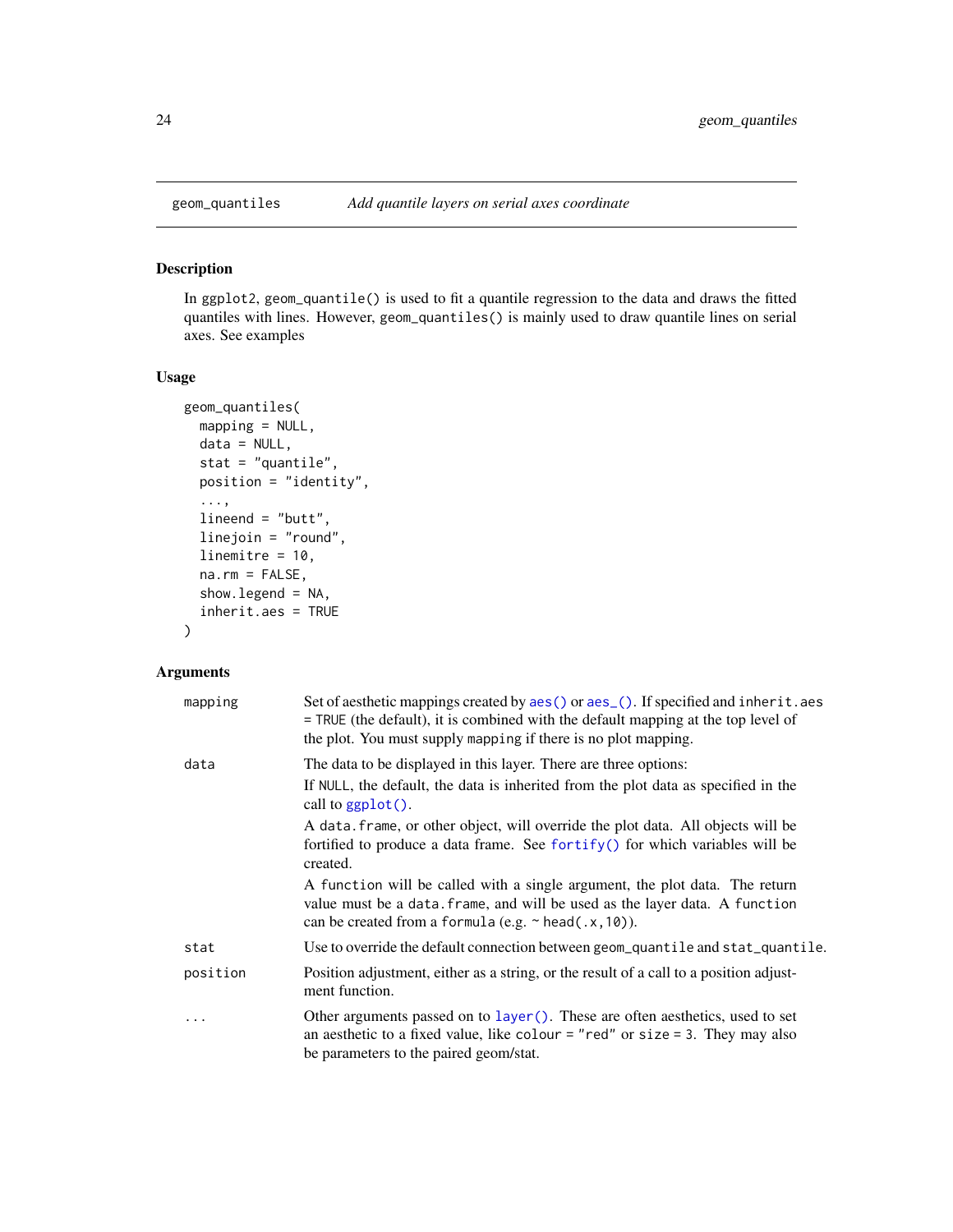<span id="page-24-0"></span>

| lineend      | Line end style (round, butt, square).                                                                                                                                                                                                                     |
|--------------|-----------------------------------------------------------------------------------------------------------------------------------------------------------------------------------------------------------------------------------------------------------|
| linejoin     | Line join style (round, mitre, bevel).                                                                                                                                                                                                                    |
| linemitre    | Line mitre limit (number greater than 1).                                                                                                                                                                                                                 |
| $na$ . $rm$  | If FALSE, the default, missing values are removed with a warning. If TRUE,<br>missing values are silently removed.                                                                                                                                        |
| show. legend | logical. Should this layer be included in the legends? NA, the default, includes if<br>any aesthetics are mapped. FALSE never includes, and TRUE always includes. It<br>can also be a named logical vector to finely select the aesthetics to display.    |
| inherit.aes  | If FALSE, overrides the default aesthetics, rather than combining with them.<br>This is most useful for helper functions that define both data and aesthetics and<br>shouldn't inherit behaviour from the default plot specification, e.g. borders $()$ . |

## See Also

[geom\\_serialaxes\\_quantile](#page-37-1)

## Examples

```
p <- ggplot(iris,
           mapping = aes(
             Sepal.Length = Sepal.Length,
             Sepal.Width = Sepal.Width,
             Petal.Length = Petal.Length,
             Petal.Width = Petal.Width
           )
 ) +geom\_path(alpha = 0.2) +coord_serialaxes(scaling = "variable")
p + geom_quantiles(colour = c("red", "green", "blue"),
                  quantiles = c(0.25, 0.5, 0.75),
                  size = 2)
```
<span id="page-24-1"></span>geom\_serialaxes *Serial axes layer*

## Description

Draw a serial axes layer, parallel axes under Cartesian system and radial axes under Polar system. It only takes the "widens" data. Each non-aesthetics component defined in the mapping aes() will be treated as an axis.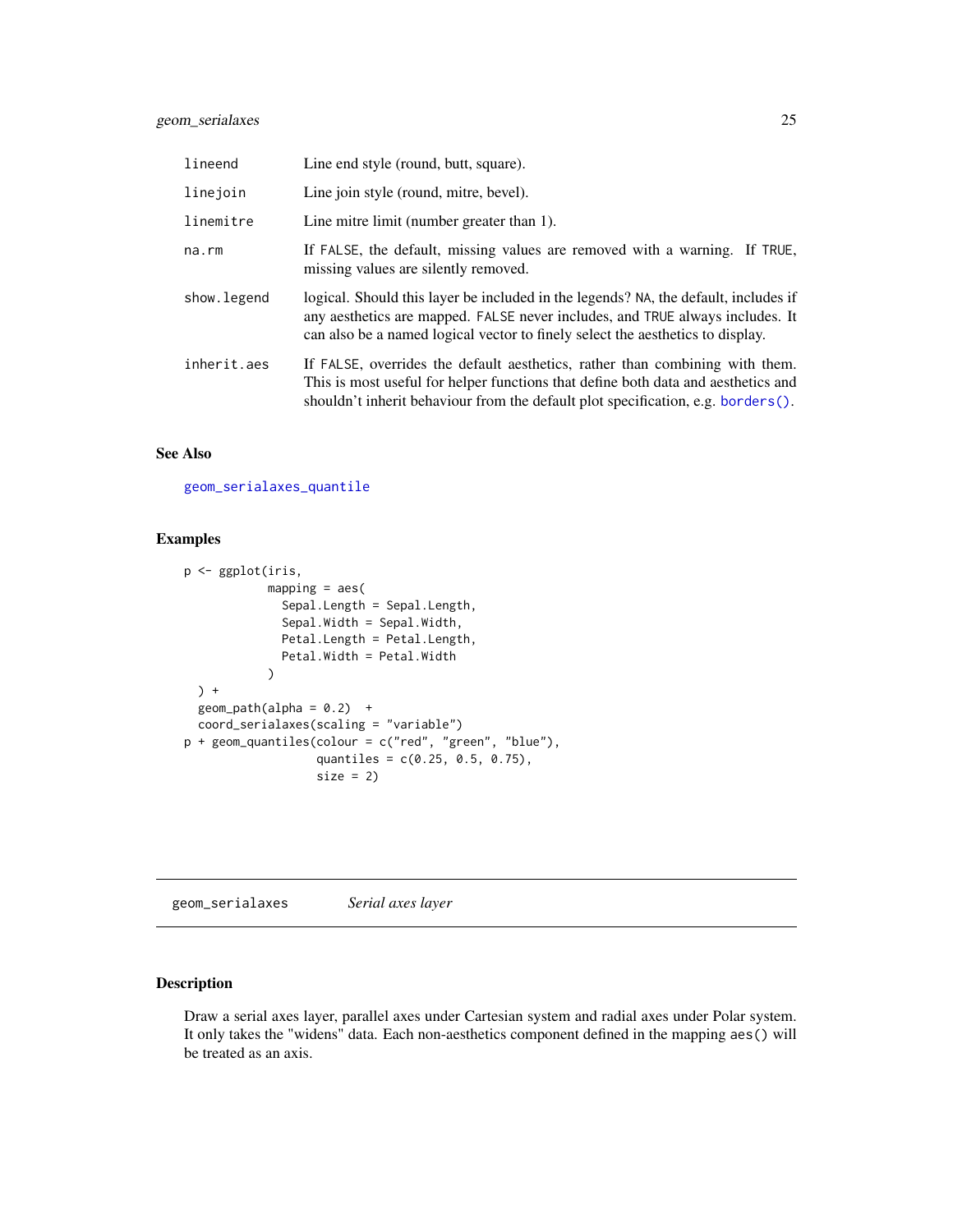Usage

```
geom_serialaxes(
 mapping = NULL,
 data = NULL,
  stat = "serialaxes",
 position = "identity",
  ...,
  axes.\nsequence = character(\Theta_L),merge = TRUE,
 na.rm = FALSE,
  orientation = NA,
  show.legend = NA,
  inherit.aes = TRUE
\lambdastat_serialaxes(
 mapping = NULL,
 data = NULL,
  geom = "serialaxes",
 position = "identity",
  ...,
  axes.sequence = character(0L),
 merge = TRUE,
  axes.position = NULL,
  scaling = c("data", "variable", "observation", "none"),
  na.rm = FALSE,
 orientation = NA,
  show.legend = NA,
  inherit.aes = TRUE
\mathcal{L}stat_dotProduct(
  mapping = NULL,
 data = NULL,
  geom = "path",position = "identity",
  ...,
  axes.sequence = character(0L),
  merge = TRUE,
  scaling = c("data", "variable", "observation", "none"),
  transform = andrews,
  na.rm = FALSE,
  orientation = NA,
  show.legend = NA,
  inherit.aes = TRUE
)
```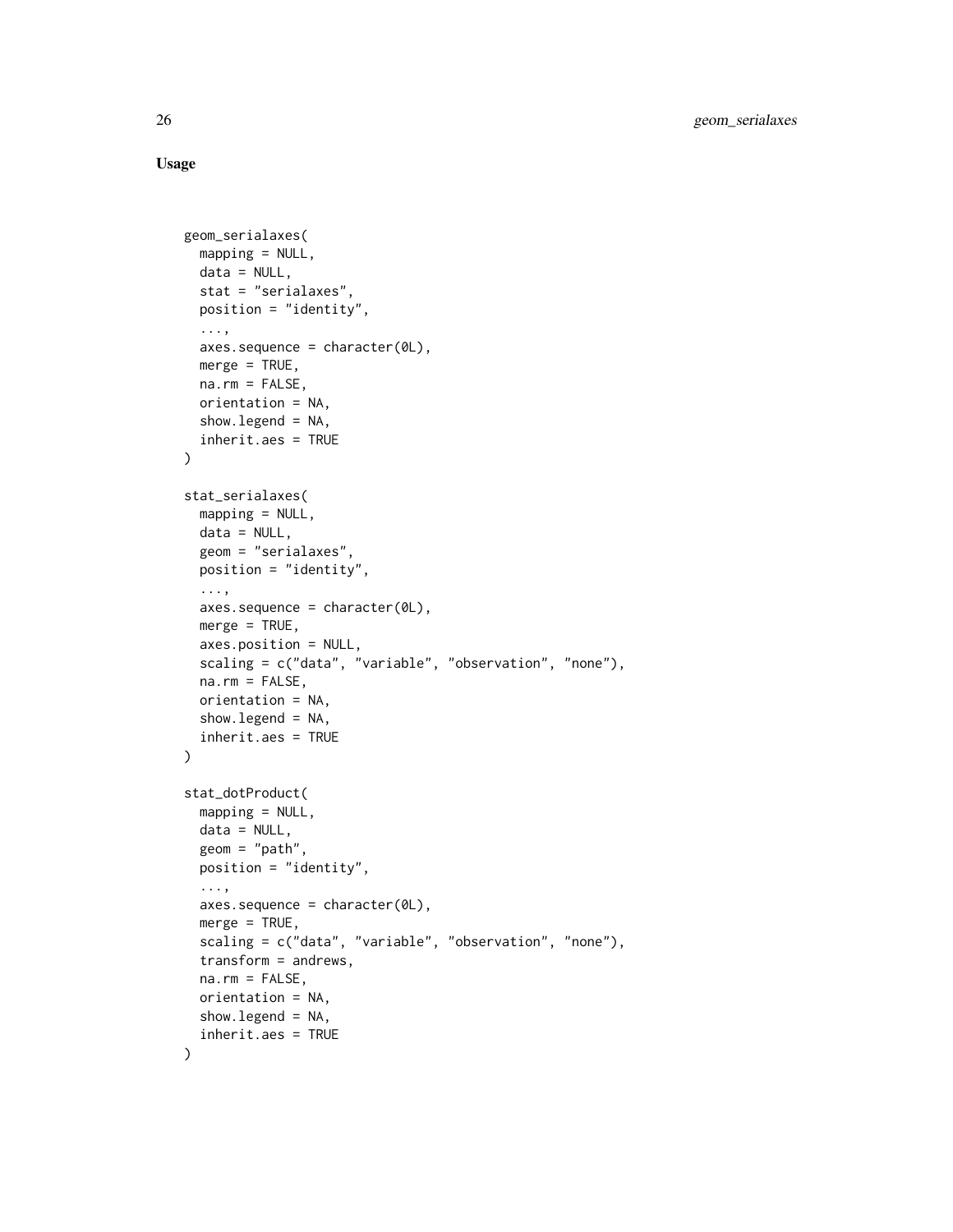## <span id="page-26-0"></span>Arguments

| mapping       | Set of aesthetic mappings created by aes() or aes_(). If specified and inherit.aes<br>= TRUE (the default), it is combined with the default mapping at the top level of<br>the plot. You must supply mapping if there is no plot mapping.                                                      |
|---------------|------------------------------------------------------------------------------------------------------------------------------------------------------------------------------------------------------------------------------------------------------------------------------------------------|
| data          | The data to be displayed in this layer. There are three options:<br>If NULL, the default, the data is inherited from the plot data as specified in the<br>call to ggplot().<br>A data. frame, or other object, will override the plot data. All objects will be                                |
|               | fortified to produce a data frame. See fortify() for which variables will be<br>created.                                                                                                                                                                                                       |
|               | A function will be called with a single argument, the plot data. The return<br>value must be a data. frame, and will be used as the layer data. A function<br>can be created from a formula (e.g. $\sim$ head(.x, 10)).                                                                        |
| stat          | The statistical transformation to use on the data for this layer, as a string.                                                                                                                                                                                                                 |
| position      | Position adjustment, either as a string, or the result of a call to a position adjust-<br>ment function.                                                                                                                                                                                       |
| $\cdots$      | Other arguments passed on to layer (). These are often aesthetics, used to set<br>an aesthetic to a fixed value, like colour = "red" or size = 3. They may also<br>be parameters to the paired geom/stat.                                                                                      |
| axes.sequence | A vector to define the axes sequence. In serial axes coordinate, the sequence<br>can be either determined in mapping (function $aes()$ ) or by axes. sequence.<br>The only difference is that the mapping aesthetics will omit the duplicated axes<br>(check examples in geom_serialaxes).     |
| merge         | Should axes. sequence be merged with mapping aesthetics as a single mapping<br>uneval object?                                                                                                                                                                                                  |
| na.rm         | If FALSE, the default, missing values are removed with a warning. If TRUE,<br>missing values are silently removed.                                                                                                                                                                             |
| orientation   | The orientation of the layer. The default (NA) automatically determines the ori-<br>entation from the aesthetic mapping. In the rare event that this fails it can be<br>given explicitly by setting orientation to either "x" or "y". See the Orienta-<br><i>tion</i> section for more detail. |
| show. legend  | logical. Should this layer be included in the legends? NA, the default, includes if<br>any aesthetics are mapped. FALSE never includes, and TRUE always includes. It<br>can also be a named logical vector to finely select the aesthetics to display.                                         |
| inherit.aes   | If FALSE, overrides the default aesthetics, rather than combining with them.<br>This is most useful for helper functions that define both data and aesthetics and<br>shouldn't inherit behaviour from the default plot specification, e.g. borders().                                          |
| geom          | The geometric object to use display the data                                                                                                                                                                                                                                                   |
| axes.position | A numerical vector to determine the axes sequence position; the length should<br>be the same with the length of axes. sequence (or mapping aesthetics, see<br>examples).                                                                                                                       |
| scaling       | one of data, variable, observation or none (not suggested the layout is the<br>same with data) to specify how the data is scaled.                                                                                                                                                              |
| transform     | A transformation function, can be either andrews, legendre or some other cus-<br>tomized transformation functions.                                                                                                                                                                             |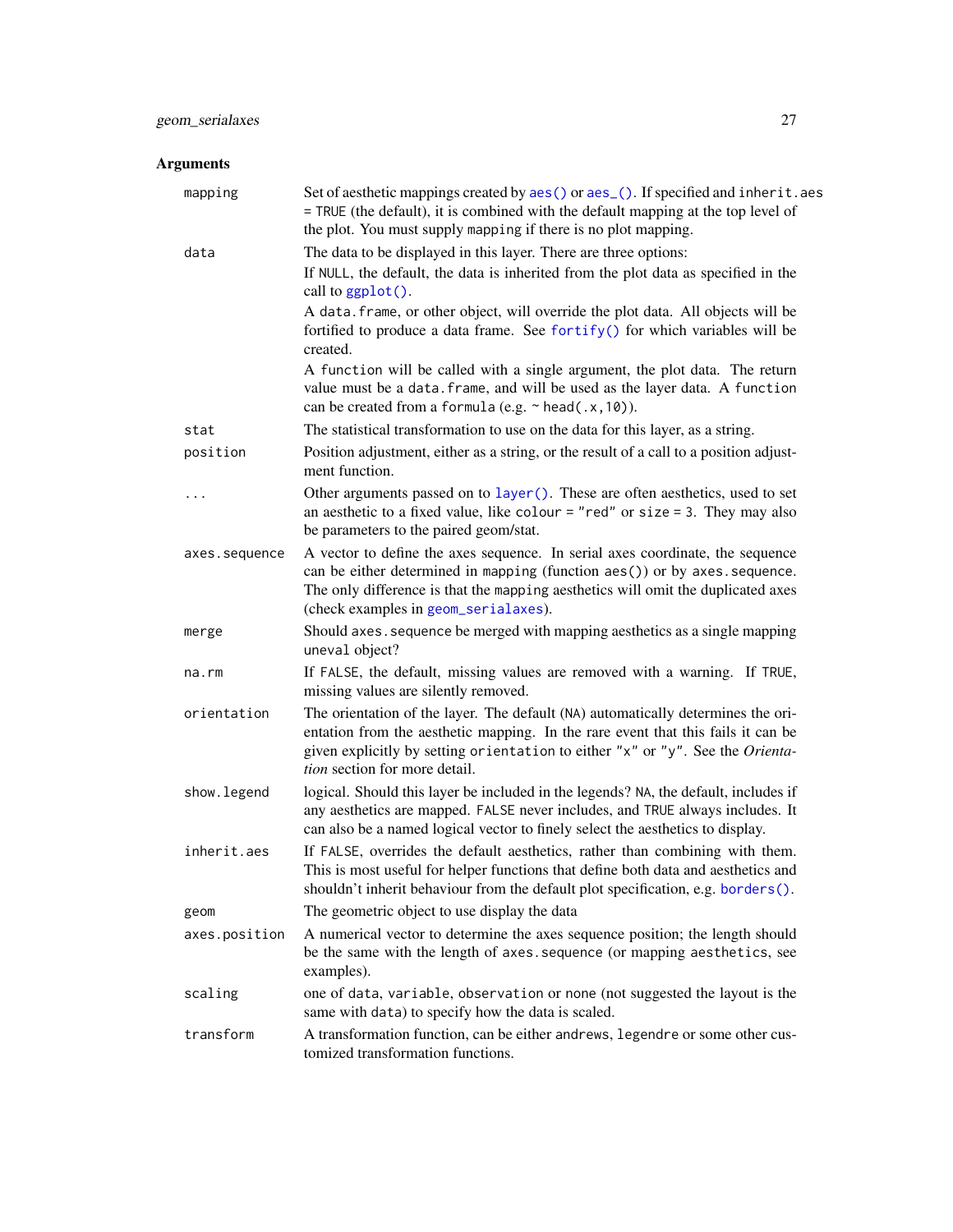#### <span id="page-27-0"></span>Details

The difference between the "lengthens" data and "widens" data can be found in [Tidy Data.](http://vita.had.co.nz/papers/tidy-data.pdf) How to transform one to the other is explained in [tidyr](https://tidyr.tidyverse.org/articles/pivot.html)

#### See Also

[coord\\_serialaxes](#page-3-1), [geom\\_serialaxes\\_density](#page-28-1), [geom\\_serialaxes\\_quantile](#page-37-1), [geom\\_serialaxes\\_hist](#page-34-1) Andrews plot [andrews](#page-4-1), Legendre polynomials [legendre](#page-4-1)

```
# parallel coordinate
p <- ggplot(NBAstats2021,
            mapping = aes(FGA = FGA)\text{`3PA'} = \text{`3PA'},FTA = FTA,OFGA = OFGA.
                          03PA = 03PA,
                          OFTA = OFTA,
                          colour = CONF))
# Teams in West are more likely to make 3-point field goals.
# Besides, they have a better performance in restricting opponents
# to make 3-point field goals.
p +geom_serialaxes(scaling = "variable",
                  alpha = 0.4,
                  size = 3) +scale_x_continuous(breaks = 1:6,
                     labels = c("FGA", "3PA", "FTA","OFGA", "O3PA", "OFTA")) +
 scale_y_continuous(labels = NULL)
# andrews plot
p + geom_serialaxes(stat = "dotProduct",
                    scaling = "variable",
                    transform = andrews) # default
# Legendre polynomials
p + geom_serialaxes(stat = "dotProduct",
                    scaling = "variable",
                    transform = legendre)
############# Determine axes sequence
# 1. set the duplicated axes by mapping aesthetics
ggplot(iris, mapping = aes(Sepal.Length = Sepal.Length,
                           Sepal.Width = Sepal.Width,
                           Sepal.Length = Sepal.Length,
                           Sepal.Width = Sepal.Width,
                           colour = Species)) +
```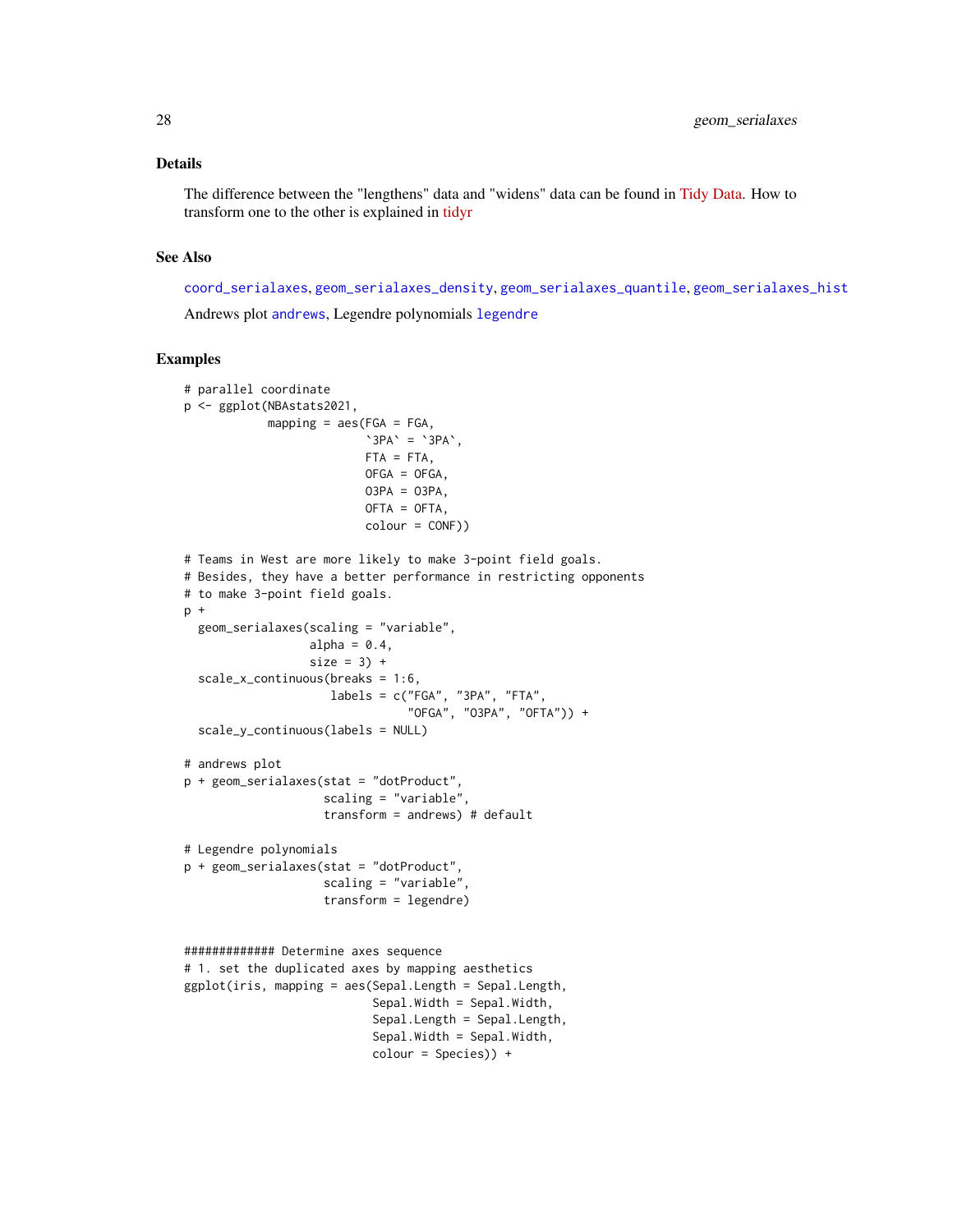```
# only two axes, duplicated axes are removed
 geom_serialaxes()
# 2. set the duplicated axes by axes.sequence
ggplot(iris, mapping = aes(colour = Species)) +geom_serialaxes(
   axes.sequence = c("Sepal.Length", "Sepal.Width",
                      "Sepal.Length", "Sepal.Width"))
```
<span id="page-28-1"></span>geom\_serialaxes\_density

*Smoothed density estimates for "widens" data under serial axes coordinate*

#### Description

Computes and draws kernel density estimates on serial axes coordinate for each non-aesthetics component defined in the mapping aes().

#### Usage

```
geom_serialaxes_density(
  mapping = NULL,
 data = NULL,
 stat = "serialaxes_density",
 position = "identity_",
  ...,
 axes.sequence = character(0L),
 merge = TRUE,scale.y = c("data", "group"),as.mix = TRUE,positive = TRUE,
 prop = 0.9,
 na.rm = FALSE,orientation = NA,
  show.legend = NA,
  inherit.aes = TRUE
)
stat_serialaxes_density(
 mapping = NULL,
 data = NULL,geom = "serialaxes_density",
 position = "stack_",
  ...,
  axes.\nsequence = character(\mathcal{O}L),merge = TRUE,
```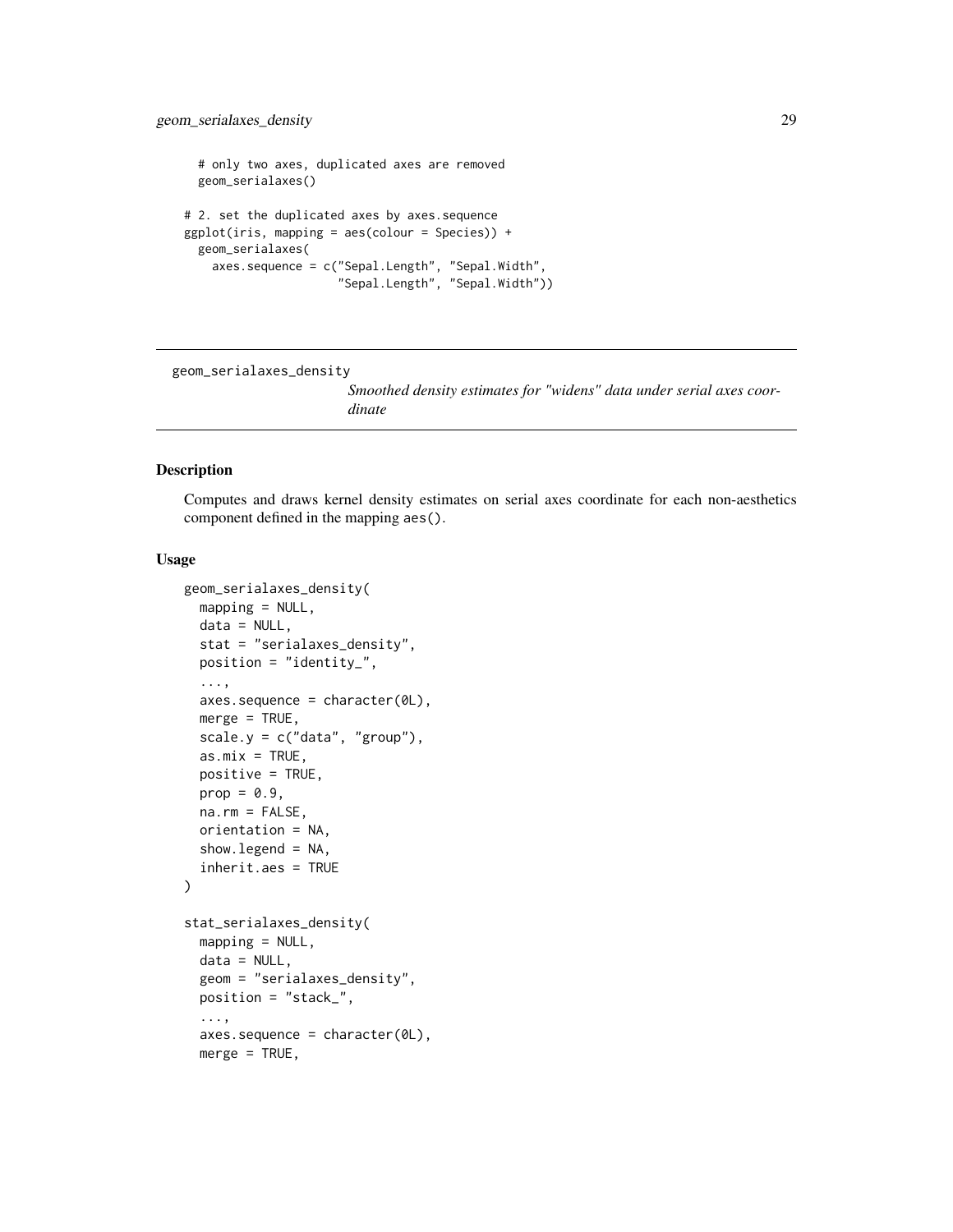```
axes.position = NULL,
 scaling = c("data", "variable", "observation", "none"),
 bw = "nrd0",adjust = 1,kernel = "gaussian",
 n = 512,trim = FALSE,
 na.rm = FALSE,
 orientation = NA,
 show.legend = NA,
 inherit.aes = TRUE
)
```
## Arguments

| mapping       |             |                | Set of aesthetic mappings created by aes() or aes_(). If specified and inherit.aes<br>= TRUE (the default), it is combined with the default mapping at the top level of<br>the plot. You must supply mapping if there is no plot mapping.                                                  |
|---------------|-------------|----------------|--------------------------------------------------------------------------------------------------------------------------------------------------------------------------------------------------------------------------------------------------------------------------------------------|
| data          |             |                | The data to be displayed in this layer. There are three options:                                                                                                                                                                                                                           |
|               |             |                | If NULL, the default, the data is inherited from the plot data as specified in the<br>call to ggplot().                                                                                                                                                                                    |
|               |             | created.       | A data. frame, or other object, will override the plot data. All objects will be<br>fortified to produce a data frame. See fortify() for which variables will be                                                                                                                           |
|               |             |                | A function will be called with a single argument, the plot data. The return<br>value must be a data. frame, and will be used as the layer data. A function<br>can be created from a formula (e.g. $\sim$ head(.x, 10)).                                                                    |
| stat          |             |                | The statistical transformation to use on the data for this layer, as a string.                                                                                                                                                                                                             |
| position      |             | ment function. | Position adjustment, either as a string, or the result of a call to a position adjust-                                                                                                                                                                                                     |
| .             |             |                | Other arguments passed on to layer (). These are often aesthetics, used to set<br>an aesthetic to a fixed value, like colour = "red" or size = 3. They may also<br>be parameters to the paired geom/stat.                                                                                  |
| axes.sequence |             |                | A vector to define the axes sequence. In serial axes coordinate, the sequence<br>can be either determined in mapping (function $aes()$ ) or by axes. sequence.<br>The only difference is that the mapping aesthetics will omit the duplicated axes<br>(check examples in geom_serialaxes). |
| merge         |             | uneval object? | Should axes, sequence be merged with mapping aesthetics as a single mapping                                                                                                                                                                                                                |
| scale.y       |             |                | one of data and group to specify.                                                                                                                                                                                                                                                          |
|               | <b>Type</b> |                | <b>Description</b>                                                                                                                                                                                                                                                                         |
|               |             | data (default) | The density estimates are scaled by the whole data set                                                                                                                                                                                                                                     |
|               | group       |                | The density estimates are scaled by each group                                                                                                                                                                                                                                             |

If the scale.y is data, it is meaningful to compare the density (shape and area)

<span id="page-29-0"></span>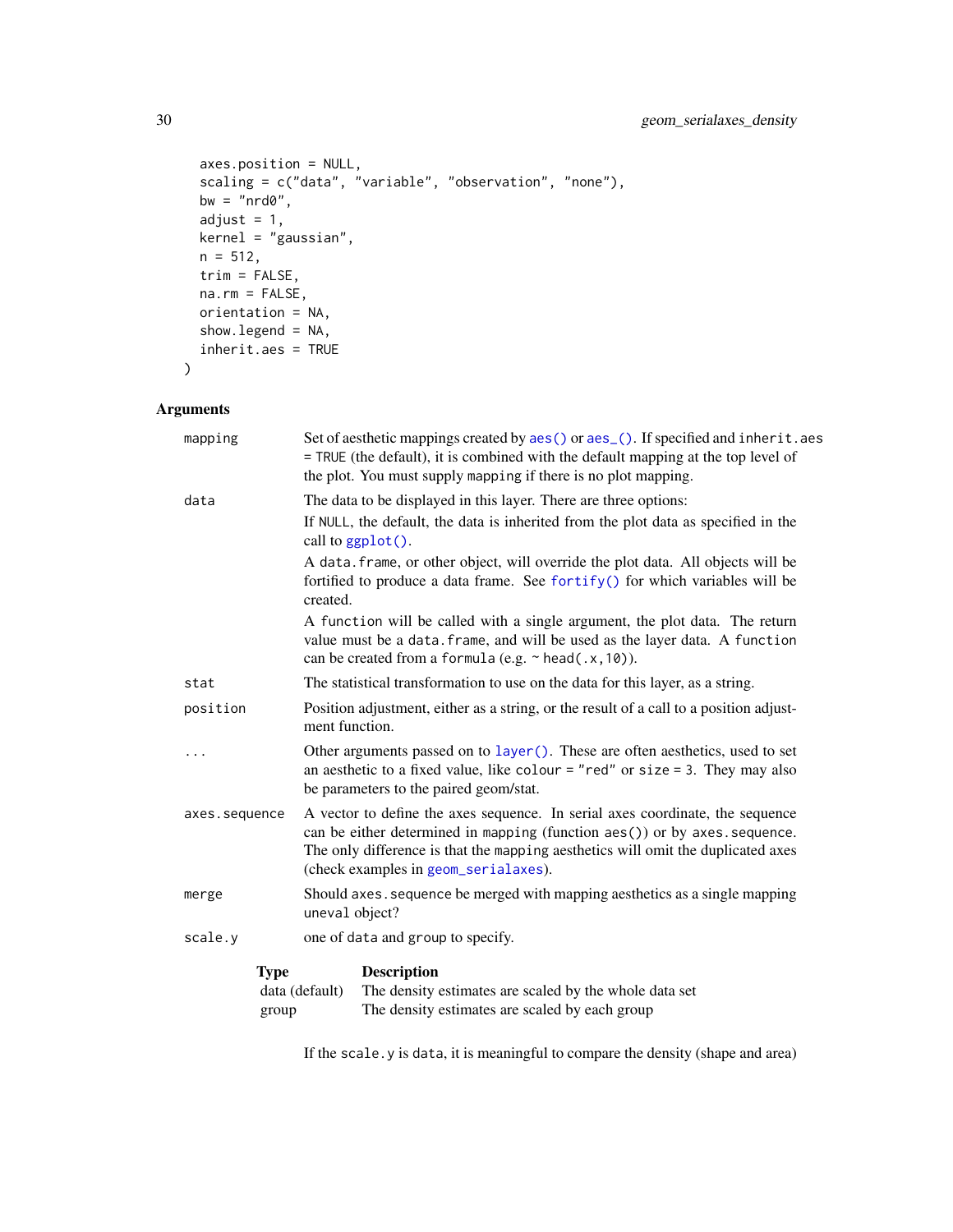across all groups; else it is only meaningful to compare the density within each group. See details.

- <span id="page-30-0"></span>as.mix Logical. Within each group, if TRUE, the sum of the density estimate area is mixed and scaled to maximum 1. The area of each subgroup (in general, within each group one color represents one subgroup) is proportional to the count; if FALSE the area of each subgroup is the same, with maximum 1. See details.
- positive If y is set as the density estimate, where the smoothed curved is faced to, right ('positive') or left ('negative') as vertical layout; up ('positive') or down ('negative') as horizontal layout?
- prop adjust the proportional maximum height of the estimate (density, histogram, ...).
- na.rm If FALSE, the default, missing values are removed with a warning. If TRUE, missing values are silently removed.
- orientation The orientation of the layer. The default (NA) automatically determines the orientation from the aesthetic mapping. In the rare event that this fails it can be given explicitly by setting orientation to either "x" or "y". See the *Orientation* section for more detail.
- show. legend logical. Should this layer be included in the legends? NA, the default, includes if any aesthetics are mapped. FALSE never includes, and TRUE always includes. It can also be a named logical vector to finely select the aesthetics to display.
- inherit.aes If FALSE, overrides the default aesthetics, rather than combining with them. This is most useful for helper functions that define both data and aesthetics and shouldn't inherit behaviour from the default plot specification, e.g. [borders\(\)](#page-0-0).
- geom The geometric object to use display the data
- axes.position A numerical vector to determine the axes sequence position; the length should be the same with the length of axes.sequence (or mapping aesthetics, see examples).
- scaling one of data, variable, observation or none (not suggested the layout is the same with data) to specify how the data is scaled.
- bw The smoothing bandwidth to be used. If numeric, the standard deviation of the smoothing kernel. If character, a rule to choose the bandwidth, as listed in [stats::bw.nrd\(\)](#page-0-0).
- adjust A multiplicate bandwidth adjustment. This makes it possible to adjust the bandwidth while still using the a bandwidth estimator. For example, adjust  $= 1/2$ means use half of the default bandwidth.
- kernel Kernel. See list of available kernels in [density\(\)](#page-0-0).
- n number of equally spaced points at which the density is to be estimated, should be a power of two, see [density\(\)](#page-0-0) for details
- trim If FALSE, the default, each density is computed on the full range of the data. If TRUE, each density is computed over the range of that group: this typically means the estimated x values will not line-up, and hence you won't be able to stack density values. This parameter only matters if you are displaying multiple densities in one plot or if you are manually adjusting the scale limits.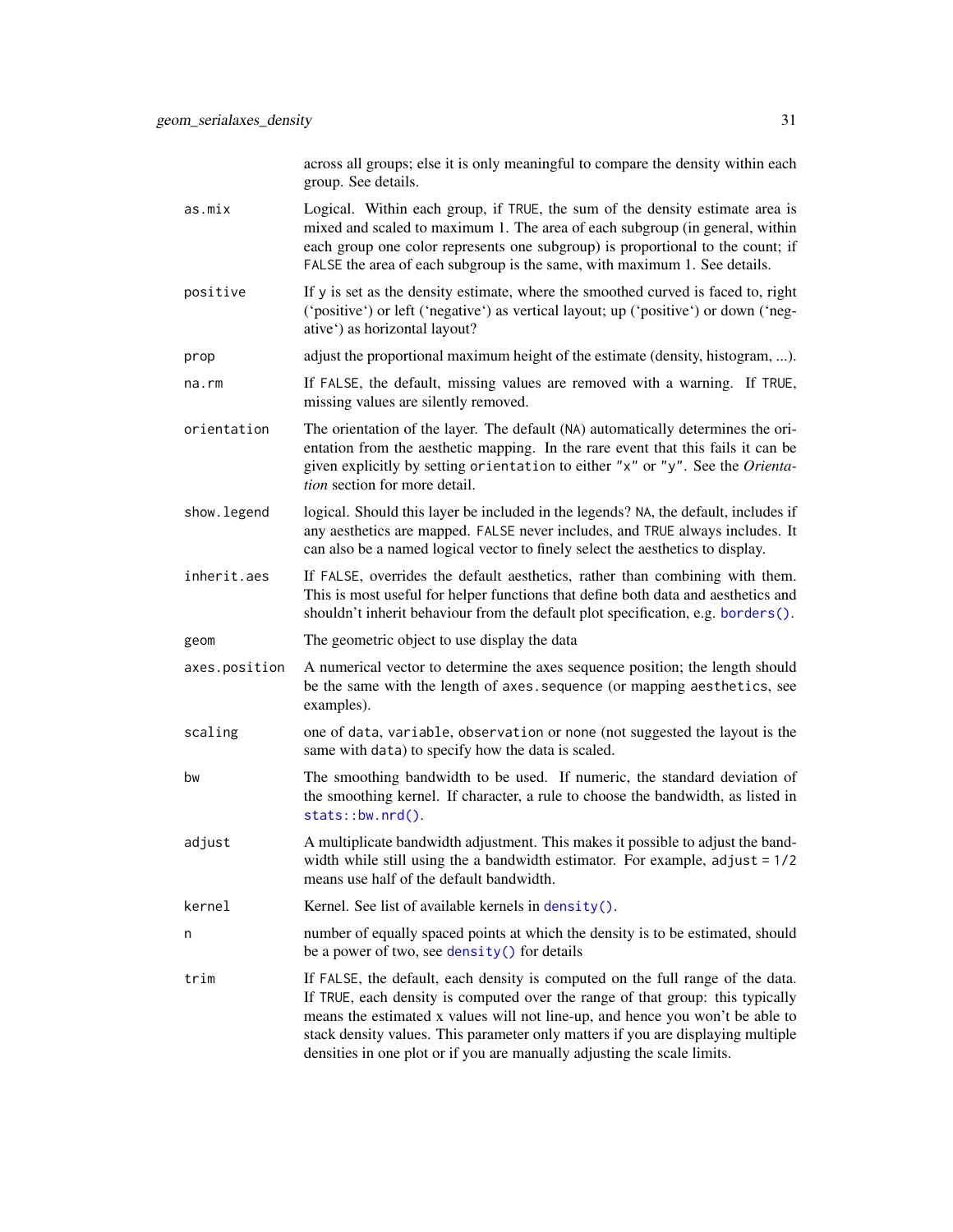#### <span id="page-31-0"></span>See Also

```
geom_density_, geom_serialaxes, geom_serialaxes_quantile, geom_serialaxes_hist
```
#### Examples

```
p \leq - ggplot(iris, mapping = aes(Sepal.Length = Sepal.Length,
                                Sepal.Width = Sepal.Width,
                                Petal.Length = Petal.Length,
                                Petal.Width = Petal.Width,
                                colour = Species,
                                fill = Species)) +
       geom_serialaxes(alpha = 0.2) +
       geom_serialaxes_density(alpha = 0.5) +
       scale_x_continuous(breaks = 1:4,
                          labels = colnames(iris)[-5]) +
       scale_y_continuous(labels = NULL) +
       xlab("variable") +
       ylab("") +
       theme(axis.text.x = element_text(angle = 45, vjust = 0.5))
p
```
<span id="page-31-1"></span>geom\_serialaxes\_glyph *Add serial axes glyphs on scatter plot*

#### Description

To visualize high dimensional data on scatterplot. Each point glyph is surrounded by a serial axes (parallel axes or radial axes) object.

### Usage

```
geom_serialaxes_glyph(
 mapping = NULL,data = NULL,
  stat = "identity",
 position = "identity",
  ...,
  serialaxes.data,
  axes.\nsequence = character(\n@L),scaling = c("data", "variable", "observation", "none"),
  axes.layout = c("parallel", "radial"),
  andrews = FALSE,
  show.axes = FALSE,
  show.enclosing = FALSE,
  linewidth = 1,
  axescolour = "black",
 bboxcolour = "black",
 na.rm = FALSE,
```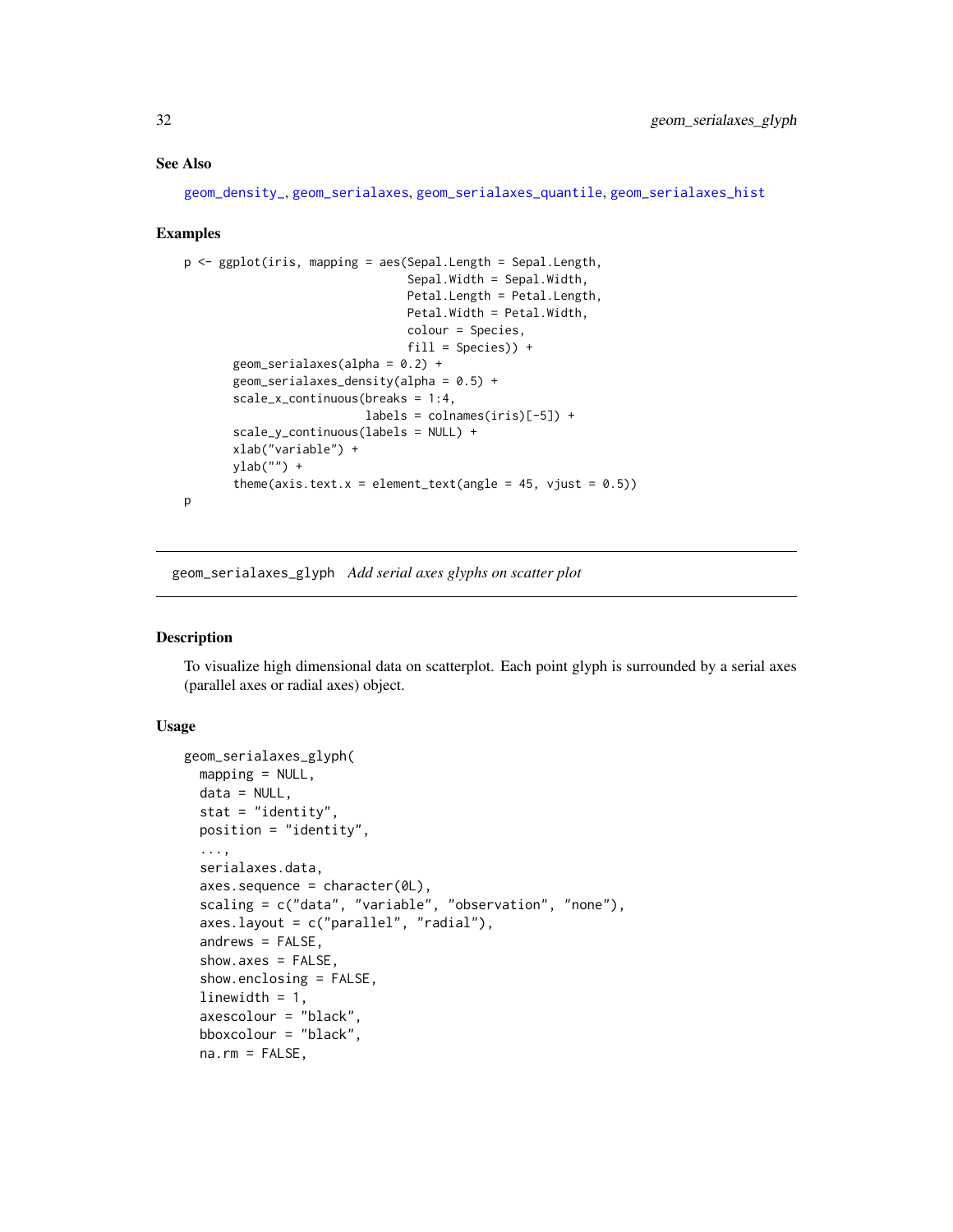```
showu = NA,
   inherit.aes = TRUE
\overline{\phantom{a}}
```
## Arguments

| mapping         | Set of aesthetic mappings created by aes() or aes_(). If specified and inherit.aes<br>= TRUE (the default), it is combined with the default mapping at the top level of<br>the plot. You must supply mapping if there is no plot mapping.                                               |
|-----------------|-----------------------------------------------------------------------------------------------------------------------------------------------------------------------------------------------------------------------------------------------------------------------------------------|
| data            | The data to be displayed in this layer. There are three options:                                                                                                                                                                                                                        |
|                 | If NULL, the default, the data is inherited from the plot data as specified in the<br>call to ggplot().                                                                                                                                                                                 |
|                 | A data. frame, or other object, will override the plot data. All objects will be<br>fortified to produce a data frame. See fortify() for which variables will be<br>created.                                                                                                            |
|                 | A function will be called with a single argument, the plot data. The return<br>value must be a data. frame, and will be used as the layer data. A function<br>can be created from a formula (e.g. $\sim$ head(.x, 10)).                                                                 |
| stat            | The statistical transformation to use on the data for this layer, as a string.                                                                                                                                                                                                          |
| position        | Position adjustment, either as a string, or the result of a call to a position adjust-<br>ment function.                                                                                                                                                                                |
| .               | Other arguments passed on to layer (). These are often aesthetics, used to set<br>an aesthetic to a fixed value, like colour = "red" or size = $3$ . They may also<br>be parameters to the paired geom/stat.                                                                            |
| serialaxes.data |                                                                                                                                                                                                                                                                                         |
|                 | a serial axes numerical data set. If not provided, a point visual (geom_point())<br>will be displayed.                                                                                                                                                                                  |
| axes.sequence   | A vector to define the axes sequence. In serial axes coordinate, the sequence<br>can be either determined in mapping (function aes()) or by axes. sequence.<br>The only difference is that the mapping aesthetics will omit the duplicated axes<br>(check examples in geom_serialaxes). |
| scaling         | one of data, variable, observation or none (not suggested the layout is the<br>same with data) to specify how the data is scaled.                                                                                                                                                       |
| axes.layout     | either "radial" or "parallel"                                                                                                                                                                                                                                                           |
| andrews         | Logical; Andrew's plot (a Fourier transformation)                                                                                                                                                                                                                                       |
| show.axes       | boolean to indicate whether axes should be shown or not                                                                                                                                                                                                                                 |
| show.enclosing  | boolean to indicate whether enclosing should be shown or not                                                                                                                                                                                                                            |
| linewidth       | line width of the "glyph" object                                                                                                                                                                                                                                                        |
| axescolour      | axes color                                                                                                                                                                                                                                                                              |
| bboxcolour      | bounding box color                                                                                                                                                                                                                                                                      |
| $na$ . $rm$     | If FALSE, the default, missing values are removed with a warning. If TRUE,<br>missing values are silently removed.                                                                                                                                                                      |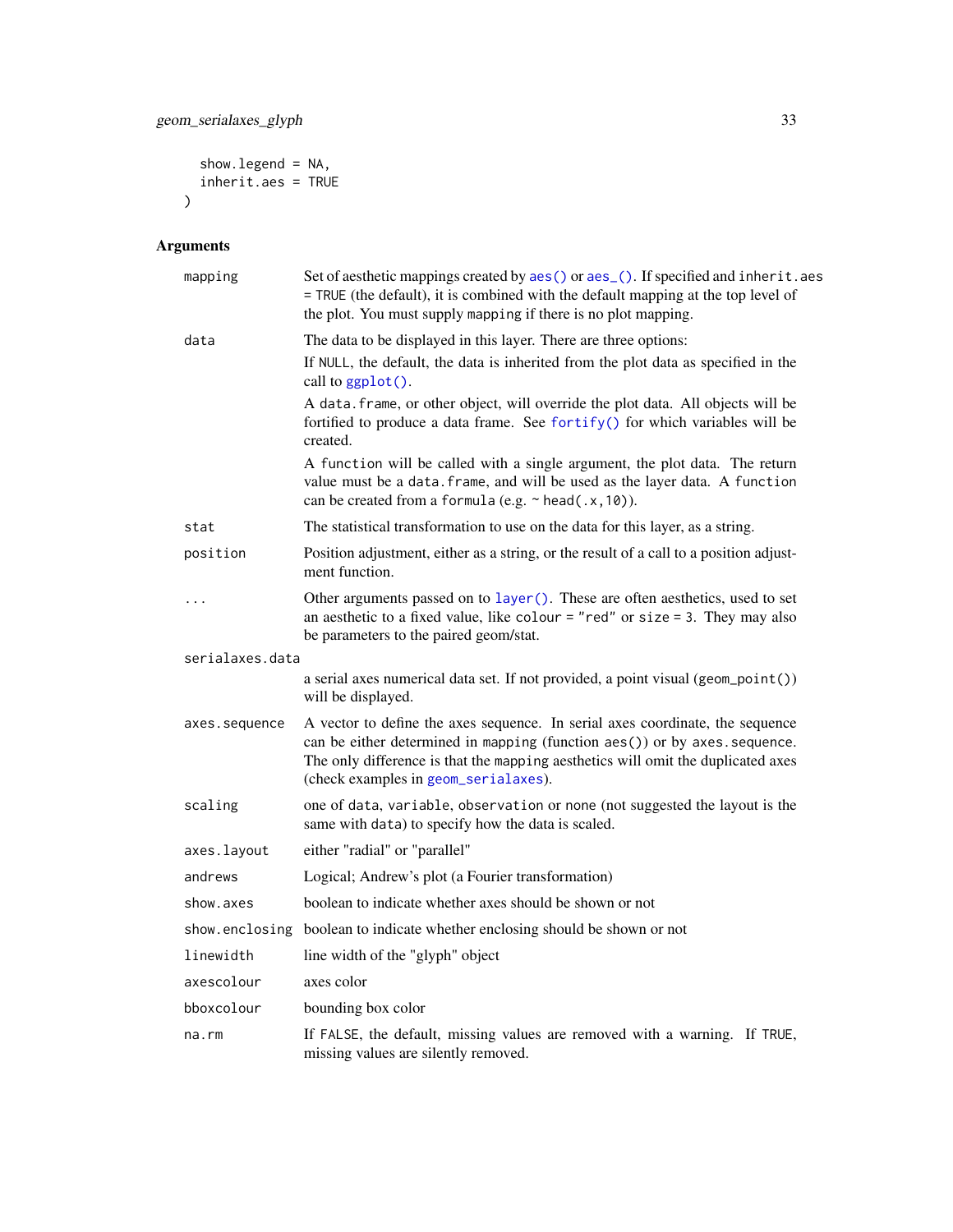<span id="page-33-0"></span>

| show.legend | logical. Should this layer be included in the legends? NA, the default, includes if<br>any aesthetics are mapped. FALSE never includes, and TRUE always includes. It<br>can also be a named logical vector to finely select the aesthetics to display. |
|-------------|--------------------------------------------------------------------------------------------------------------------------------------------------------------------------------------------------------------------------------------------------------|
| inherit.aes | If FALSE, overrides the default aesthetics, rather than combining with them.<br>This is most useful for helper functions that define both data and aesthetics and<br>shouldn't inherit behaviour from the default plot specification, e.g. borders().  |

## Value

a geom layer

## Aesthetics

geom\_...\_glyph() understands the following aesthetics (required aesthetics are in bold):

- x
- y
- alpha
- colour
- fill
- group
- size
- linetype
- shape
- stroke

The size unit is cm

Note that the shape and stroke do not have real meanings unless the essential argument serialaxes.data is missing. If so, a point visual will be displayed with corresponding shape and stroke.

#### See Also

[geom\\_polygon\\_glyph](#page-20-1), [geom\\_image\\_glyph](#page-17-1)

```
# serial axes glyph
p <- ggplot(data = iris,
           mapping = aes(x = Sepal.length, y = Sepal.Width, colour = Species)) +geom_serialaxes_glyph(serialaxes.data = iris[, -5],
                       axes.layout = "radial")
p
```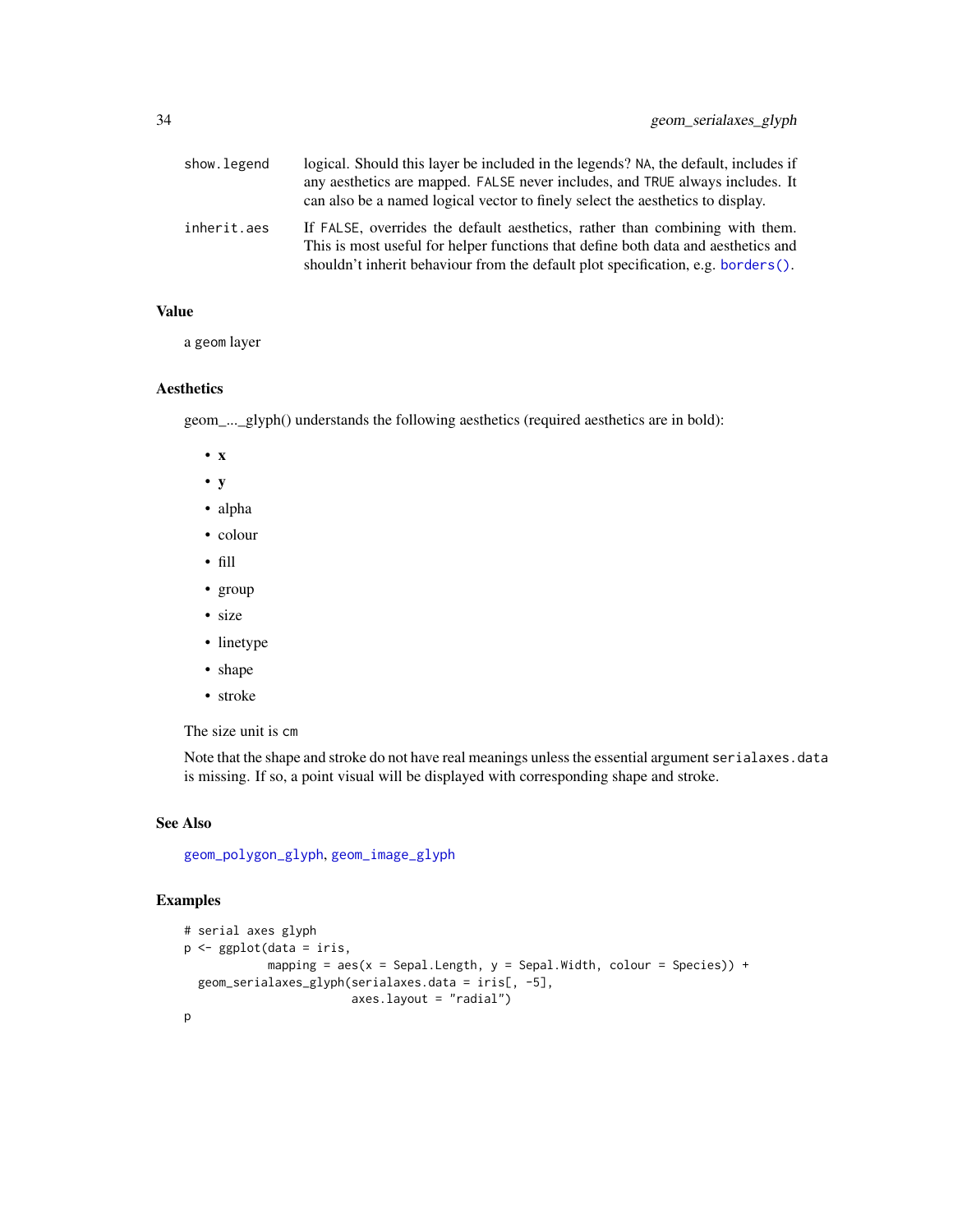<span id="page-34-1"></span><span id="page-34-0"></span>geom\_serialaxes\_hist *Histogram for "widens" data under serial axes coordinate*

#### Description

Computes and draws histogram on serial axes coordinate for each non-aesthetics component defined in the mapping aes().

#### Usage

```
geom_serialaxes_hist(
 mapping = NULL,data = NULL,
  stat = "serialaxes_hist",
 position = "stack_",
  ...,
  axes.\nsequence = character(\mathcal{O}L),axes.position = NULL,
 merge = TRUE,
  scale.y = c("data", "group"),as.mix = TRUE,positive = TRUE,
 prop = 0.9,
 na.rm = FALSE,
 orientation = NA,
  show.legend = NA,
  inherit.aes = TRUE
)
stat_serialaxes_hist(
 mapping = NULL,
 data = NULL,geom = "serialaxes_hist",
 position = "stack_",
  ...,
  axes.\nsequence = character(\mathcal{O}L),scaling = c("data", "variable", "observation", "none"),
  axes.position = NULL,
 binwidth = NULL,bins = NULL,
  center = NULL,
 boundary = NULL,
 breaks = NULL,
  closed = c("right", "left"),
 pad = FALSE,
 width = NULL,na.rm = FALSE,
```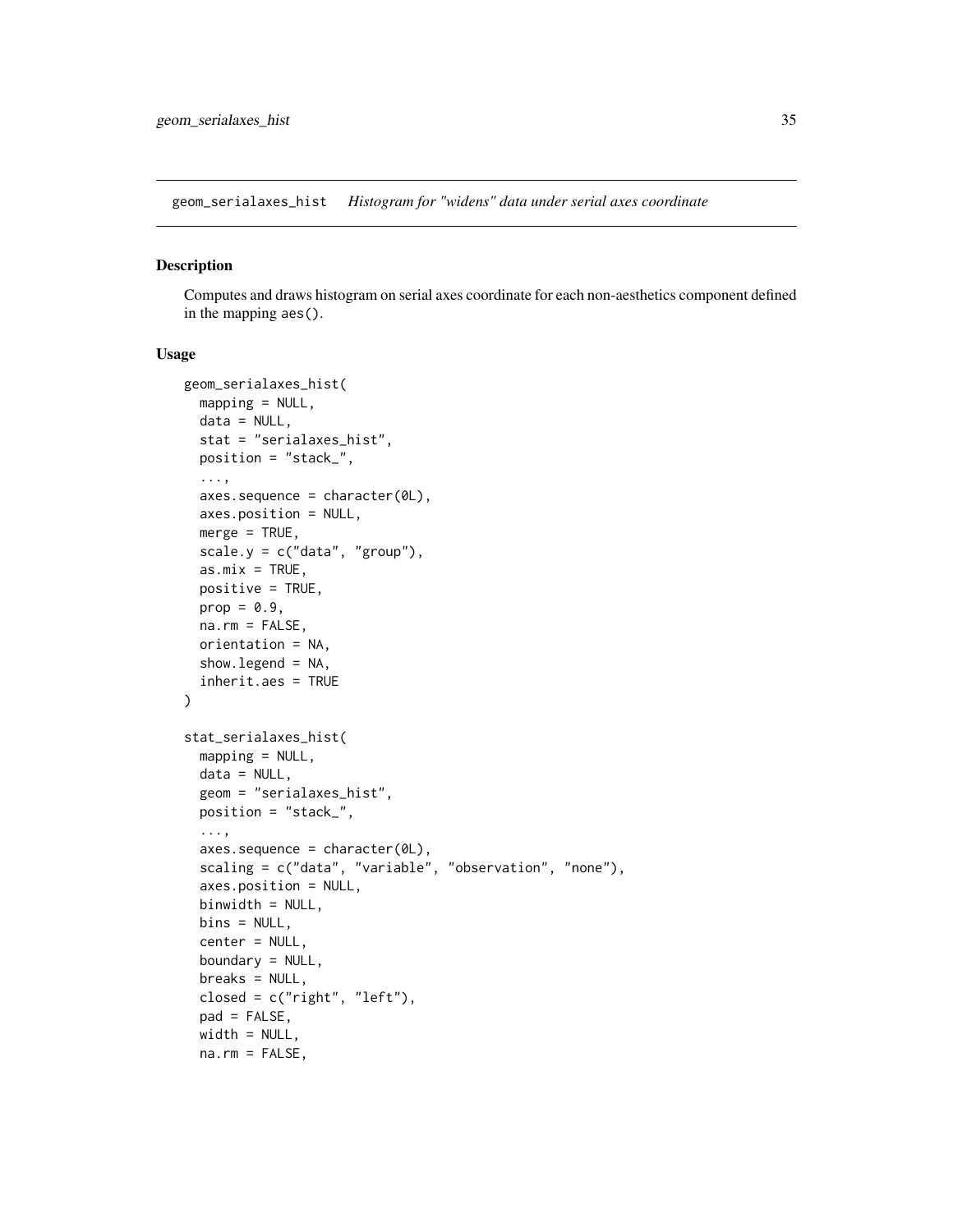```
orientation = NA,
  show.legend = NA,
  inherit.aes = TRUE
\mathcal{L}
```
## Arguments

| mapping              | Set of aesthetic mappings created by aes() or aes_(). If specified and inherit.aes<br>= TRUE (the default), it is combined with the default mapping at the top level of<br>the plot. You must supply mapping if there is no plot mapping.                                               |  |
|----------------------|-----------------------------------------------------------------------------------------------------------------------------------------------------------------------------------------------------------------------------------------------------------------------------------------|--|
| data                 | The data to be displayed in this layer. There are three options:                                                                                                                                                                                                                        |  |
|                      | If NULL, the default, the data is inherited from the plot data as specified in the<br>call to ggplot().                                                                                                                                                                                 |  |
|                      | A data. frame, or other object, will override the plot data. All objects will be<br>fortified to produce a data frame. See fortify() for which variables will be<br>created.                                                                                                            |  |
|                      | A function will be called with a single argument, the plot data. The return<br>value must be a data. frame, and will be used as the layer data. A function<br>can be created from a formula (e.g. $\sim$ head(.x, 10)).                                                                 |  |
| stat                 | The statistical transformation to use on the data for this layer, as a string.                                                                                                                                                                                                          |  |
| position             | Position adjustment, either as a string, or the result of a call to a position adjust-<br>ment function.                                                                                                                                                                                |  |
| .                    | Other arguments passed on to layer (). These are often aesthetics, used to set<br>an aesthetic to a fixed value, like colour = "red" or size = 3. They may also<br>be parameters to the paired geom/stat.                                                                               |  |
| axes.sequence        | A vector to define the axes sequence. In serial axes coordinate, the sequence<br>can be either determined in mapping (function aes()) or by axes. sequence.<br>The only difference is that the mapping aesthetics will omit the duplicated axes<br>(check examples in geom_serialaxes). |  |
| axes.position        | A numerical vector to determine the axes sequence position; the length should<br>be the same with the length of axes. sequence (or mapping aesthetics, see<br>examples).                                                                                                                |  |
| merge                | Should axes . sequence be merged with mapping aesthetics as a single mapping<br>uneval object?                                                                                                                                                                                          |  |
| scale.y              | one of data and group to specify.                                                                                                                                                                                                                                                       |  |
| <b>Type</b><br>group | <b>Description</b><br>data (default)<br>The density estimates are scaled by the whole data set<br>The density estimates are scaled by each group                                                                                                                                        |  |
|                      | If the scale. y is data, it is meaningful to compare the density (shape and area)<br>across all groups; else it is only meaningful to compare the density within each<br>group. See details.                                                                                            |  |
| as.mix               | Logical. Within each group, if TRUE, the sum of the density estimate area is<br>mixed and scaled to maximum 1. The area of each subgroup (in general, within                                                                                                                            |  |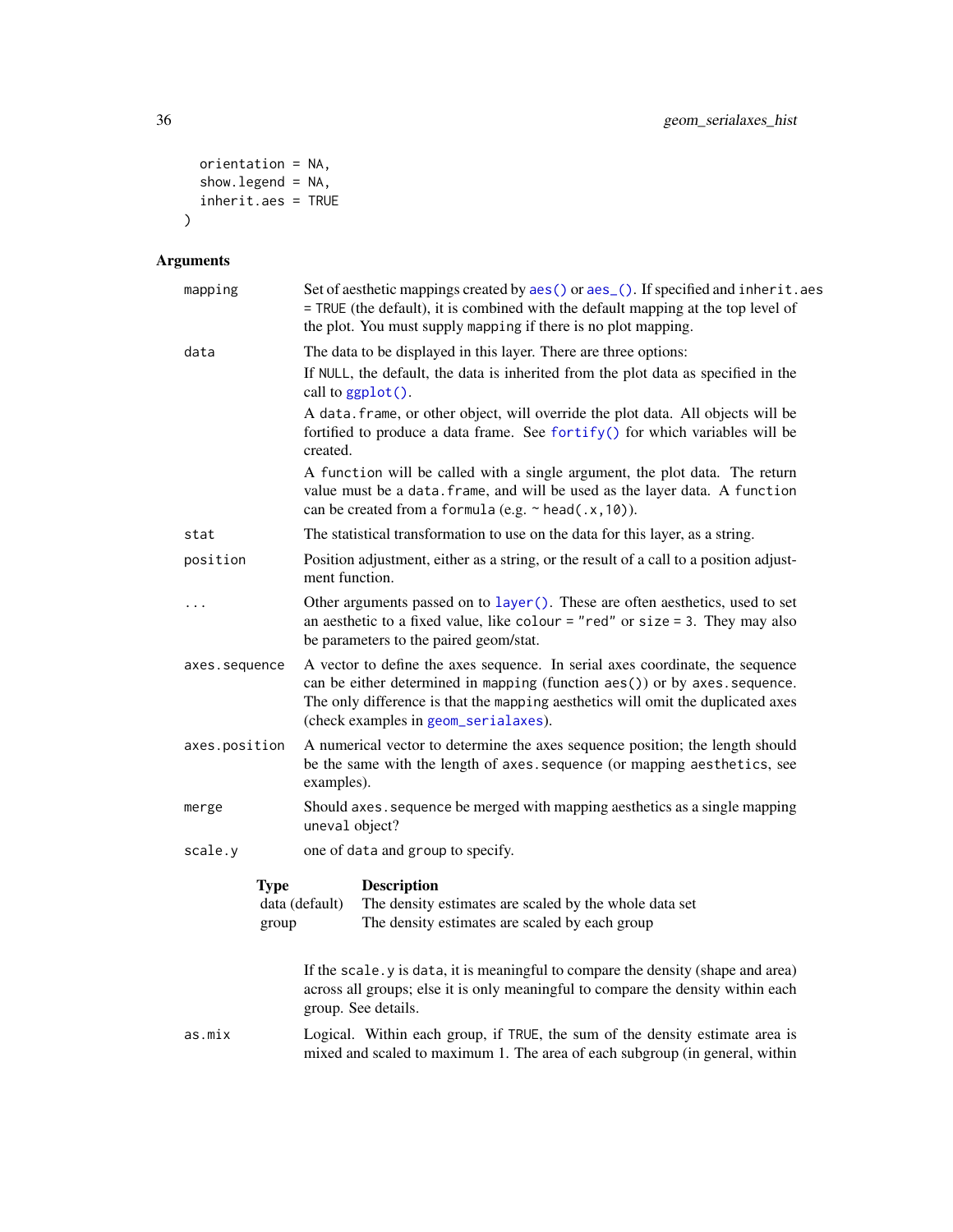<span id="page-36-0"></span>

|             | each group one color represents one subgroup) is proportional to the count; if<br>FALSE the area of each subgroup is the same, with maximum 1. See details.                                                                                                                                                                                                                                                                                                                                                                                                                                                                                                |
|-------------|------------------------------------------------------------------------------------------------------------------------------------------------------------------------------------------------------------------------------------------------------------------------------------------------------------------------------------------------------------------------------------------------------------------------------------------------------------------------------------------------------------------------------------------------------------------------------------------------------------------------------------------------------------|
| positive    | If y is set as the density estimate, where the smoothed curved is faced to, right<br>('positive') or left ('negative') as vertical layout; up ('positive') or down ('neg-<br>ative') as horizontal layout?                                                                                                                                                                                                                                                                                                                                                                                                                                                 |
| prop        | adjust the proportional maximum height of the estimate (density, histogram, ).                                                                                                                                                                                                                                                                                                                                                                                                                                                                                                                                                                             |
| na.rm       | If FALSE, the default, missing values are removed with a warning. If TRUE,<br>missing values are silently removed.                                                                                                                                                                                                                                                                                                                                                                                                                                                                                                                                         |
| orientation | The orientation of the layer. The default (NA) automatically determines the ori-<br>entation from the aesthetic mapping. In the rare event that this fails it can be<br>given explicitly by setting orientation to either "x" or "y". See the Orienta-<br>tion section for more detail.                                                                                                                                                                                                                                                                                                                                                                    |
| show.legend | logical. Should this layer be included in the legends? NA, the default, includes if<br>any aesthetics are mapped. FALSE never includes, and TRUE always includes. It<br>can also be a named logical vector to finely select the aesthetics to display.                                                                                                                                                                                                                                                                                                                                                                                                     |
| inherit.aes | If FALSE, overrides the default aesthetics, rather than combining with them.<br>This is most useful for helper functions that define both data and aesthetics and<br>shouldn't inherit behaviour from the default plot specification, e.g. borders().                                                                                                                                                                                                                                                                                                                                                                                                      |
| geom        | The geometric object to use display the data                                                                                                                                                                                                                                                                                                                                                                                                                                                                                                                                                                                                               |
| scaling     | one of data, variable, observation or none (not suggested the layout is the<br>same with data) to specify how the data is scaled.                                                                                                                                                                                                                                                                                                                                                                                                                                                                                                                          |
| binwidth    | The width of the bins. Can be specified as a numeric value or as a function that<br>calculates width from unscaled x. Here, "unscaled x" refers to the original x val-<br>ues in the data, before application of any scale transformation. When specifying<br>a function along with a grouping structure, the function will be called once per<br>group. The default is to use the number of bins in bins, covering the range of<br>the data. You should always override this value, exploring multiple widths to<br>find the best to illustrate the stories in your data.<br>The bin width of a date variable is the number of days in each time; the bin |
|             | width of a time variable is the number of seconds.                                                                                                                                                                                                                                                                                                                                                                                                                                                                                                                                                                                                         |
| bins        | Number of bins. Overridden by binwidth. Defaults to 30.                                                                                                                                                                                                                                                                                                                                                                                                                                                                                                                                                                                                    |
| center      | bin position specifiers. Only one, center or boundary, may be specified for a<br>single plot. center specifies the center of one of the bins. boundary specifies<br>the boundary between two bins. Note that if either is above or below the range of<br>the data, things will be shifted by the appropriate integer multiple of binwidth.<br>For example, to center on integers use binwidth = $1$ and center = $0$ , even if $0$ is<br>outside the range of the data. Alternatively, this same alignment can be specified<br>with binwidth = 1 and boundary = $0.5$ , even if $0.5$ is outside the range of the<br>data.                                 |
| boundary    | bin position specifiers. Only one, center or boundary, may be specified for a<br>single plot. center specifies the center of one of the bins. boundary specifies<br>the boundary between two bins. Note that if either is above or below the range of<br>the data, things will be shifted by the appropriate integer multiple of binwidth.<br>For example, to center on integers use binwidth = 1 and center = $0$ , even if $0$ is<br>outside the range of the data. Alternatively, this same alignment can be specified                                                                                                                                  |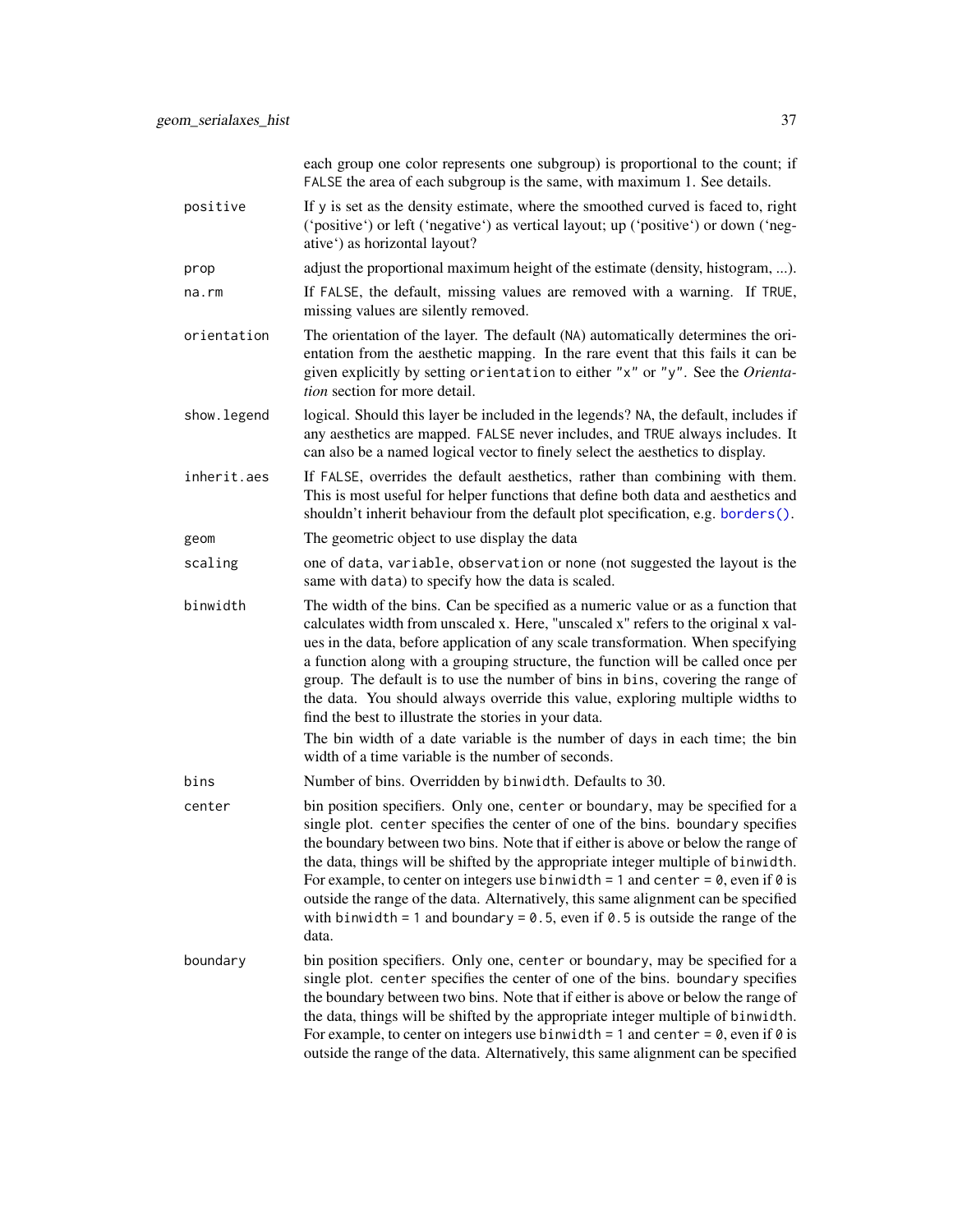<span id="page-37-0"></span>

|        | with binwidth = 1 and boundary = $0.5$ , even if $0.5$ is outside the range of the<br>data.                                    |
|--------|--------------------------------------------------------------------------------------------------------------------------------|
| breaks | Alternatively, you can supply a numeric vector giving the bin boundaries. Over-<br>rides binwidth, bins, center, and boundary. |
| closed | One of "right" or "left" indicating whether right or left edges of bins are<br>included in the bin.                            |
| pad    | If TRUE, adds empty bins at either end of x. This ensures frequency polygons<br>touch 0. Defaults to FALSE.                    |
| width  | Bar width. By default, set to 90% of the resolution of the data.                                                               |

#### See Also

[geom\\_hist\\_](#page-11-1), [geom\\_serialaxes](#page-24-1), [geom\\_serialaxes\\_quantile](#page-37-1), [geom\\_serialaxes\\_density](#page-28-1)

### Examples

```
p <- ggplot(NBAstats2021,
              mapping = \text{aes}('FG%') = 'FG%','3P\%' = '3P\%',
                                'FT\%<sup>'</sup> = 'FT\%<sup>'</sup>.
                                \text{`OFG\%`} = \text{`OFG\%`},
                                `O3P%` = `O3P%`,
                                \text{^{\circ} OFT%\text{^{\circ}} = \text{^{\circ}} OFT%\text{^{\circ}},
                                colour = Playoff,
                                fill = Playoff)) +
              geom\_serialaxes(alpha = 0.2,scaling = "variable") +
              geom_serialaxes_hist(alpha = 0.5,
                                        prop = 0.7,
                                        scaling = "variable") +
              scale_x_continuous(breaks = 1:6,
                                      labels = c("FG", "3P", "FT",
                                                    "OFG", "O3P", "OFT")) +
              scale_y_continuous(labels = NULL) +
              xlab("variable") +
              ylab("") +
              theme(axis.text.x = element_text(angle = 45, vjust = (0.5))
p
```
<span id="page-37-1"></span>geom\_serialaxes\_quantile

*Quantile layer for serial axes coordinate*

#### Description

Draw a quantile layer for serial axes coordinate. Don't be confused with geom\_quantile() which is a quantile regression. See examples.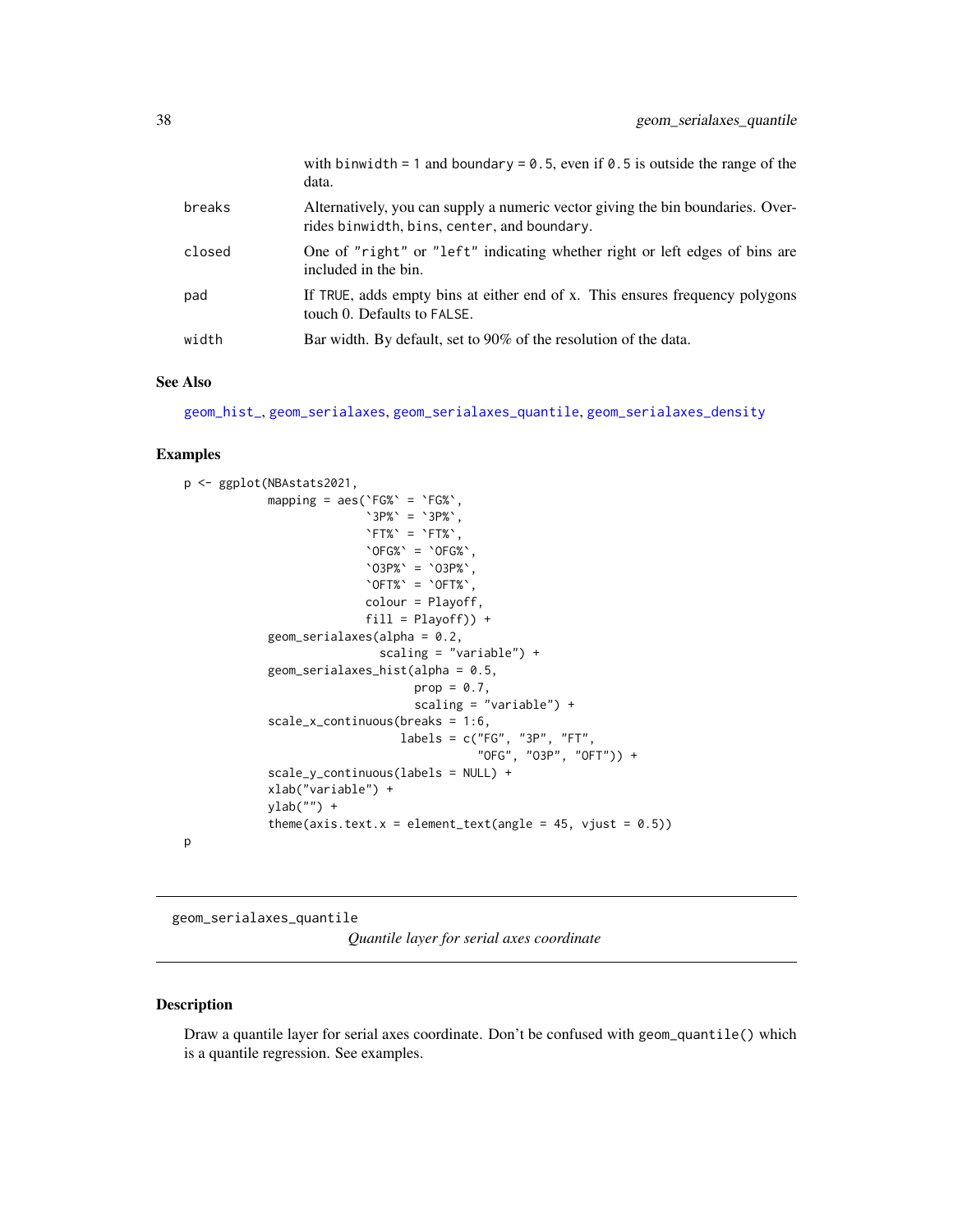## <span id="page-38-0"></span>Usage

```
geom_serialaxes_quantile(
 mapping = NULL,
 data = NULL,stat = "serialaxes",
 position = "identity",
  ...,
 axes.sequence = character(0L),
 merge = TRUE,na.rm = FALSE,
 orientation = NA,
  show.legend = NA,
  inherit.aes = TRUE
\mathcal{L}stat_serialaxes_quantile(
 mapping = NULL,
 data = NULL,
  geom = "serialaxes_quantile",
 position = "identity",
  ...,
  axes.sequence = character(0L),
 merge = TRUE,quantiles = seq(0, 1, 0.25),
  scaling = c("data", "variable", "observation", "none"),
  axes.position = NULL,
 na.rm = FALSE,
 orientation = NA,
  show.legend = NA,
  inherit.aes = TRUE
)
```
## Arguments

| mapping | Set of aesthetic mappings created by aes () or aes (). If specified and inherit. aes<br>$=$ TRUE (the default), it is combined with the default mapping at the top level of<br>the plot. You must supply mapping if there is no plot mapping. |
|---------|-----------------------------------------------------------------------------------------------------------------------------------------------------------------------------------------------------------------------------------------------|
| data    | The data to be displayed in this layer. There are three options:<br>If NULL, the default, the data is inherited from the plot data as specified in the<br>call to $ggplot()$ .                                                                |
|         | A data, frame, or other object, will override the plot data. All objects will be<br>fortified to produce a data frame. See fortify() for which variables will be<br>created.                                                                  |
|         | A function will be called with a single argument, the plot data. The return<br>value must be a data. frame, and will be used as the layer data. A function<br>can be created from a formula (e.g. $\sim$ head(.x, 10)).                       |
| stat    | The statistical transformation to use on the data for this layer, as a string.                                                                                                                                                                |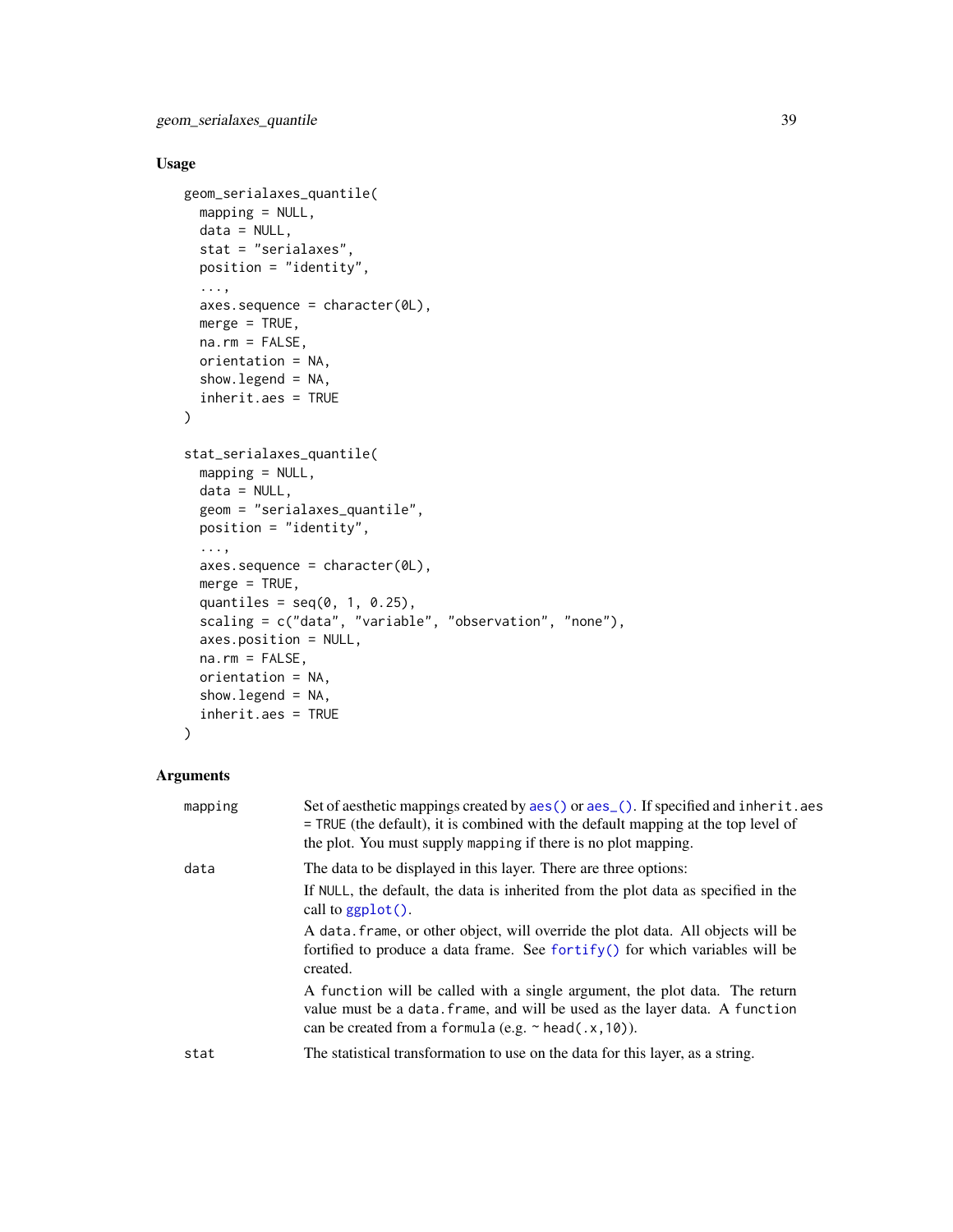<span id="page-39-0"></span>

| position      | Position adjustment, either as a string, or the result of a call to a position adjust-<br>ment function.                                                                                                                                                                                |
|---------------|-----------------------------------------------------------------------------------------------------------------------------------------------------------------------------------------------------------------------------------------------------------------------------------------|
|               | Other arguments passed on to layer (). These are often aesthetics, used to set<br>an aesthetic to a fixed value, like colour = "red" or size = 3. They may also<br>be parameters to the paired geom/stat.                                                                               |
| axes.sequence | A vector to define the axes sequence. In serial axes coordinate, the sequence<br>can be either determined in mapping (function aes()) or by axes. sequence.<br>The only difference is that the mapping aesthetics will omit the duplicated axes<br>(check examples in geom_serialaxes). |
| merge         | Should axes sequence be merged with mapping aesthetics as a single mapping<br>uneval object?                                                                                                                                                                                            |
| na.rm         | If FALSE, the default, missing values are removed with a warning. If TRUE,<br>missing values are silently removed.                                                                                                                                                                      |
| orientation   | The orientation of the layer. The default (NA) automatically determines the ori-<br>entation from the aesthetic mapping. In the rare event that this fails it can be<br>given explicitly by setting orientation to either "x" or "y". See the Orienta-<br>tion section for more detail. |
| show.legend   | logical. Should this layer be included in the legends? NA, the default, includes if<br>any aesthetics are mapped. FALSE never includes, and TRUE always includes. It<br>can also be a named logical vector to finely select the aesthetics to display.                                  |
| inherit.aes   | If FALSE, overrides the default aesthetics, rather than combining with them.<br>This is most useful for helper functions that define both data and aesthetics and<br>shouldn't inherit behaviour from the default plot specification, e.g. borders().                                   |
| geom          | The geometric object to use display the data                                                                                                                                                                                                                                            |
| quantiles     | numeric vector of probabilities with values in $[0,1]$ . (Values up to 2e-14 outside<br>that range are accepted and moved to the nearby endpoint.)                                                                                                                                      |
| scaling       | one of data, variable, observation or none (not suggested the layout is the<br>same with data) to specify how the data is scaled.                                                                                                                                                       |
| axes.position | A numerical vector to determine the axes sequence position; the length should<br>be the same with the length of axes. sequence (or mapping aesthetics, see<br>examples).                                                                                                                |

#### See Also

[geom\\_density\\_](#page-7-1), [geom\\_serialaxes](#page-24-1), [geom\\_serialaxes\\_density](#page-28-1), [geom\\_serialaxes\\_hist](#page-34-1)

```
# lower quantile, median and upper quantile
p <- ggplot(iris, mapping = aes(Sepal.Length = Sepal.Length,
                               Sepal.Width = Sepal.Width,
                               Petal.Length = Petal.Length,
                               Petal.Width = Petal.Width)) +
       geom_serialaxes(stat = "dotProduct") +
       geom_serialaxes_quantile(stat = "dotProduct",
                                quantiles = c(0.25, 0.5, 0.75),
```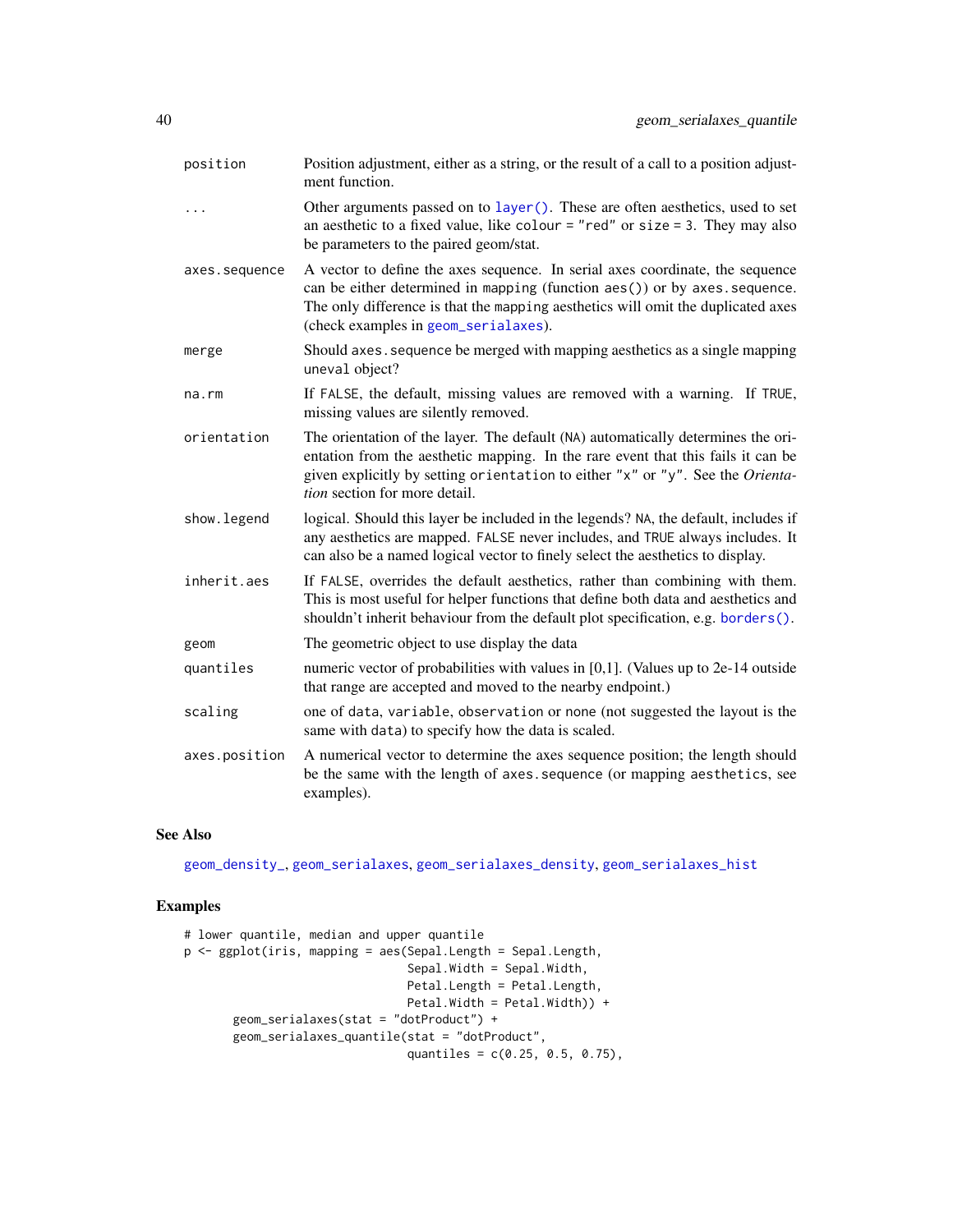```
color = c("red", "blue", "green"), size = 2)
```
<span id="page-40-0"></span>p

get\_scaledData *scale data*

## Description

It is mainly used in serial axes

## Usage

```
get_scaledData(
  data,
  sequence = NULL,
  scaling = c("data", "variable", "observation", "none"),
 displayOrder = NULL,
  reserve = FALSE,
 as.data.frame = FALSE
\mathcal{L}
```
## Arguments

| data          | A data frame                                                                                                                      |
|---------------|-----------------------------------------------------------------------------------------------------------------------------------|
| sequence      | vector with variable names that defines the axes sequence. If NULL, it will be set<br>as the column names automatically.          |
| scaling       | one of data, variable, observation or none (not suggested the layout is the<br>same with data) to specify how the data is scaled. |
| displayOrder  | the order of the display                                                                                                          |
| reserve       | If TRUE, return the variables not shown in sequence as well; else only return the<br>variables defined in sequence.               |
| as.data.frame | Return a matrix or a data frame                                                                                                   |

NBAstats2021 *NBA 30 Teams Statistics in 20-21 Regular Season*

#### Description

A dataset containing the statistics (e.g. Points Per Game, Average Field Goals Made, etc) of 30 NBA Teams in 2020-2021 regular season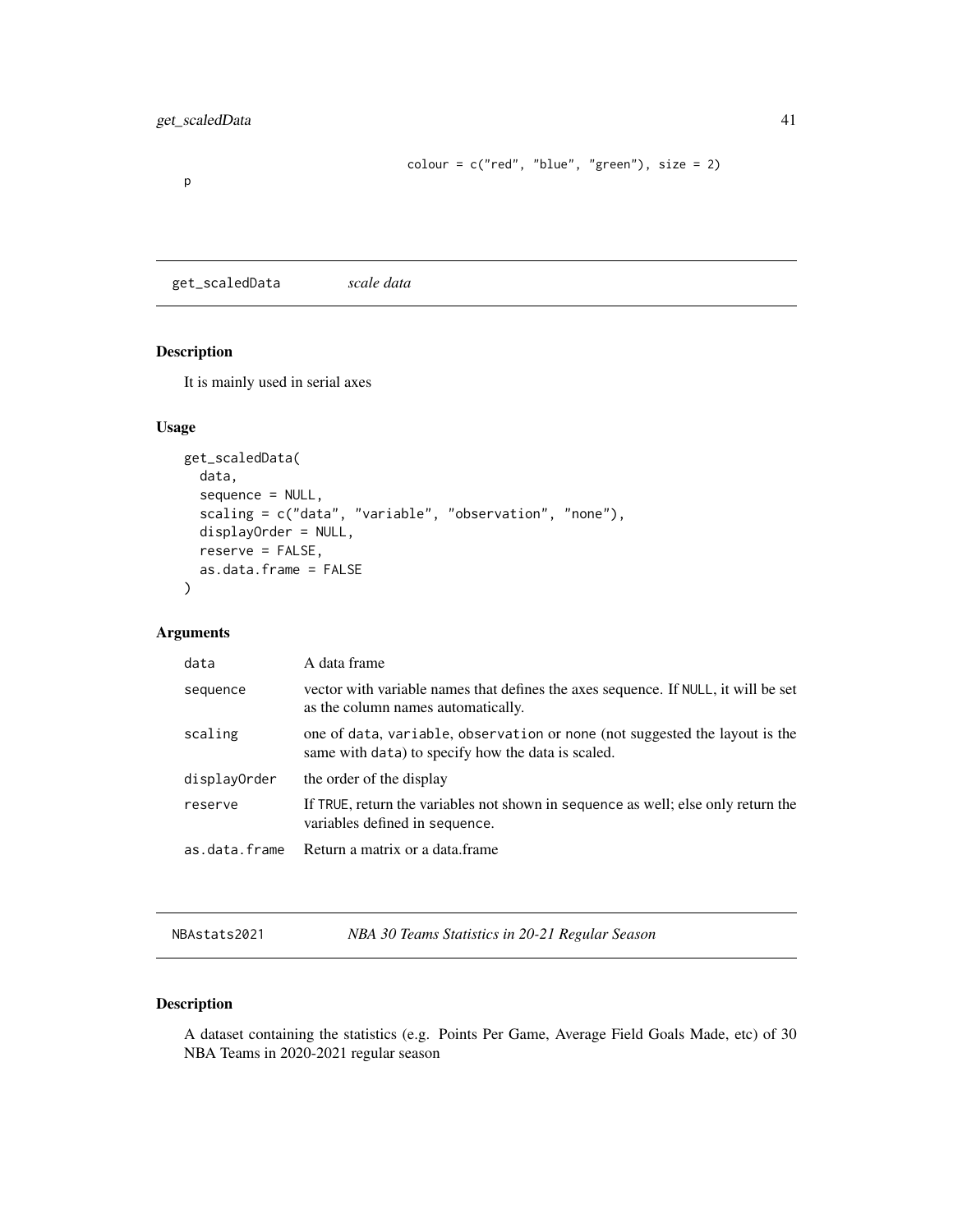## Format

A data frame with 30 rows (teams) and 42 variables:

Team Team Names.

CONF Factor; Conference of Teams (West or East).

DIV Factor; Division of Teams.

Playoff Factor; Whether Teams are in (0 or 1) Playoffs.

PTS Points Per Game.

FGM Average Field Goals Made.

FGA Average Field Goals Attempted.

FG% Field Goal Percentage.

3PM Average 3-Point Field Goals Made.

3PA Average 3-Point Field Goals Attempted.

3P% 3-Point Field Goal Percentage.

FTM Average Free Throws Made.

FTA Average Free Throws Attempted.

FT% Free Throw Percentage.

OR Offensive Rebounds Per Game.

DR Defensive Rebounds Per Game.

REB Rebounds Per Game.

AST Assists Per Game.

STL Steals Per Game.

BLK Blocks Per Game.

TO Turnovers Per Game.

PF Fouls Per Game.

OPTS Opponent Points Per Game.

OFGM Opponent Average Field Goals Made.

OFGA Opponent Average Field Goals Attempted.

OFG% Opponent Field Goal Percentage.

O3PM Opponent Average 3-Point Field Goals Made.

O3PA Opponent Average 3-Point Field Goals Attempted.

O3P% Opponent 3-Point Field Goal Percentage.

OFTM Opponent Average Free Throws Made.

OFTA Opponent Average Free Throws Attempted.

OFT% Opponent Free Throw Percentage.

**OOR** Opponent Offensive Rebounds Per Game.

ODR Opponent Defensive Rebounds Per Game.

OREB Opponent Rebounds Per Game.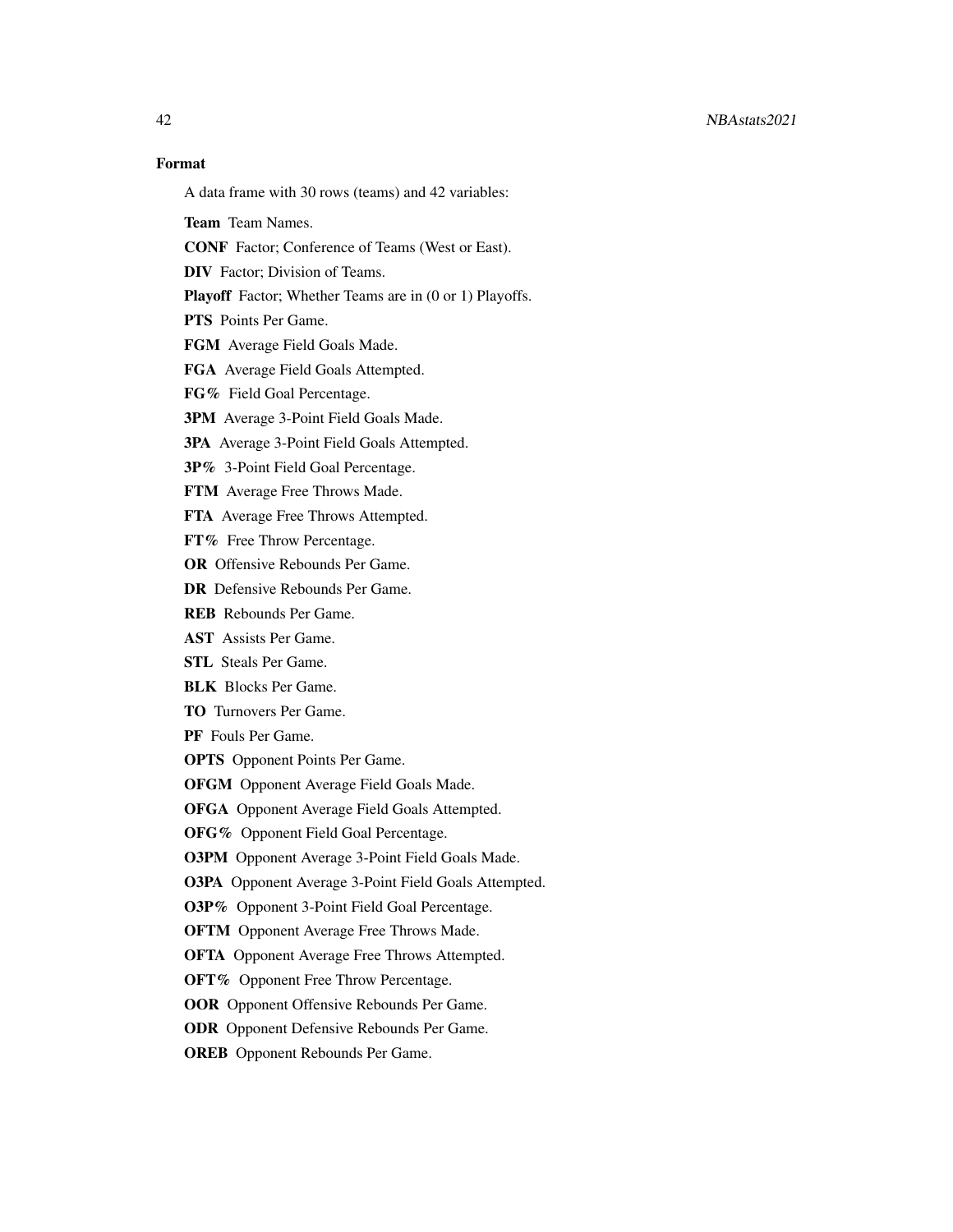<span id="page-42-0"></span>OAST Opponent Assists Per Game.

OSTL Opponent Steals Per Game.

OBLK Opponent Blocks Per Game.

OTO Opponent Turnovers Per Game.

OPF Opponent Fouls Per Game.

Win Win Games in Regular Season.

Lose Loss Games in Regular Season.

#### Author(s)

Zehao Xu

## Source

[https://www.espn.com/nba/stats/team/\\_/season/2021](https://www.espn.com/nba/stats/team/_/season/2021)

<span id="page-42-1"></span>

|--|

## Description

polygon coordinates scaled to (0, 1)

### Usage

x\_star

y\_star

x\_cross

y\_cross

x\_hexagon

y\_hexagon

x\_airplane

y\_airplane

x\_maple

y\_maple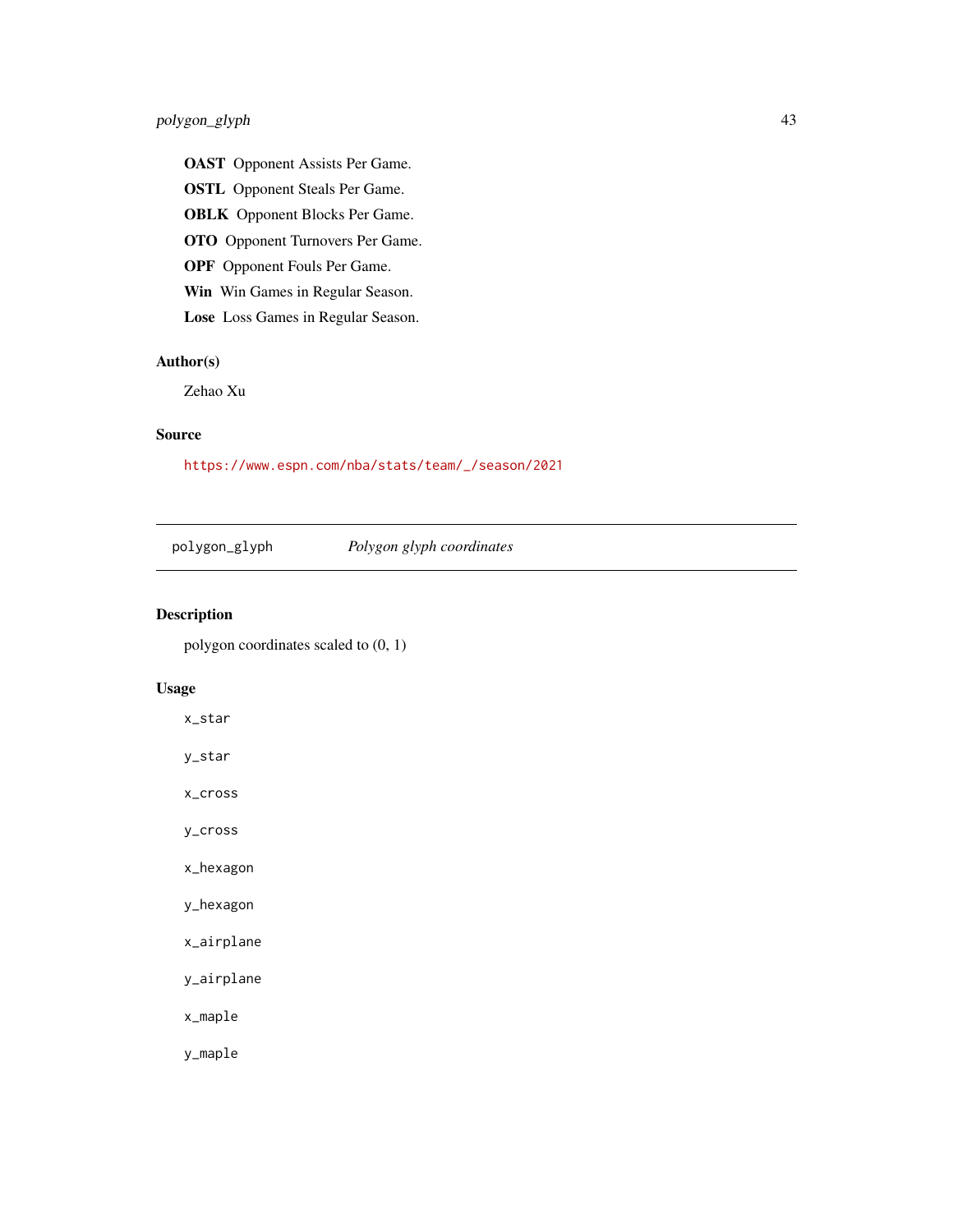#### <span id="page-43-0"></span>Format

An object of class numeric of length 10. An object of class numeric of length 10. An object of class numeric of length 12. An object of class numeric of length 12. An object of class numeric of length 6. An object of class numeric of length 6. An object of class numeric of length 32. An object of class numeric of length 32. An object of class numeric of length 26. An object of class numeric of length 26.

## See Also

[geom\\_polygon\\_glyph](#page-20-1)

```
if(require("grid")) {
 library(grid)
 grid.newpage()
 grid.polygon(x=(x_star + 1)/2,
               y=(y_star + 1)/2)
 grid.newpage()
 grid.polygon(x=(x_cross + 1)/2,
               y=(y_cross + 1)/2)
 grid.newpage()
 grid.polygon(x=(x_hexagon + 1)/2,
               y=(y_{\text{hexagon}} + 1)/2)grid.newpage()
 grid.polygon(x=(x_airplane + 1)/2,
               y=(y_airplane + 1)/2)
 grid.newpage()
 grid.polygon(x=(x_maple + 1)/2,
               y=(y_{map}le + 1)/2)}
```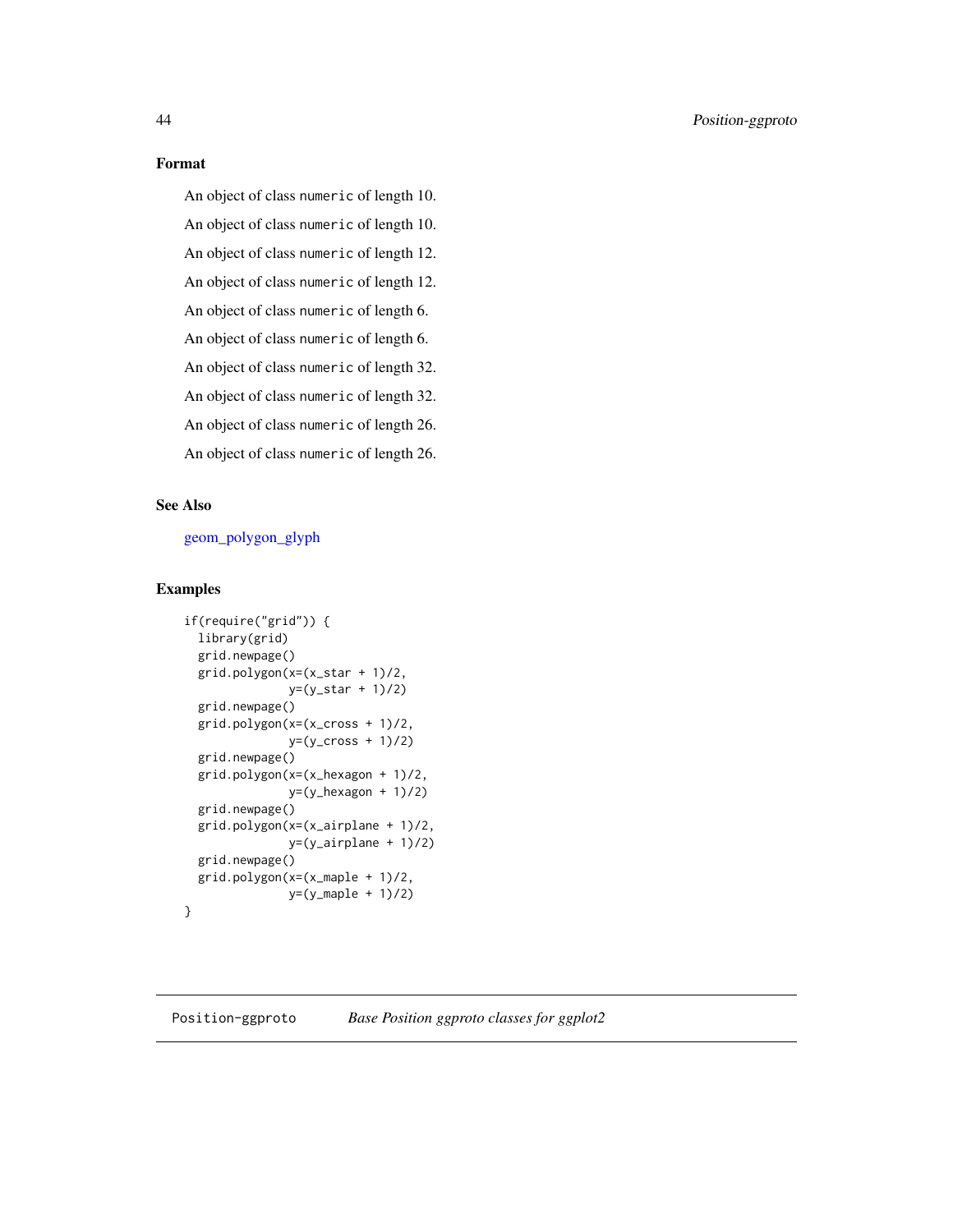## <span id="page-44-0"></span>position\_dodge\_ 45

#### Description

All position\_ functions (like position\_dodge) return a Position object (like PositionDodge). The Position object is responsible for adjusting the position of overlapping geoms. The way that the position\_ functions work is slightly different from the geom\_ and stat\_ functions, because a position\_ function actually "instantiates" the Position object by creating a descendant, and returns that. Each of the Position objects is a ggproto object, descended from the top-level Position.

### Usage

PositionDodge\_

PositionDodge2\_

PositionIdentity\_

PositionStack\_

PositionFill\_

#### Format

An object of class PositionDodge\_ (inherits from PositionDodge, Position, ggproto, gg) of length 2.

An object of class PositionDodge2\_ (inherits from PositionDodge2, PositionDodge, Position, ggproto, gg) of length 2.

An object of class PositionIdentity\_ (inherits from PositionIdentity, Position, ggproto, gg) of length 3.

An object of class PositionStack\_ (inherits from PositionStack, Position, ggproto, gg) of length 3.

An object of class PositionFill\_ (inherits from PositionStack\_, PositionStack, Position, ggproto, gg) of length 2.

<span id="page-44-1"></span>position\_dodge\_ *Dodge overlapping objects side-to-side*

#### <span id="page-44-2"></span>Description

Dodging preserves the vertical position of an geom while adjusting the horizontal position. position\_dodge\_() dodges bars side by side but conditional on locations.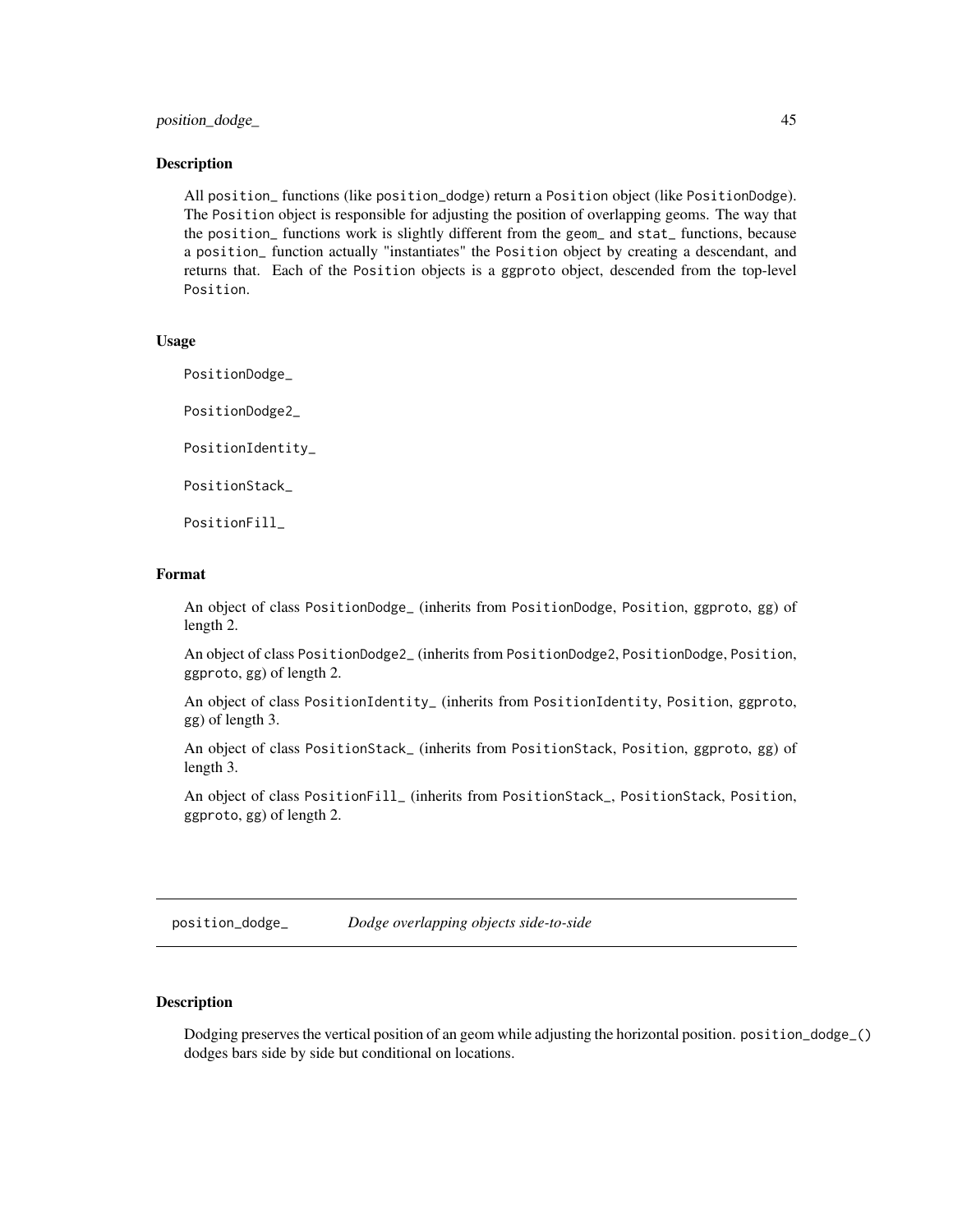#### Usage

```
position_dodge_(width = NULL, preserve = c("total", "single"))
position_dodge2_(
 width = NULL,
 preserve = c("total", "single"),
 padding = 0.1,
 reverse = FALSE
\lambda
```
#### Arguments

| width    | Dodging width, when different to the width of the individual elements. This<br>is useful when you want to align narrow geoms with wider geoms. See the<br>examples. |
|----------|---------------------------------------------------------------------------------------------------------------------------------------------------------------------|
| preserve | Should dodging preserve the total width of all elements at a position, or the<br>width of a single element?                                                         |
| padding  | Padding between elements at the same position. Elements are shrunk by this<br>proportion to allow space between them. Defaults to 0.1.                              |
| reverse  | If TRUE, will reverse the default stacking order. This is useful if you're rotating<br>both the plot and legend.                                                    |

## Details

It is built based on [position\\_dodge](#page-0-0), but used for multiple locations, such as geom\_hist\_() or geom\_density\_(). Check examples to see the difference.

#### See Also

See [geom\\_hist\\_](#page-11-1) and [geom\\_serialaxes\\_hist](#page-34-1) for more examples.

Other position adjustments for multiple locations: [position\\_identity\\_](#page-46-1), [position\\_stack\\_](#page-46-2), [position\\_fill\\_](#page-46-3)

Parent: [position\\_dodge](#page-0-0)

```
if(require(dplyr)) {
p <- iris %>%
 tidyr::pivot_longer(cols = -Species,
                     names_to = "Outer sterile whorls",
                     values_to = "values") %>%
 ggplot(data,
        mapping = aes(x = 'Outer sterile whorls',y = values,
                      fill = Species))
p + geom_hist_(position = position_dodge_())
}
```
<span id="page-45-0"></span>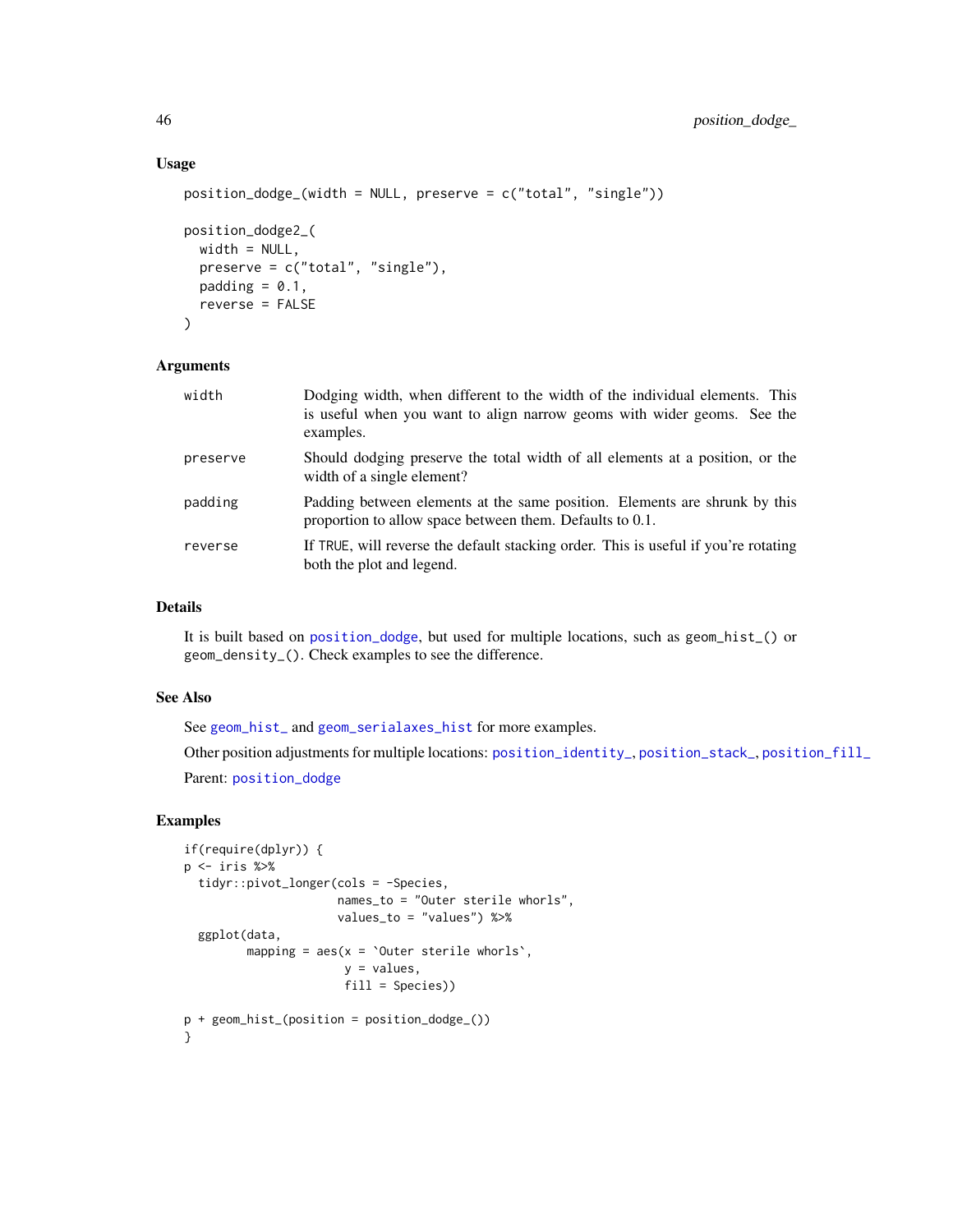<span id="page-46-0"></span>position\_identity\_ 47

```
# all bins are shifted on the left
p +
  geom_hist_(position = position_dodge())
```
<span id="page-46-1"></span>position\_identity\_ *Don't adjust position*

#### Description

Don't adjust position

## Usage

position\_identity\_()

## See Also

Other position adjustments for multiple locations: [position\\_stack\\_](#page-46-2), [position\\_fill\\_](#page-46-3), [position\\_dodge\\_](#page-44-1), [position\\_dodge2\\_](#page-44-2)

<span id="page-46-2"></span>position\_stack\_ *Stack overlapping objects on top of each another*

## <span id="page-46-3"></span>Description

position\_stack\_ stacks bars on top of each other, conditional on locations.

#### Usage

```
position_stack_(vjust = 1, reverse = FALSE)
```

```
position_fill_(vjust = 1, reverse = FALSE)
```
#### Arguments

| viust   | Vertical adjustment for geoms that have a position (like points or lines), not a<br>dimension (like bars or areas). Set to $\theta$ to align with the bottom, 0.5 for the<br>middle, and 1 (the default) for the top. |
|---------|-----------------------------------------------------------------------------------------------------------------------------------------------------------------------------------------------------------------------|
| reverse | If TRUE, will reverse the default stacking order. This is useful if you're rotating<br>both the plot and legend.                                                                                                      |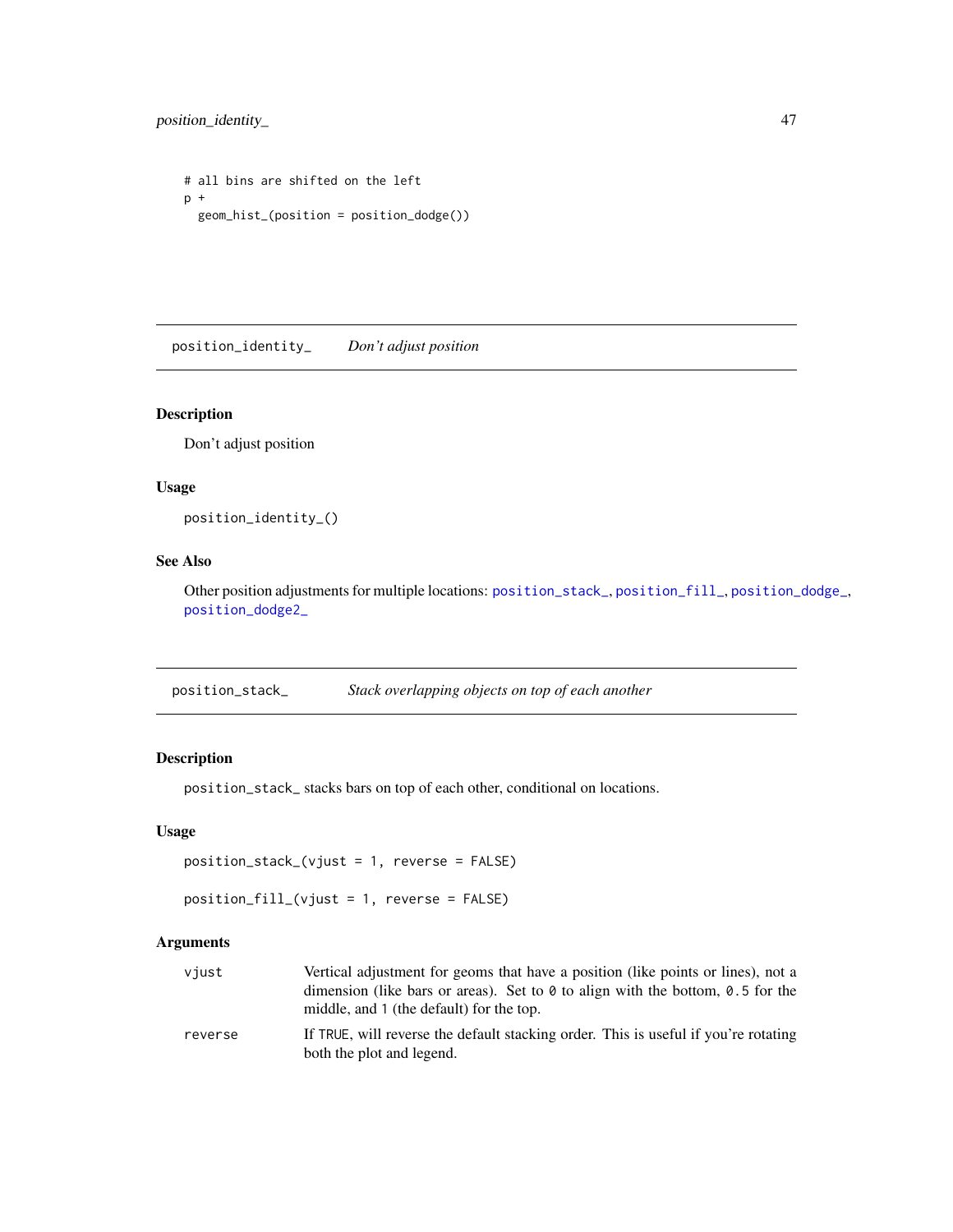#### <span id="page-47-0"></span>Details

It is built based on [position\\_stack](#page-0-0), but used for multiple locations, such as [geom\\_hist\\_](#page-11-1) or [geom\\_density\\_](#page-7-1). Rather than stack everything on top of each other, position\_stack\_ stacks bars based on locations. Check examples to see the difference.

## See Also

See [geom\\_hist\\_](#page-11-1), [geom\\_density\\_](#page-7-1), [geom\\_serialaxes\\_density](#page-28-1) and [geom\\_serialaxes\\_hist](#page-34-1) for more examples.

Other position adjustments for multiple locations: [position\\_identity\\_](#page-46-1), [position\\_dodge\\_](#page-44-1), [position\\_dodge2\\_](#page-44-2)

Parent: [position\\_stack](#page-0-0)

#### Examples

```
p <- ggplot(iris,
      mapping = aes(Sepal.Length = Sepal.Length,
                     Sepal.Width = Sepal.Width,
                     Petal.Length = Petal.Length,
                     Petal.Width = Petal.Width,
                     colour = Species))
p +geom_serialaxes_density(position = position_stack_())
```

```
p +geom_serialaxes_density(position = position_stack())
```
Stat-ggproto *Base Stat ggproto classes for ggplot2*

### **Description**

All stat\_ functions (like stat\_bin()) return a layer that contains a Stat object (like StatBin). The Stat object is responsible for rendering the data in the plot. Each of the Stat objects is a ggproto object, descended from the top-level Stat, and each implements various methods and fields.

#### Usage

StatDensity\_

StatHist\_

StatBin\_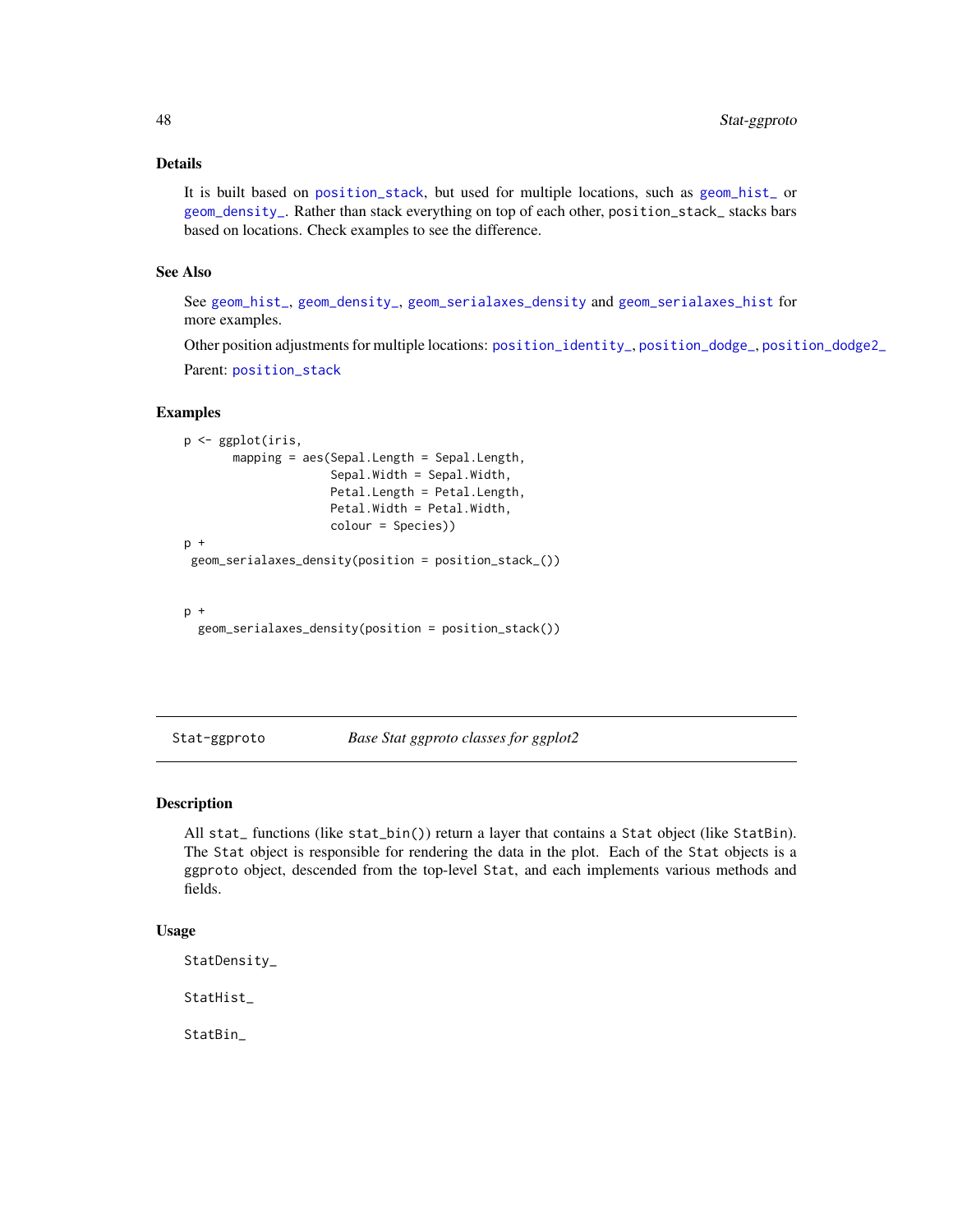## Stat-ggproto 49

StatCount\_

StatSerialaxesDensity

StatSerialaxesHist

StatSerialaxes

**StatDotProduct** 

#### Format

An object of class StatDensity\_ (inherits from StatDensity, Stat, ggproto, gg) of length 4. An object of class StatHist\_ (inherits from StatBin, Stat, ggproto, gg) of length 4.

An object of class StatBin\_ (inherits from StatHist\_, StatBin, Stat, ggproto, gg) of length 2. An object of class StatCount\_ (inherits from StatHist\_, StatBin, Stat, ggproto, gg) of length 2.

An object of class StatSerialaxesDensity (inherits from StatDensity, Stat, ggproto, gg) of length 4.

An object of class StatSerialaxesHist (inherits from StatBin, Stat, ggproto, gg) of length 4. An object of class StatSerialaxes (inherits from Stat, ggproto, gg) of length 6.

An object of class StatDotProduct (inherits from StatSerialaxes, Stat, ggproto, gg) of length 4.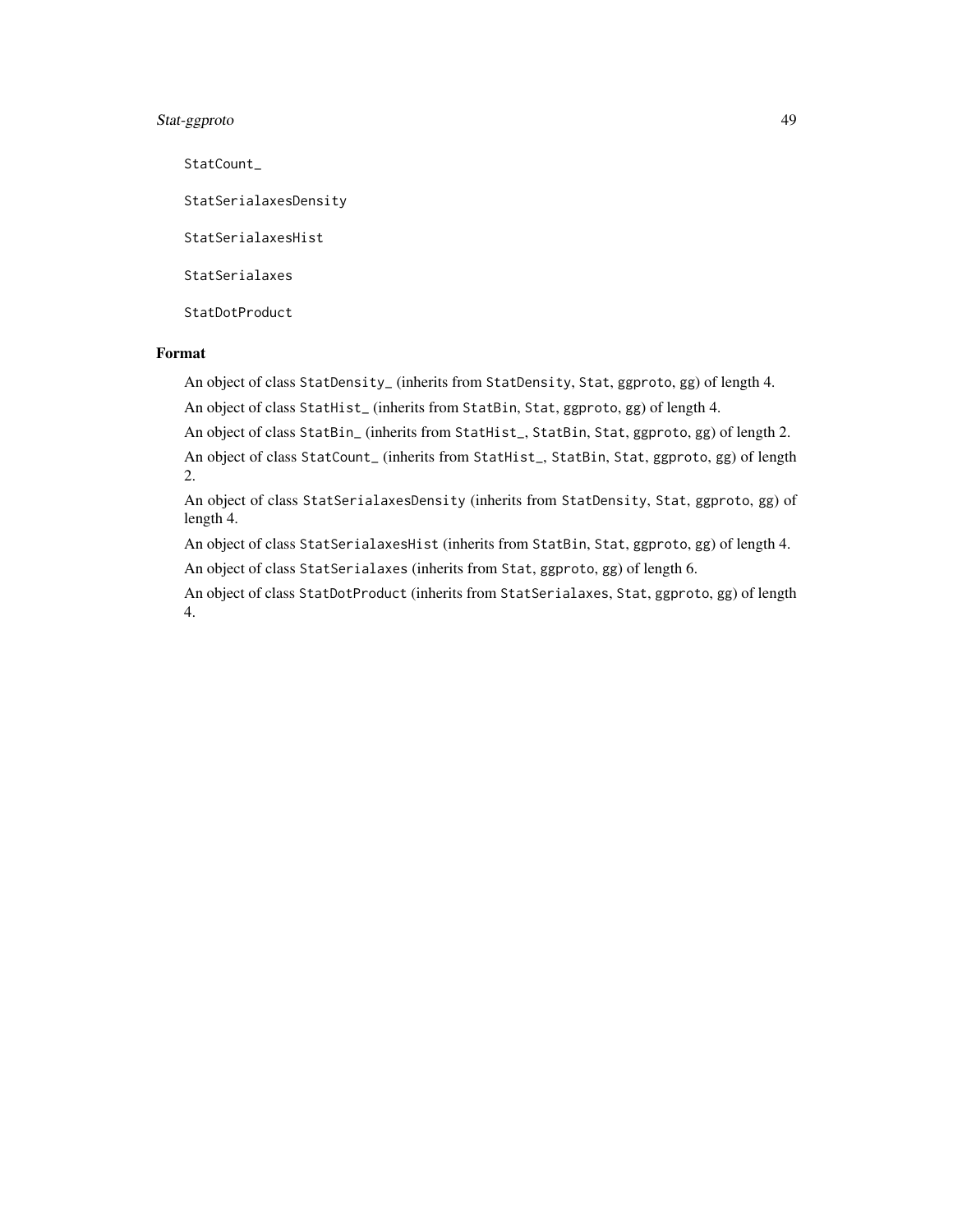# <span id="page-49-0"></span>**Index**

∗ datasets Geom-ggproto, [7](#page-6-0) polygon\_glyph, [43](#page-42-0) Position-ggproto, [44](#page-43-0) Stat-ggproto, [48](#page-47-0) add\_serialaxes\_layers, [2,](#page-1-0) *[4](#page-3-0)* aes(), *[9](#page-8-0)*, *[14](#page-13-0)*, *[19](#page-18-0)*, *[22](#page-21-0)*, *[24](#page-23-0)*, *[27](#page-26-0)*, *[30](#page-29-0)*, *[33](#page-32-0)*, *[36](#page-35-0)*, *[39](#page-38-0)* aes\_(), *[9](#page-8-0)*, *[14](#page-13-0)*, *[19](#page-18-0)*, *[22](#page-21-0)*, *[24](#page-23-0)*, *[27](#page-26-0)*, *[30](#page-29-0)*, *[33](#page-32-0)*, *[36](#page-35-0)*, *[39](#page-38-0)* andrews, *[28](#page-27-0)* andrews *(*dot\_product*)*, [5](#page-4-0) borders(), *[10](#page-9-0)*, *[16](#page-15-0)*, *[20](#page-19-0)*, *[22](#page-21-0)*, *[25](#page-24-0)*, *[27](#page-26-0)*, *[31](#page-30-0)*, *[34](#page-33-0)*, *[37](#page-36-0)*, *[40](#page-39-0)* coord\_cartesian(), *[3](#page-2-0)* coord\_radial, [3](#page-2-0) coord\_serialaxes, [4,](#page-3-0) *[28](#page-27-0)* density(), *[10](#page-9-0)*, *[31](#page-30-0)* dot\_product, [5](#page-4-0) fortify(), *[9](#page-8-0)*, *[15](#page-14-0)*, *[19](#page-18-0)*, *[22](#page-21-0)*, *[24](#page-23-0)*, *[27](#page-26-0)*, *[30](#page-29-0)*, *[33](#page-32-0)*, *[36](#page-35-0)*, *[39](#page-38-0)* Geom-ggproto, [7](#page-6-0) geom\_bar\_ *(*geom\_hist\_*)*, [12](#page-11-0) geom\_density, *[11](#page-10-0)* geom\_density\_, [8,](#page-7-0) *[17](#page-16-0)*, *[32](#page-31-0)*, *[40](#page-39-0)*, *[48](#page-47-0)* geom\_hist\_, *[11](#page-10-0)*, [12,](#page-11-0) *[38](#page-37-0)*, *[46](#page-45-0)*, *[48](#page-47-0)* geom\_histogram, *[17](#page-16-0)* geom\_histogram\_ *(*geom\_hist\_*)*, [12](#page-11-0) geom\_image\_glyph, [18,](#page-17-0) *[23](#page-22-0)*, *[34](#page-33-0)* geom\_polygon\_glyph, *[20](#page-19-0)*, [21,](#page-20-0) *[34](#page-33-0)*, *[44](#page-43-0)* geom\_quantiles, [24](#page-23-0) geom\_serialaxes, *[5](#page-4-0)*, [25,](#page-24-0) *[27](#page-26-0)*, *[30](#page-29-0)*, *[32,](#page-31-0) [33](#page-32-0)*, *[36](#page-35-0)*, *[38](#page-37-0)*, *[40](#page-39-0)* geom\_serialaxes\_density, *[28](#page-27-0)*, [29,](#page-28-0) *[38](#page-37-0)*, *[40](#page-39-0)*, *[48](#page-47-0)* geom\_serialaxes\_glyph, *[20](#page-19-0)*, *[23](#page-22-0)*, [32](#page-31-0) geom\_serialaxes\_hist, *[28](#page-27-0)*, *[32](#page-31-0)*, [35,](#page-34-0) *[40](#page-39-0)*, *[46](#page-45-0)*, *[48](#page-47-0)*

geom\_serialaxes\_quantile, *[25](#page-24-0)*, *[28](#page-27-0)*, *[32](#page-31-0)*, *[38](#page-37-0)*, [38](#page-37-0) GeomBar\_ *(*Geom-ggproto*)*, [7](#page-6-0) GeomDensity\_ *(*Geom-ggproto*)*, [7](#page-6-0) GeomImageGlyph *(*Geom-ggproto*)*, [7](#page-6-0) GeomPolygonGlyph *(*Geom-ggproto*)*, [7](#page-6-0) GeomQuantiles *(*Geom-ggproto*)*, [7](#page-6-0) GeomSerialaxes *(*Geom-ggproto*)*, [7](#page-6-0) GeomSerialaxesDensity *(*Geom-ggproto*)*, [7](#page-6-0) GeomSerialAxesGlyph *(*Geom-ggproto*)*, [7](#page-6-0) GeomSerialaxesHist *(*Geom-ggproto*)*, [7](#page-6-0) GeomSerialaxesQuantile *(*Geom-ggproto*)*, [7](#page-6-0) get\_scaledData, [41](#page-40-0) ggplot(), *[9](#page-8-0)*, *[15](#page-14-0)*, *[19](#page-18-0)*, *[22](#page-21-0)*, *[24](#page-23-0)*, *[27](#page-26-0)*, *[30](#page-29-0)*, *[33](#page-32-0)*, *[36](#page-35-0)*, *[39](#page-38-0)* layer(), *[9](#page-8-0)*, *[15](#page-14-0)*, *[19](#page-18-0)*, *[22](#page-21-0)*, *[24](#page-23-0)*, *[27](#page-26-0)*, *[30](#page-29-0)*, *[33](#page-32-0)*, *[36](#page-35-0)*, *[40](#page-39-0)* legendre, *[28](#page-27-0)* legendre *(*dot\_product*)*, [5](#page-4-0) NBAstats2021, [41](#page-40-0) polygon\_glyph, *[21](#page-20-0)*, [43](#page-42-0) Position-ggproto, [44](#page-43-0) position\_dodge, *[46](#page-45-0)* position\_dodge2\_, *[47,](#page-46-0) [48](#page-47-0)* position\_dodge2\_ *(*position\_dodge\_*)*, [45](#page-44-0) position\_dodge\_, [45,](#page-44-0) *[47,](#page-46-0) [48](#page-47-0)* position\_fill\_, *[46,](#page-45-0) [47](#page-46-0)* position\_fill\_ *(*position\_stack\_*)*, [47](#page-46-0) position\_identity\_, *[46](#page-45-0)*, [47,](#page-46-0) *[48](#page-47-0)* position\_stack, *[48](#page-47-0)* position\_stack\_, *[46,](#page-45-0) [47](#page-46-0)*, [47](#page-46-0) PositionDodge2\_ *(*Position-ggproto*)*, [44](#page-43-0) PositionDodge\_ *(*Position-ggproto*)*, [44](#page-43-0) PositionFill\_ *(*Position-ggproto*)*, [44](#page-43-0) PositionIdentity\_ *(*Position-ggproto*)*, [44](#page-43-0) PositionStack\_ *(*Position-ggproto*)*, [44](#page-43-0)

rasterGrob, *[19](#page-18-0)*

Stat-ggproto, [48](#page-47-0)